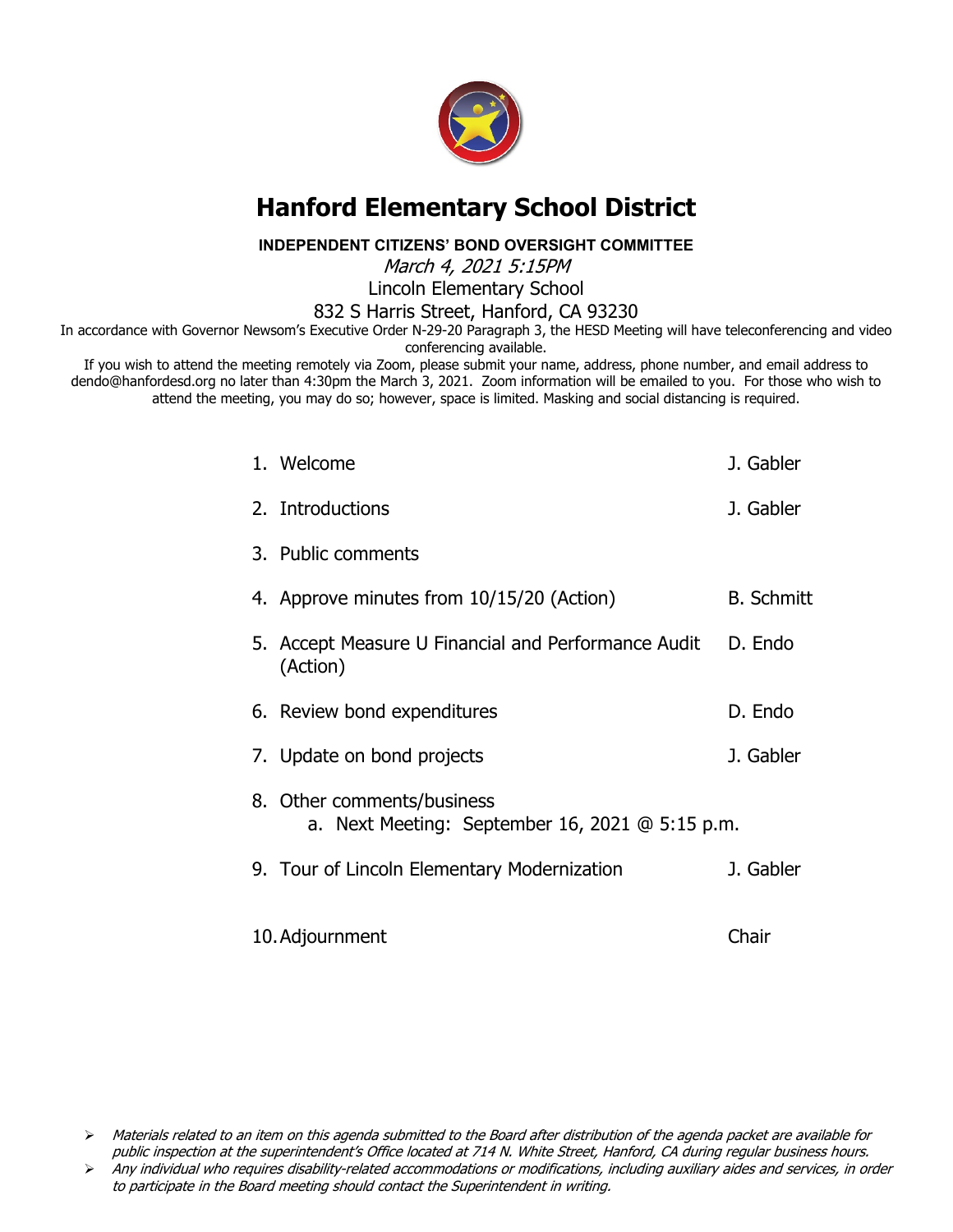

### **Hanford Elementary School District**

### **INDEPENDENT CITIZENS' BOND OVERSIGHT COMMITTEE**

October 15, 2020 5:00PM Hanford Elementary School District Boardroom 714 N White Street, Hanford, CA 93230

| <b>Present</b>                                      | Sarah Martinez<br>Larry Wait<br>Louis Martinez<br>Mark Smith (via Zoom)<br>Paul Terry (via Zoom)                                                                                                                                                                                                                                                             |  |  |
|-----------------------------------------------------|--------------------------------------------------------------------------------------------------------------------------------------------------------------------------------------------------------------------------------------------------------------------------------------------------------------------------------------------------------------|--|--|
| <b>Absent</b>                                       | <b>Audrey Bunyard</b><br><b>Brandon Schmitt</b>                                                                                                                                                                                                                                                                                                              |  |  |
| <b>Others Present</b>                               | Joy Gabler, Superintendent<br>David Endo, Chief Business Official<br>Jason List, Isom Advisors                                                                                                                                                                                                                                                               |  |  |
| <b>Welcome/Introductions</b>                        | Joy Gabler welcomed the committee and called the<br>meeting to order at 5:00 PM. Each member introduced<br>themselves.                                                                                                                                                                                                                                       |  |  |
| <b>Public Comments</b>                              | There were no public comments.                                                                                                                                                                                                                                                                                                                               |  |  |
| <b>Election of Officers</b>                         | Joy Gabler solicited interest in serving as the Chairperson<br>of the committee. After some discussion, Brandon Schmitt<br>was selected Chairperson on a motion by Paul Terry and a<br>second by Larry Wait. Louis Martinez was selected Vice-<br>Chairperson on a motion by Larry Wait and a second by<br>Larry Wait. Both items were unanimously approved. |  |  |
| <b>Minutes</b><br>from<br><b>Approve</b><br>9/19/19 | The Committee reviewed and approved the minutes from<br>9/19/19 on a motion by Larry Wait which was seconded<br>by Sarah Martinez. Motion was approved unanimously.                                                                                                                                                                                          |  |  |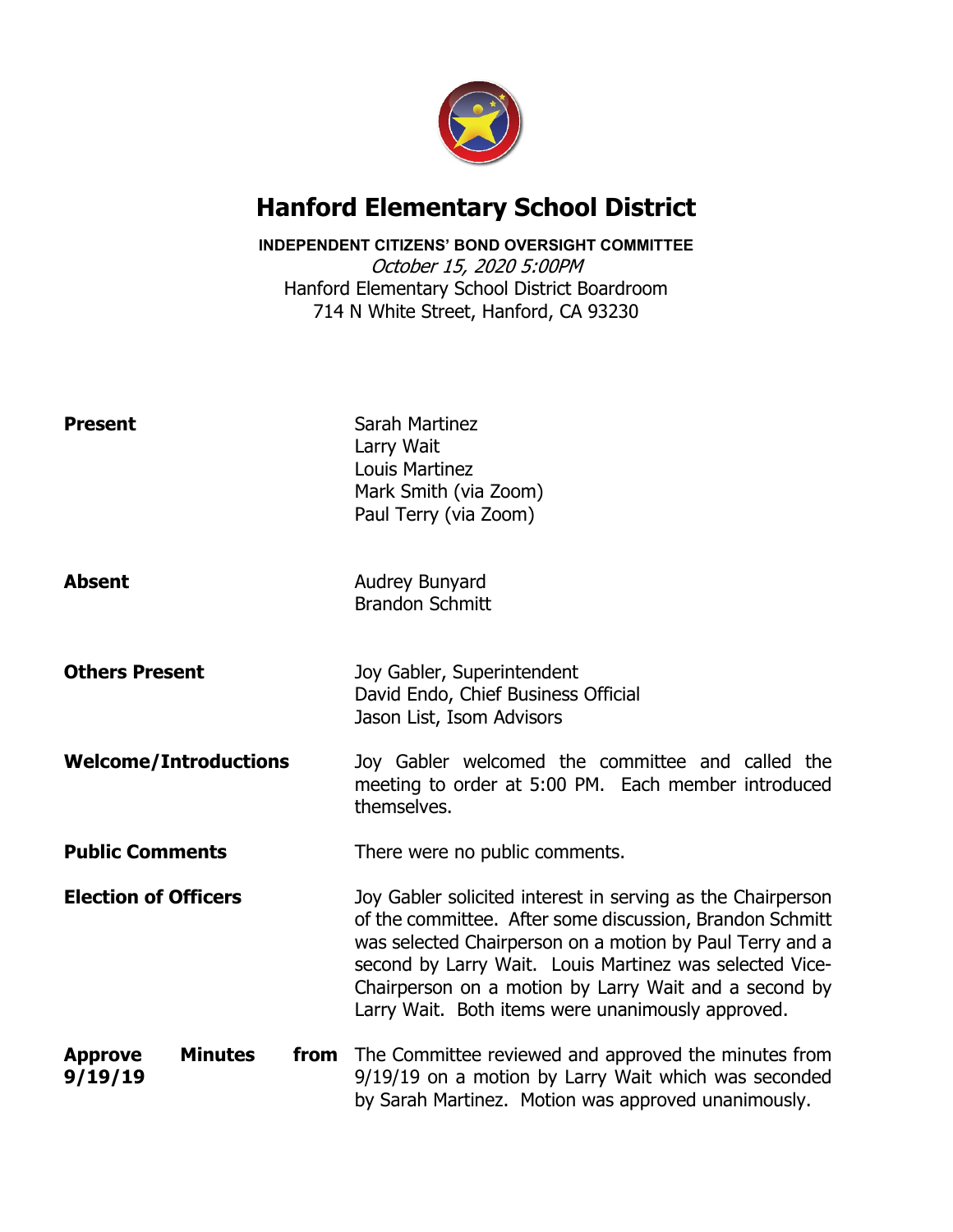- **Accept Measure U Financial**  David Endo presented the Measure U Financial and **and Performance Audit** Performance Audit. On a motion by Sarah Martinez and a second by Paul Terry, the audit was approved unanimously.
- **Approve annual report** The committee reviewed the annual report which is scheduled to be presented to the Hanford Elementary School District Governing Board on October 28, 2020. The report was approved unanimously on a motion by Larry Wait and a second by Sarah Martinez.
- **Report on sale of Series C** David Endo introduced Jason List (District Financial **Bonds** Advisor) from Isom Advisors who discussed the latest bond sale of \$7.6 million. The District's A+ rating was The District's  $A+$  rating was highlighted with the true cost of interest of 2.59% and a repayment ratio 1.46:1.
- **Review bond expenditures** David Endo directed the committee to the spreadsheets in the packet that detailed the bond expenditures to date. Some of the vendors were discussed at the prompting of a question by Larry Wait.
- **Update on bond projects** The committee reviewed a presentation of the current active of projects across the District.
- **Selection of Future Meeting Dates** Joy Gabler recommended the next meetings be on March 4, 2021 and September 16, 2021 at 5:00 PM with the potential of conducting them at one of the modernized school sites.
- **Other Comments/Business None.**
- **Adjournment** The meeting was adjourned at 5:50 PM.

Approved:

Brandon Schmitt, Chairperson

Louis Martinez, Vice Chairperson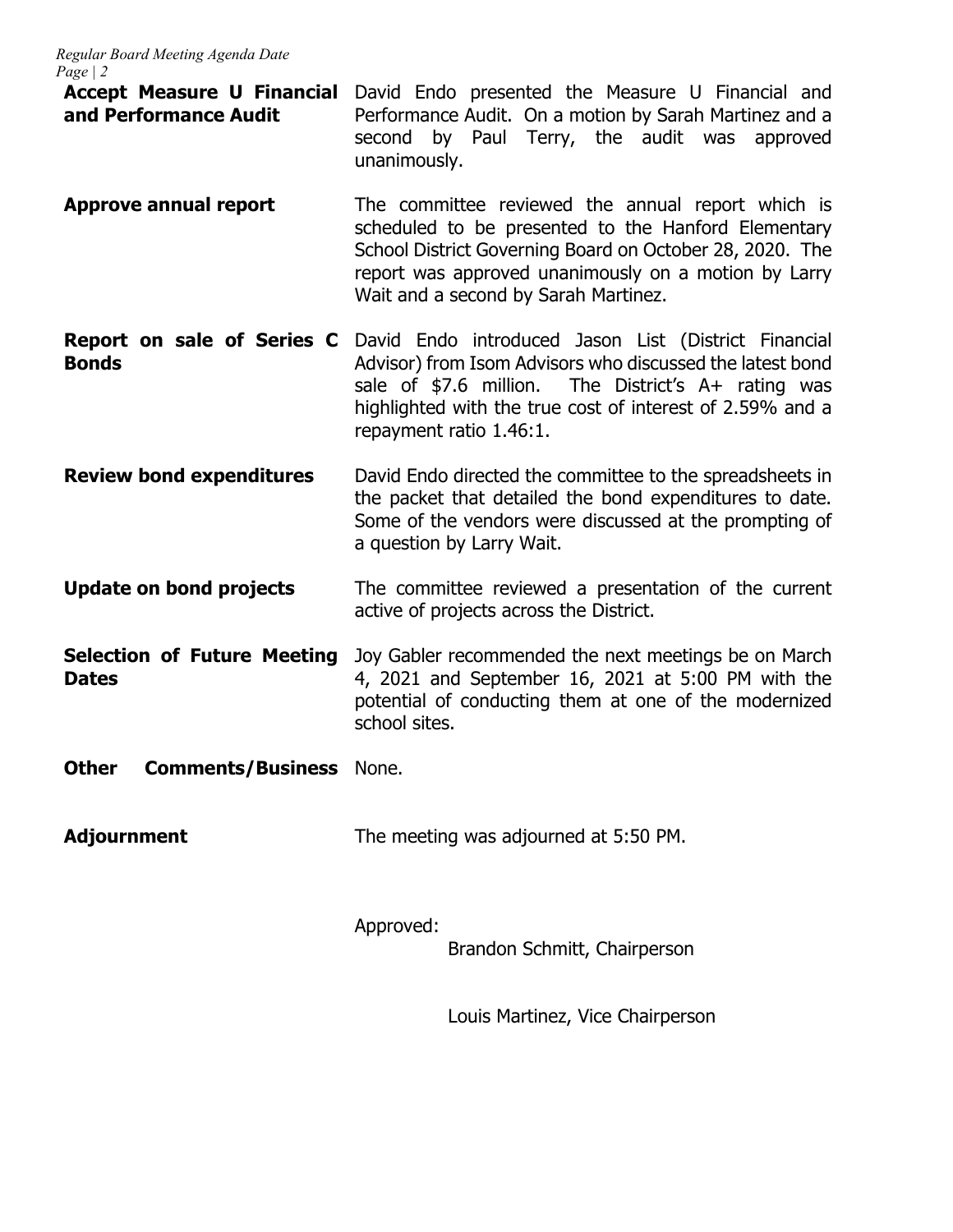

Financial and Performance Audits Building Fund (Measure U) June 30, 2020

Hanford Elementary School District

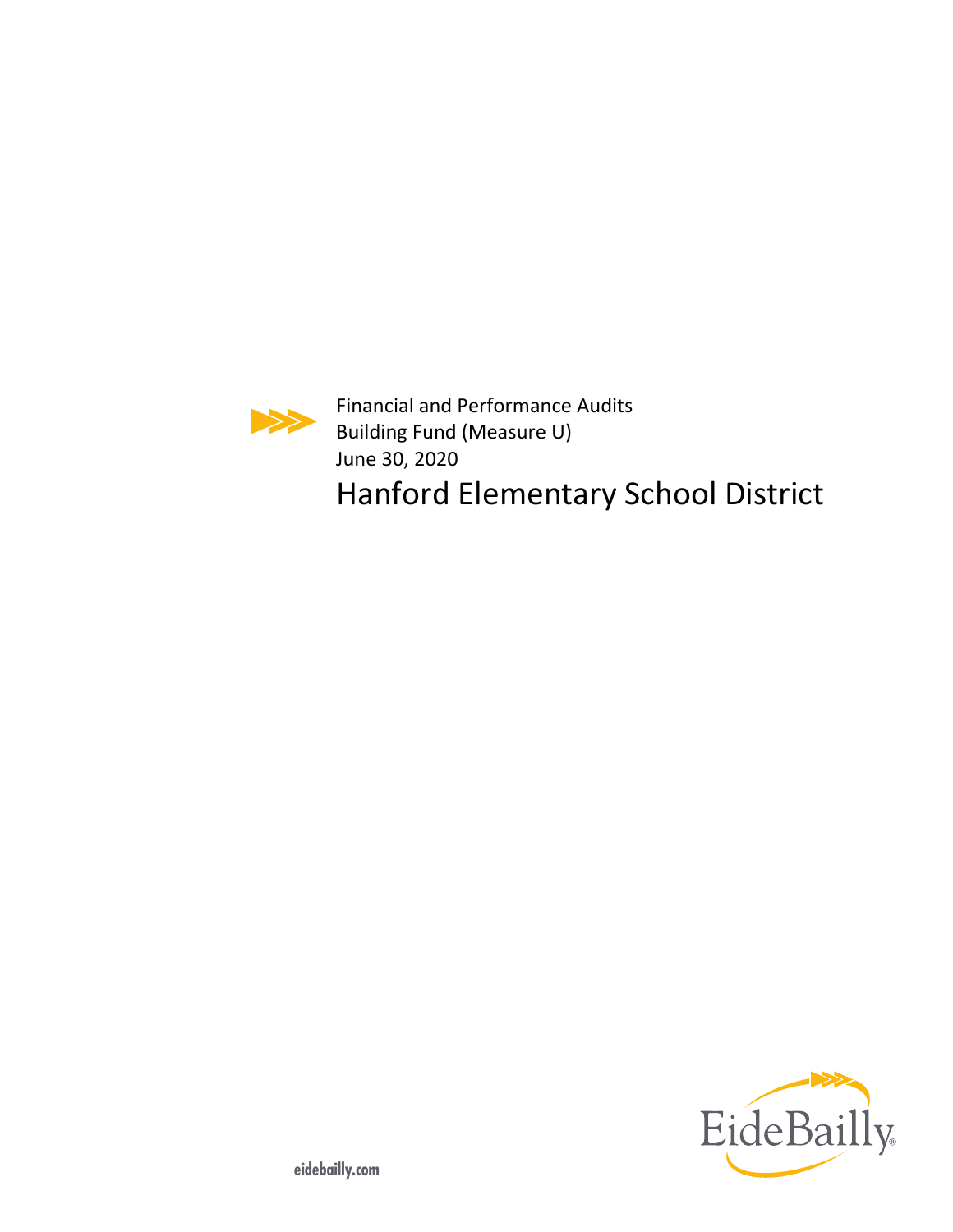| <b>FINANCIAL AUDIT</b>                                                                                                                                                                                      |  |
|-------------------------------------------------------------------------------------------------------------------------------------------------------------------------------------------------------------|--|
|                                                                                                                                                                                                             |  |
| <b>Financial Statements</b>                                                                                                                                                                                 |  |
|                                                                                                                                                                                                             |  |
| Independent Auditor's Report on Internal Control over Financial Reporting and on Compliance and Other<br>Matters Based on an Audit of Financial Statements Performed in Accordance with Government Auditing |  |
| Schedule of Findings and Questioned Costs                                                                                                                                                                   |  |
|                                                                                                                                                                                                             |  |
| <b>PERFORMANCE AUDIT</b>                                                                                                                                                                                    |  |
|                                                                                                                                                                                                             |  |
|                                                                                                                                                                                                             |  |
|                                                                                                                                                                                                             |  |
|                                                                                                                                                                                                             |  |
|                                                                                                                                                                                                             |  |
|                                                                                                                                                                                                             |  |
|                                                                                                                                                                                                             |  |
|                                                                                                                                                                                                             |  |
| Schedule of Findings and Questioned Costs                                                                                                                                                                   |  |
|                                                                                                                                                                                                             |  |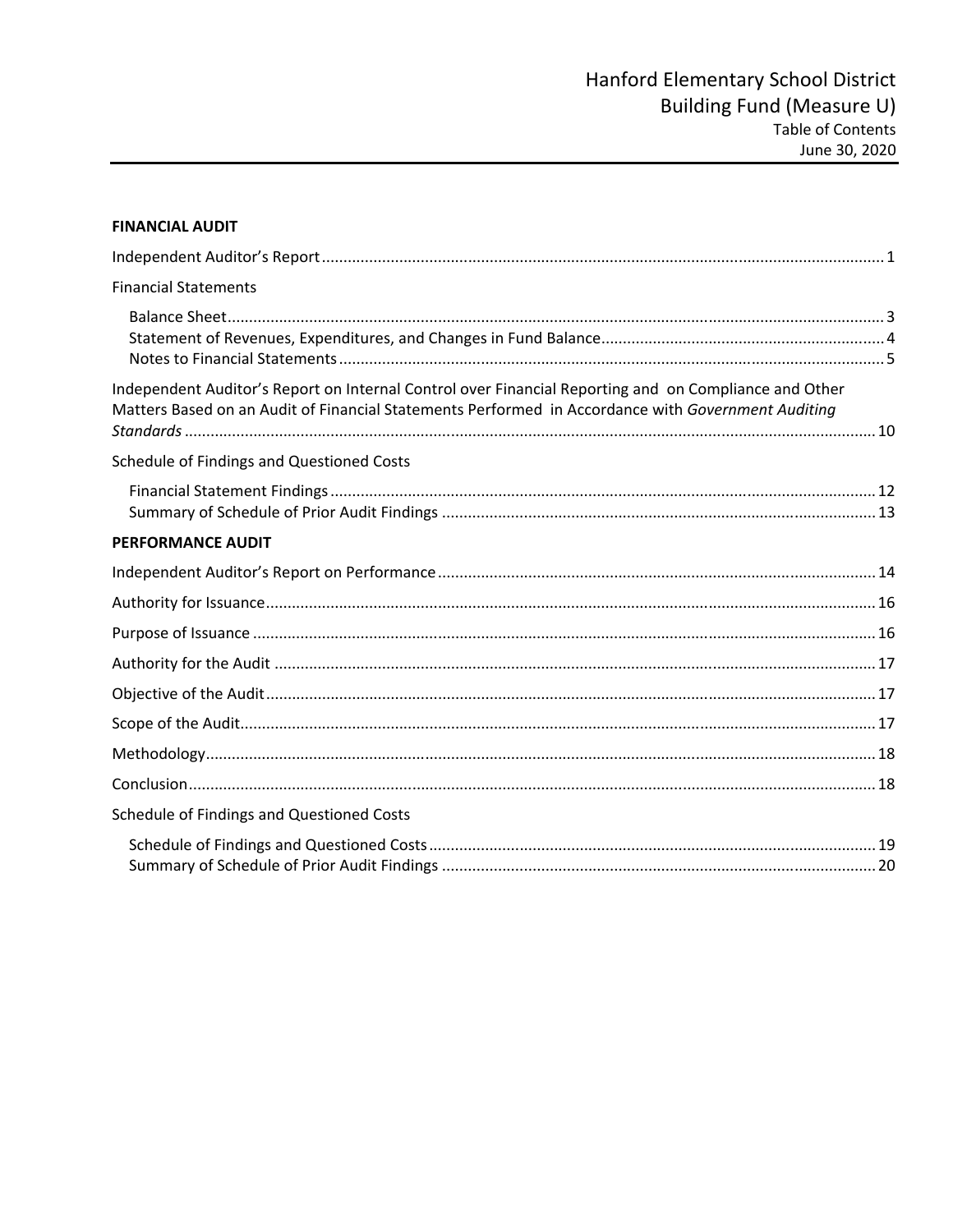Financial Audit Building Fund (Measure U) June 30, 2020 Hanford Elementary School District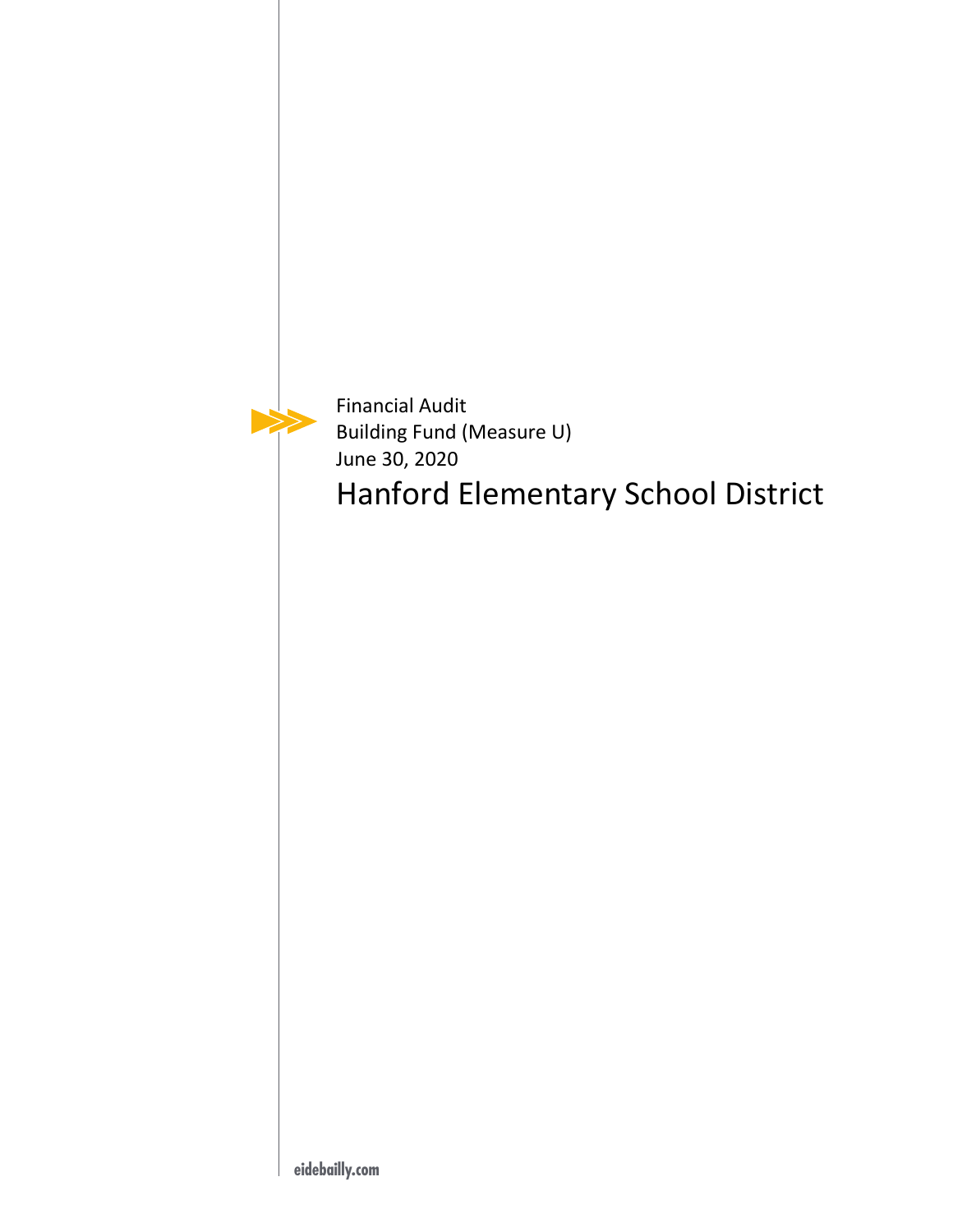

**CPAs & BUSINESS ADVISORS** 

#### **Independent Auditor's Report**

Governing Board and Citizens Oversight Committee Hanford Elementary School District Hanford, California

#### **Report on the Financial Statements**

We have audited the accompanying financial statements of the Hanford Elementary School District's (the District), Building Fund (Measure U), as of and for the year ended June 30, 2020, and the related notes to the financial statements, as listed in the table of contents.

#### **Management's Responsibility for the Financial Statements**

Management is responsible for the preparation and fair presentation of these financial statement in accordance with accounting principles generally accepted in the United States of America; this includes the design, implementation, and maintenance of internal control relevant to the preparation and fair presentation of financial statements that are free from material misstatement, whether due to fraud or error.

#### **Auditor's Responsibility**

Our responsibility is to express an opinion on these financial statements based on our audit. We conducted our audit in accordance with auditing standards generally accepted in the United States of America and the standards applicable to financial audits contained in *Government Auditing Standards*, issued by the Comptroller General of the United States. Those standards require that we plan and perform the audit to obtain reasonable assurance about whether the financial statements are free of material misstatement.

An audit involves performing procedures to obtain audit evidence about the amounts and disclosures in the financial statements. The procedures selected depend on the auditor's judgment, including the assessment of the risks of material misstatement of financial statements, whether due to error or fraud. In making those risk assessments, the auditor considers internal control relevant to the entity's preparation and fair presentation of the financial statements in order to design audit procedures that are appropriate in the circumstances, but not for the purpose of expressing an opinion on the effectiveness of the entity's internal control. Accordingly, we express no such opinion. An audit also includes evaluating the appropriateness of accounting principles used and the reasonableness of significant accounting estimates made by management, as well as evaluating the overall presentation of the financial statements.

We believe that the audit evidence we have obtained is sufficient and appropriate to provide a basis for our audit opinion.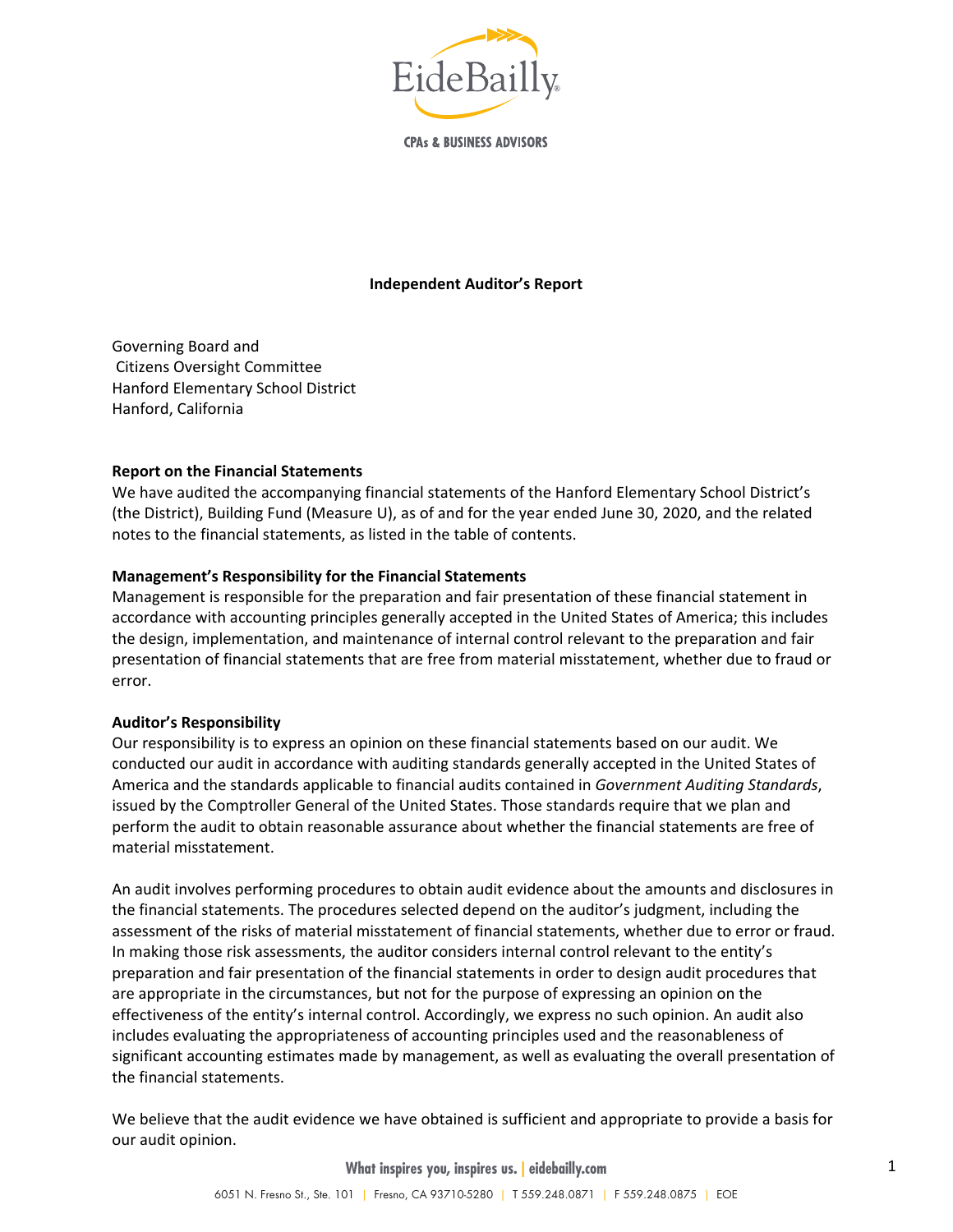#### **Opinion**

In our opinion, the financial statements referred to above present fairly, in all material respects, the financial position of the Building Fund (Measure U) of Hanford Elementary School District as of June 30, 2020, and the results of its operations for the year then ended in conformity with accounting principles generally accepted in the United States of America.

#### **Emphasis of Matter**

As discussed in Note 1, the financial statements of the Building Fund specific to Measure U are intended to present the financial position and the changes in financial position attributable to the transactions of that Fund. They do not purport to, and do not, present fairly the financial position of Hanford Elementary School District as of June 30, 2020, and the results of its operations for the year then ended in conformity with accounting principles generally accepted in the United States of America. Our opinion is not modified with respect to this matter.

#### **Other Reporting Required by** *Government Auditing Standards*

In accordance with *Government Auditing Standards*, we have also issued our report dated January 25, 2021, on our consideration of Hanford Elementary School District's internal control over financial reporting and on our tests of its compliance with certain provisions of laws, regulations, contracts, and grant agreements and other matters. The purpose of that report is solely to describe the scope of our testing of internal control over financial reporting and compliance and the results of that testing, and not to provide an opinion on the effectiveness of Hanford Elementary School District's internal control over financial reporting or on compliance. That report is an integral part of an audit performed in accordance with *Government Auditing Standards* in considering Hanford Elementary School District's internal control over financial reporting and compliance.

Eade Saelly LLP

Fresno, California January 25, 2021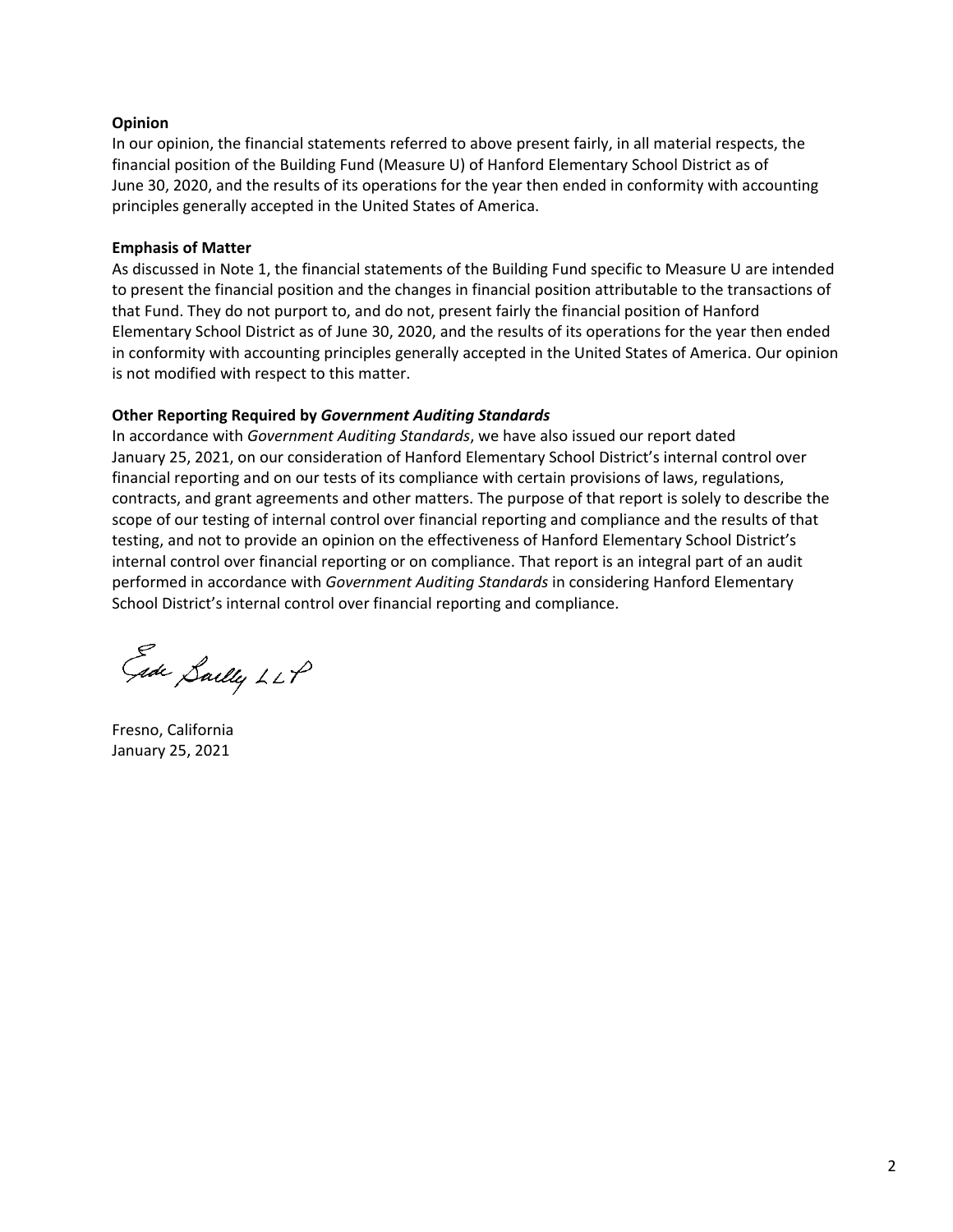|  | June 30, 2020 |
|--|---------------|

| Assets<br>Deposits and investments<br>Accounts receivable | \$<br>2,196,258<br>10,000 |
|-----------------------------------------------------------|---------------------------|
| <b>Total assets</b>                                       | 2,206,258                 |
| Liabilities and Fund Balance                              |                           |
| Liabilities<br>Accounts payable<br>Due to other funds     | \$<br>1,450<br>10,000     |
| <b>Total liabilities</b>                                  | 11,450                    |
| <b>Fund Balance</b><br>Restricted for capital projects    | 2,194,808                 |
| Total liabilities and fund balance                        | \$<br>2,206,258           |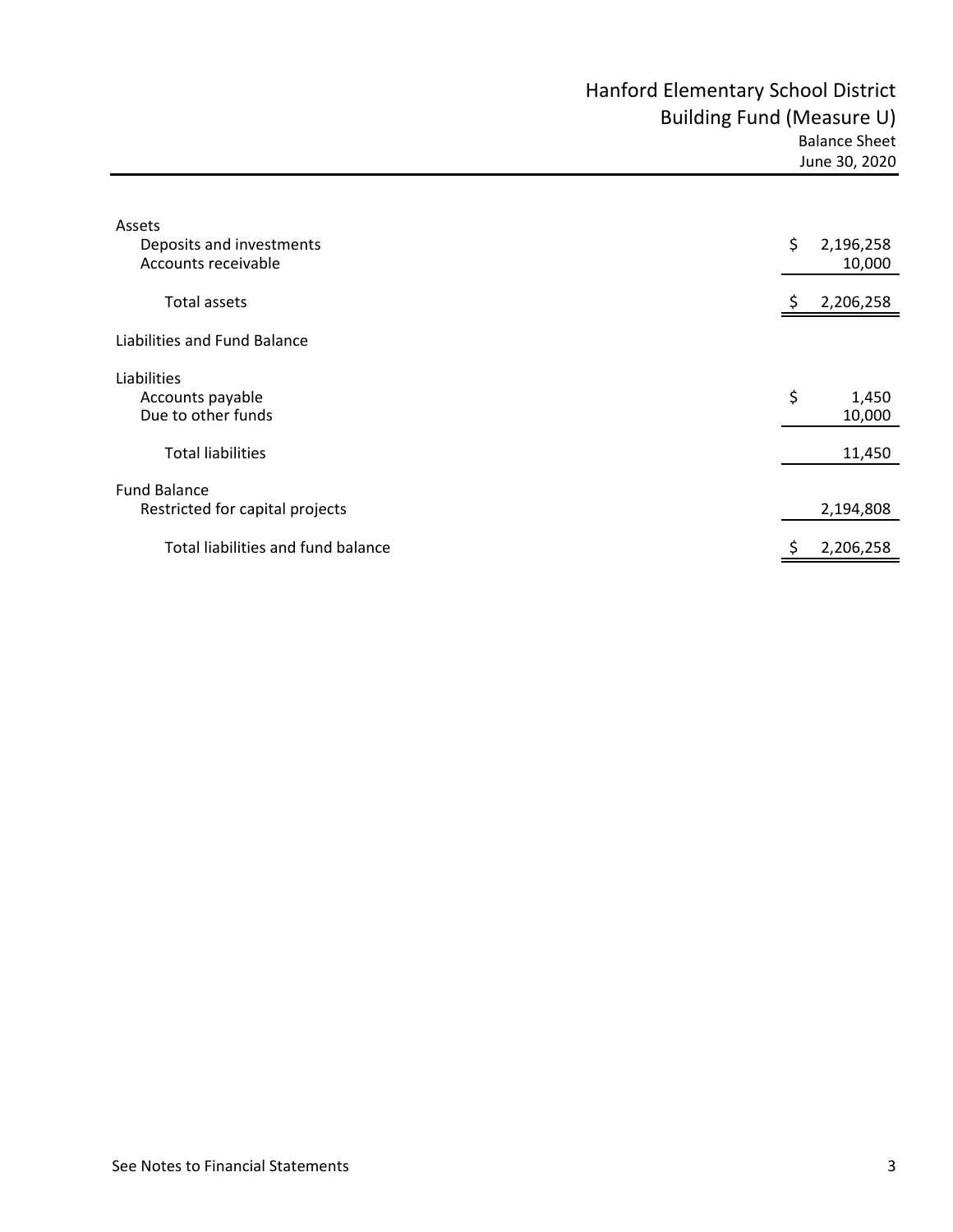| Revenues<br>Interest income                         | \$<br>129,327 |
|-----------------------------------------------------|---------------|
| Expenditures<br>Land improvements                   | 46,040        |
| <b>Excess of Revenues over Expenditures</b>         | 83,287        |
| <b>Other Financing Uses</b><br><b>Transfers Out</b> | (5,416,846)   |
| Net Change in Fund Balance                          | (5,333,559)   |
| Fund Balance - Beginning                            | 7,528,367     |
| Fund Balance - Ending                               | 2,194,808     |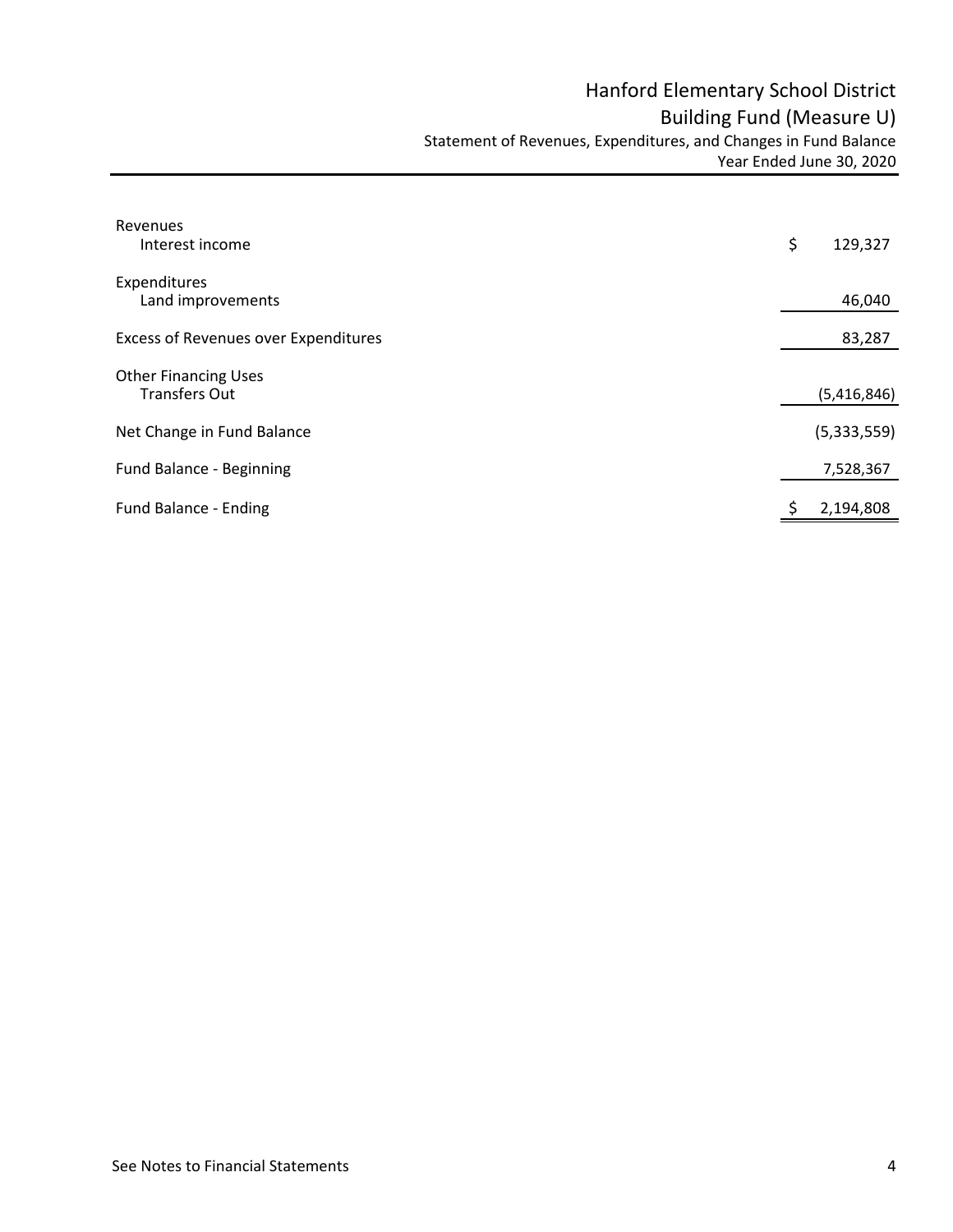#### **Note 1 ‐ Summary of Significant Accounting Policies**

The accounting policies of the Hanford Elementary School District's (the District) Building Fund (Measure U) conform to accounting principles generally accepted in the United States of America as prescribed by the Governmental Accounting Standards Board (GASB) and the American Institute of Certified Public Accountants (AICPA). The Hanford Elementary School District Building Fund accounts for financial transactions in accordance with the policies and procedures of the California School Accounting Manual.

#### **Financial Reporting Entity**

The financial statements include only the Building Fund of the Hanford Elementary School District used to account for Measure U. This Fund was established to account for the expenditures of general obligation bonds issued under Measure U. These financial statements are not intended to present fairly the financial position and results of operations of the Hanford Elementary School District in compliance with accounting principles generally accepted in the United States of America.

#### **Fund Accounting**

The operations of the Building Fund are accounted for in a separate set of self‐balancing accounts that comprise its assets, liabilities, fund balance, revenues, and expenditures. Resources are allocated to and accounted for in the fund based upon the purpose for which they are to be spent and the means by which spending activities are controlled.

#### **Basis of Accounting**

The Building Fund is accounted for using a flow of current financial resources measurement focus and the modified accrual basis of accounting. With this measurement focus, only current assets and current liabilities generally are included on the balance sheet. The statement of revenues, expenditures, and changes in fund balance reports on the sources (revenues and other financing sources) and uses (expenditures and other financing uses) of current financial resources.

#### **Budgets and Budgetary Accounting**

Annual budgets are adopted on a basis consistent with accounting principles generally accepted in the United States of America for all governmental funds. The District's governing board adopts an operating budget no later than July 1 in accordance with State law. A public hearing must be conducted to receive comments prior to adoption. The District's governing board satisfied these requirements. The Board revises this budget during the year to give consideration to unanticipated revenue and expenditures primarily resulting from events unknown at the time of budget adoption. The District employs budget control by minor object and by individual appropriation accounts. Expenditures cannot legally exceed appropriations by major object account.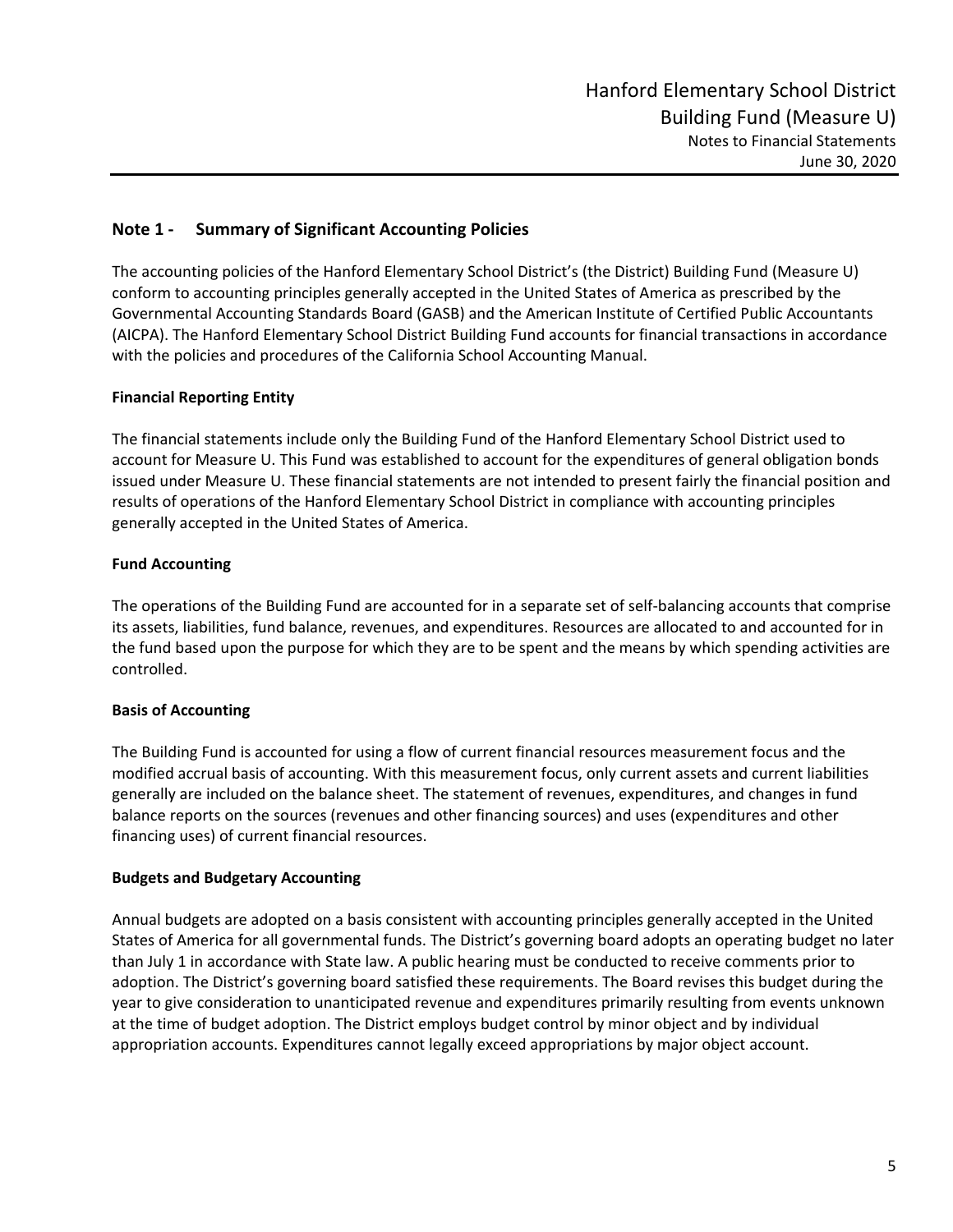#### **Encumbrances**

The District utilizes an encumbrance accounting system under which purchase orders, contracts and other commitments for the expenditure of monies are recorded in order to reserve that portion of the applicable appropriation. Encumbrances are liquidated when the commitments are paid, and all outstanding encumbrances lapse at June 30.

#### **Fund Balance ‐ Building Fund (Measure U)**

As of June 30, 2020, the fund balance in the Building Fund was \$2,194,808.

As of June 30, 2020, the fund balance is classified as follows:

**Restricted** ‐ amounts that can be spent only for specific purposes because of constitutional provisions or enabling legislation or because of constraints that are externally imposed by creditors, grantors, contributors, or the laws or regulations of other governments.

#### **Use of Estimates**

The preparation of financial statements in conformity with accounting principles generally accepted in the United States of America requires management to make estimates and assumptions that affect the reported amounts of assets and liabilities and disclosure of contingent assets and liabilities at the date of the financial statements and the reported amounts of revenues and expenditures/expenses during the reporting period. Actual results could differ from those estimates.

#### **Note 2 ‐ Investments**

#### **Policies and Practices**

The District is authorized under California Government Code to make direct investments in local agency bonds, notes, or warrants within the State: U.S. Treasury instrument; registered State warrants or treasury notes: securities of the U.S. Government, or its agencies; bankers acceptances; commercial paper; certificates of deposit placed with commercial banks and/or savings and loan companies; repurchase or reverse repurchase agreement; medium term corporate notes; shares of beneficial interest issued by diversified management companies, certificates of participation, obligations with first priority security, and collateralized mortgage obligations.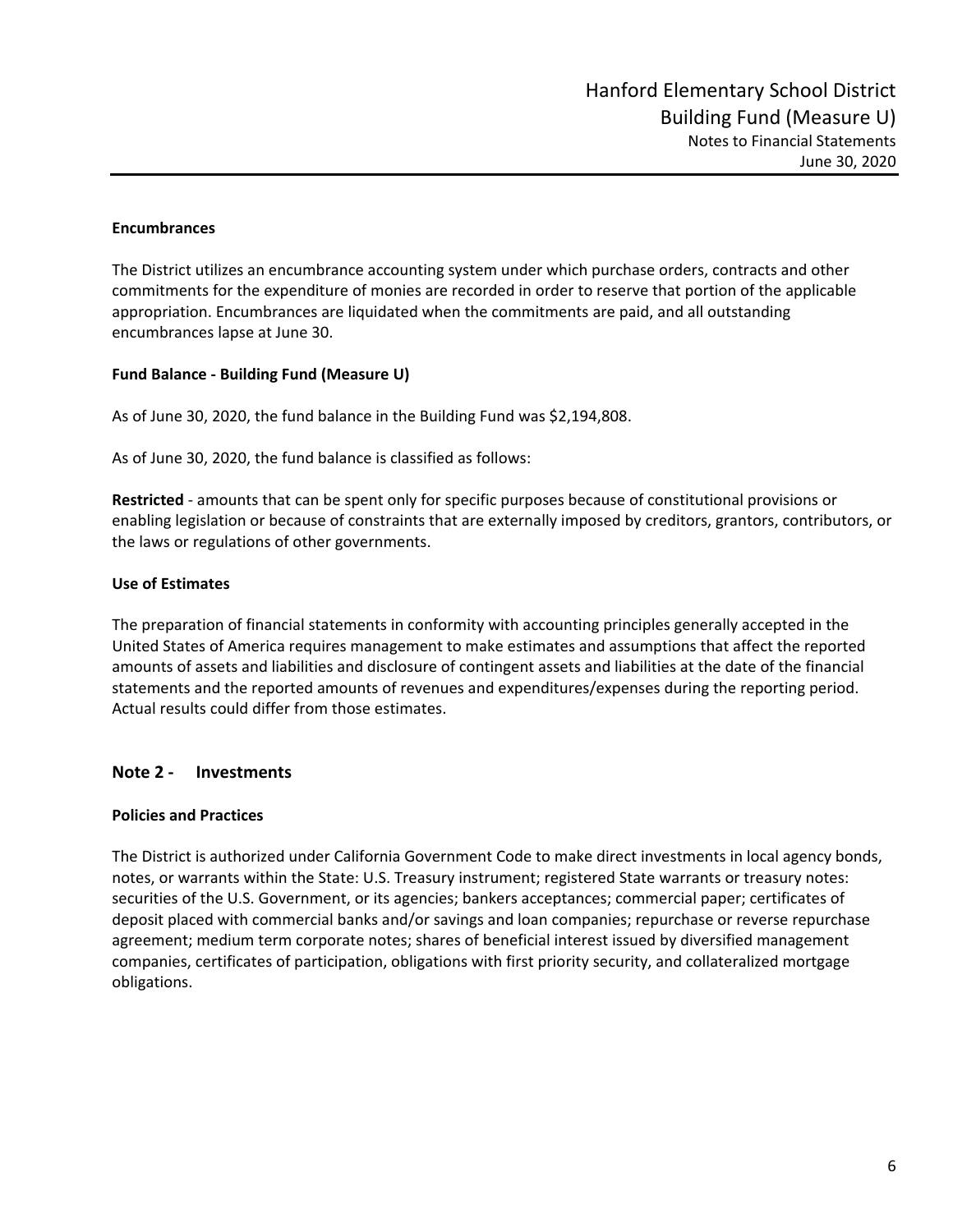#### **Investment in County Treasury**

The District is considered to be an involuntary participant in an external investment pool as the District is required to deposit all receipts and collections of monies with their County Treasurer (Education Code Section 41001). The fair value of the District's investment in the pool is reported in the accounting financial statement at amounts based upon the District's pro-rata share of the fairly value provided by the County Treasurer for the entire portfolio (in relation to the amortized cost of that portfolio). The balance available for withdrawal is based on the accounting records maintained by the County Treasurer, which is recorded on the amortized cost basis.

#### **General Authorizations**

Limitations as they relate to interest rate risk, credit risk, and concentration of credit risk are indicated in the schedules below:

| Authorized<br><b>Investment Type</b>      | Maximum<br>Remaining<br>Maturity | Maximum<br>Percentage<br>of Portfolio | Maximum<br>Investment<br>in One Issuer |
|-------------------------------------------|----------------------------------|---------------------------------------|----------------------------------------|
| Local Agency Bonds, Notes, Warrants       | 5 years                          | None                                  | None                                   |
| Registered State Bonds, Notes, Warrants   | 5 years                          | None                                  | None                                   |
| U.S. Treasury Obligations                 | 5 years                          | None                                  | None                                   |
| U.S. Agency Securities                    | 5 years                          | None                                  | None                                   |
| <b>Banker's Acceptance</b>                | 180 days                         | 40%                                   | 30%                                    |
| <b>Commercial Paper</b>                   | 270 days                         | 25%                                   | 10%                                    |
| <b>Negotiable Certificates of Deposit</b> | 5 years                          | 30%                                   | None                                   |
| <b>Repurchase Agreements</b>              | 1 year                           | None                                  | None                                   |
| Reverse Repurchase Agreements             | 92 days                          | 20% of base                           | None                                   |
| Medium-Term Corporate Notes               | 5 years                          | 30%                                   | None                                   |
| <b>Mutual Funds</b>                       | N/A                              | 20%                                   | 10%                                    |
| Money Market Mutual Funds                 | N/A                              | 20%                                   | 10%                                    |
| Mortgage Pass-Through Securities          | 5 years                          | 20%                                   | None                                   |
| <b>County Pooled Investment Funds</b>     | N/A                              | None                                  | None                                   |
| Local Agency Investment Fund (LAIF)       | N/A                              | None                                  | None                                   |
| Joint Powers Authority Pools              | N/A                              | None                                  | None                                   |

#### **Interest Rate Risk**

Interest rate risk is the risk that changes in market interest rates will adversely affect the fair value of an investment. Generally, the longer the maturity of an investment, the greater the sensitivity of its fair value is to changes in market interest rates. The District does not have a formal investment policy that limits investment maturities as a means of managing its exposure to fair value losses arising from increasing interest rates. The District manages its exposure to interest rate risk by investing in the Kings County Treasury Investment Pool. The District maintains a Building Fund (Measure U) investment of \$2,196,258 with the Kings County Treasury Investment Pool, with an average maturity of 369 days.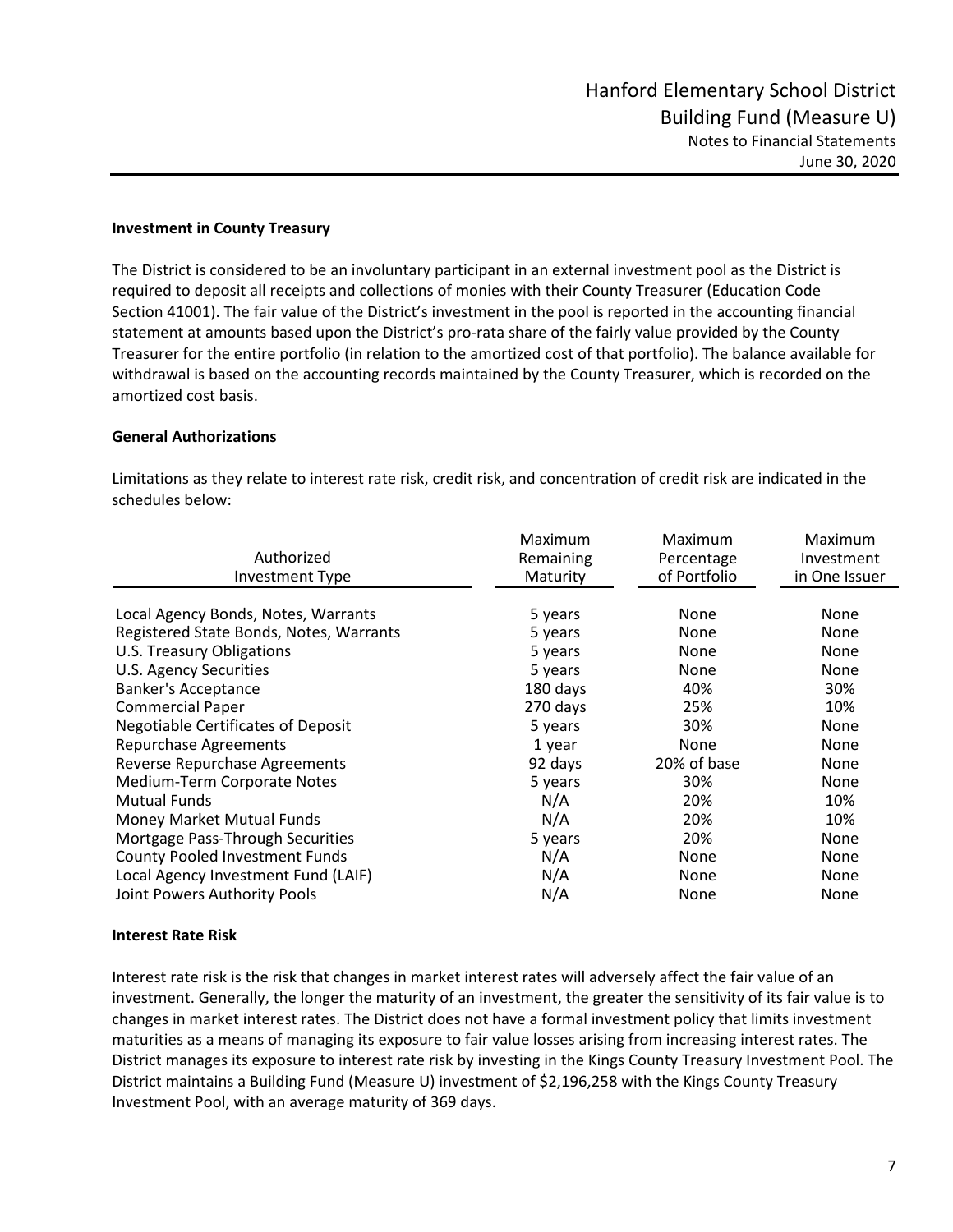#### **Credit Risk**

Credit risk is the risk that an issuer of an investment will not fulfill its obligation to the holder of the investment. This is measured by the assignment of a rating by a nationally recognized statistical rating organization. The District's investment in the County Pool is not required to be rated, nor has it been rated as of June 30, 2020.

#### **Note 3 ‐ Fund Balances**

Fund balances are composed of the following elements:

Restricted Capital projects  $\zeta$  2,194,808

#### **Note 4 ‐ Accounts Receivable**

Accounts receivable at June 30, 2020, consisted of the following:

Local sources and the sources the sources of the sources in the source of the source of the source of the source of the source of the source of the source of the source of the source of the source of the source of the sour

#### **Note 5 ‐ Interfund Transactions**

Interfund receivable and payable balances arise from interfund transactions and are recorded by all funds affected in the period in which transactions are executed. Interfund receivable and payable balances at June 30, 2020, between governmental funds arose from the Building Fund owing the General Fund for certain projects costs totaling \$10,000.

Additionally, the Building Fund transferred \$5,416,846 to the County School Facilities Fund to set aside matching funds for a potential state supported project.

#### **Note 6 ‐ Accounts Payable**

Accounts payable at June 30, 2020, consisted of the following:

Vendor payables 6 and 1,450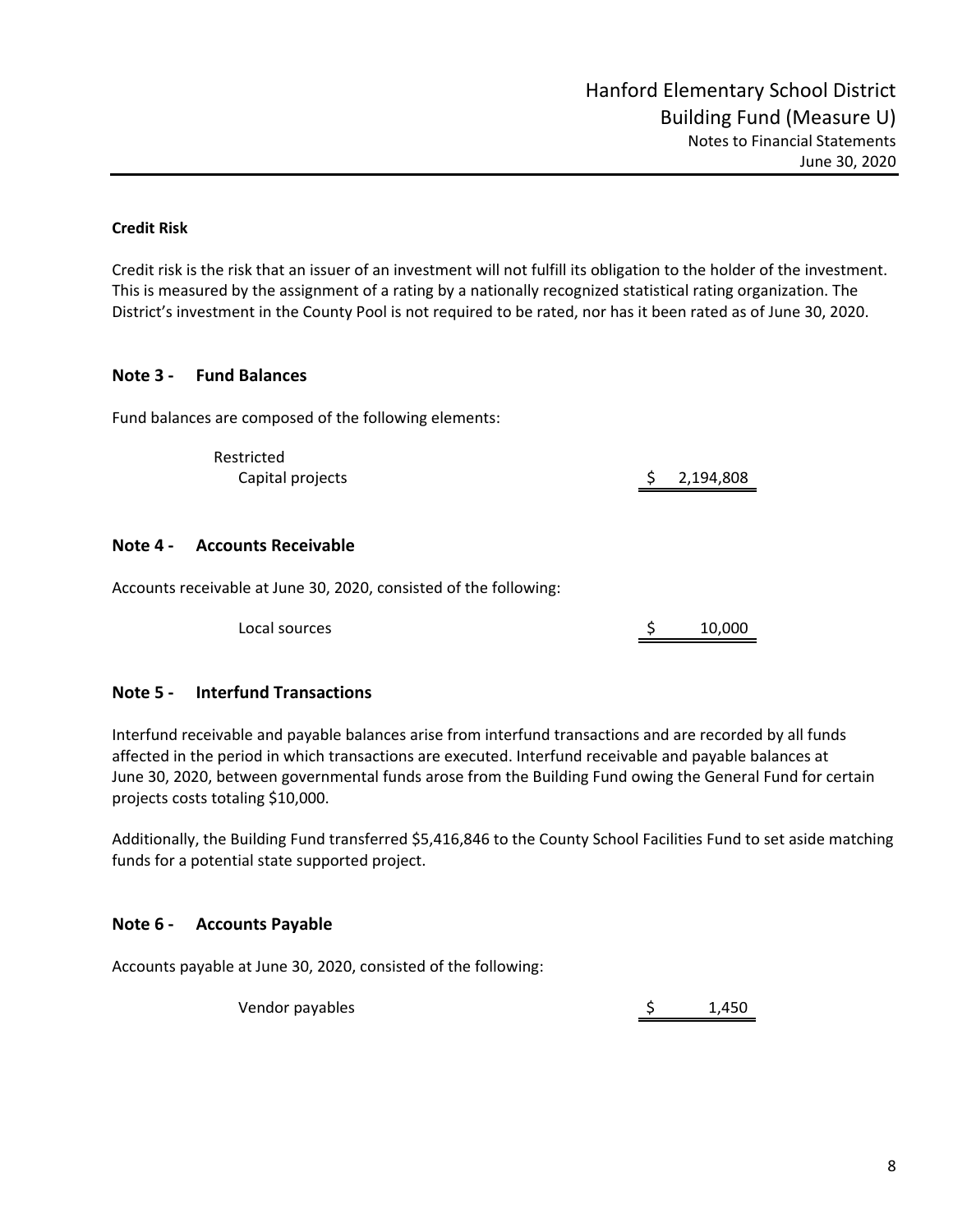#### **Note 7 ‐ Commitments and Contingencies**

#### **Construction Commitments**

As of June 30, 2020, the Building Fund (Measure U) had the following commitments with respect to unfinished projects:

| Measure U Projects                                                                                      | Remaining<br>Construction<br>Commitment        | Expected<br>Date of<br>Completion              |  |  |
|---------------------------------------------------------------------------------------------------------|------------------------------------------------|------------------------------------------------|--|--|
| Monroe Parking Lot<br><b>Richmond Modernization</b><br>Roosevelt Modernization<br>Lincoln Modernization | 650,000<br>2,650,000<br>1,768,000<br>2,879,000 | Nov 2020<br>June 2022<br>June 2022<br>Nov 2020 |  |  |
| Total                                                                                                   | 7,947,000                                      |                                                |  |  |

#### **Litigation**

The District is not currently a party to any legal proceedings related to the Building Fund (Measure U) as of June 30, 2020.

#### **Note 8 ‐ Subsequent Events**

#### **General Obligation Bonds**

The District's Governing Board of Directors adopted by resolution the issuance of \$7,600,000 of General Obligation Bonds. The official statement is dated September 23, 2020. The bonds fully mature on August 1, 2045, and yield from 2.0 to 2.540 percent interest. The bonds were sold as the final series of 2016 election, Measure U on the ballot. The issuance is for construction and modernizations projects within the District.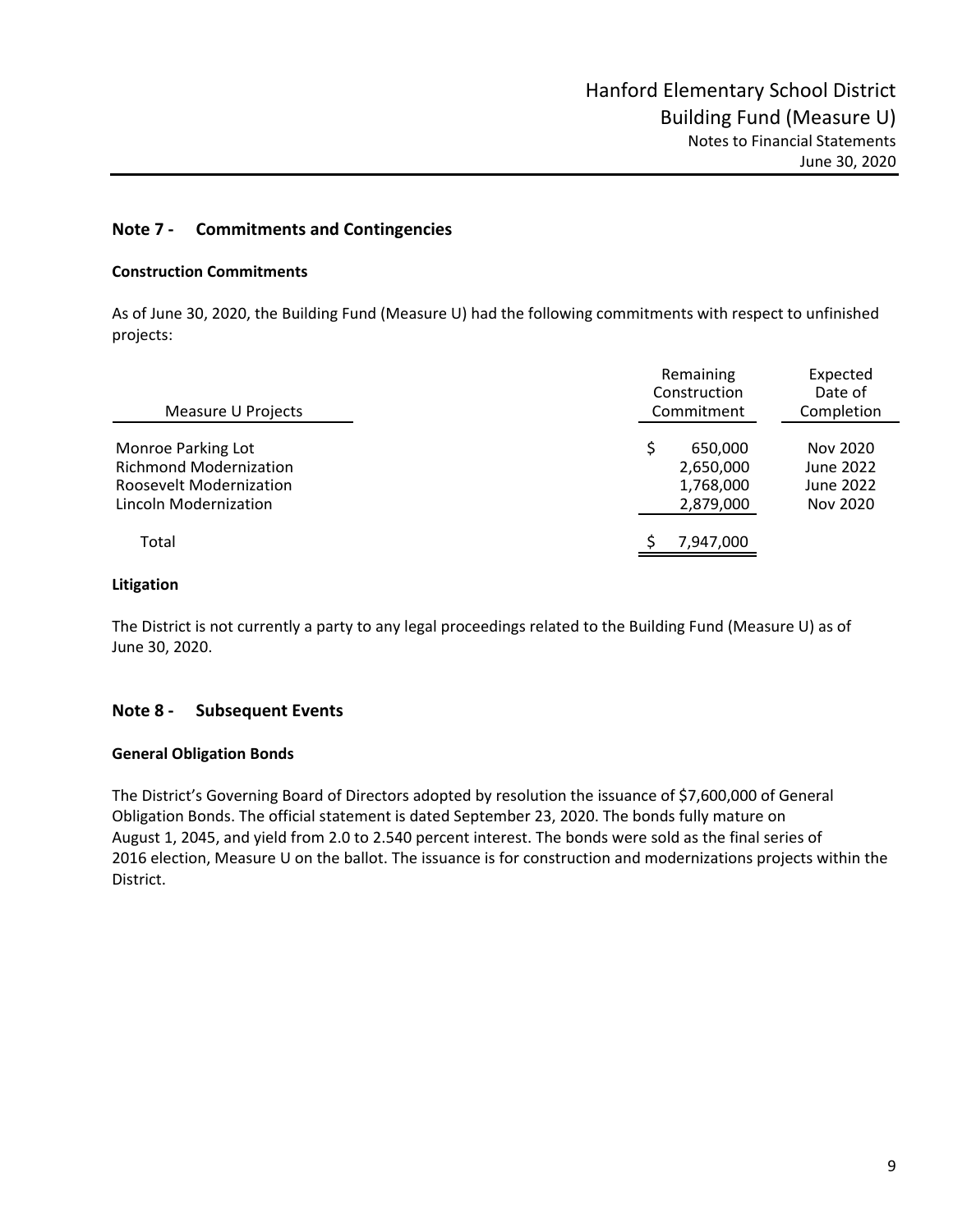

Independent Auditor's Report June 30, 2020 Hanford Elementary School District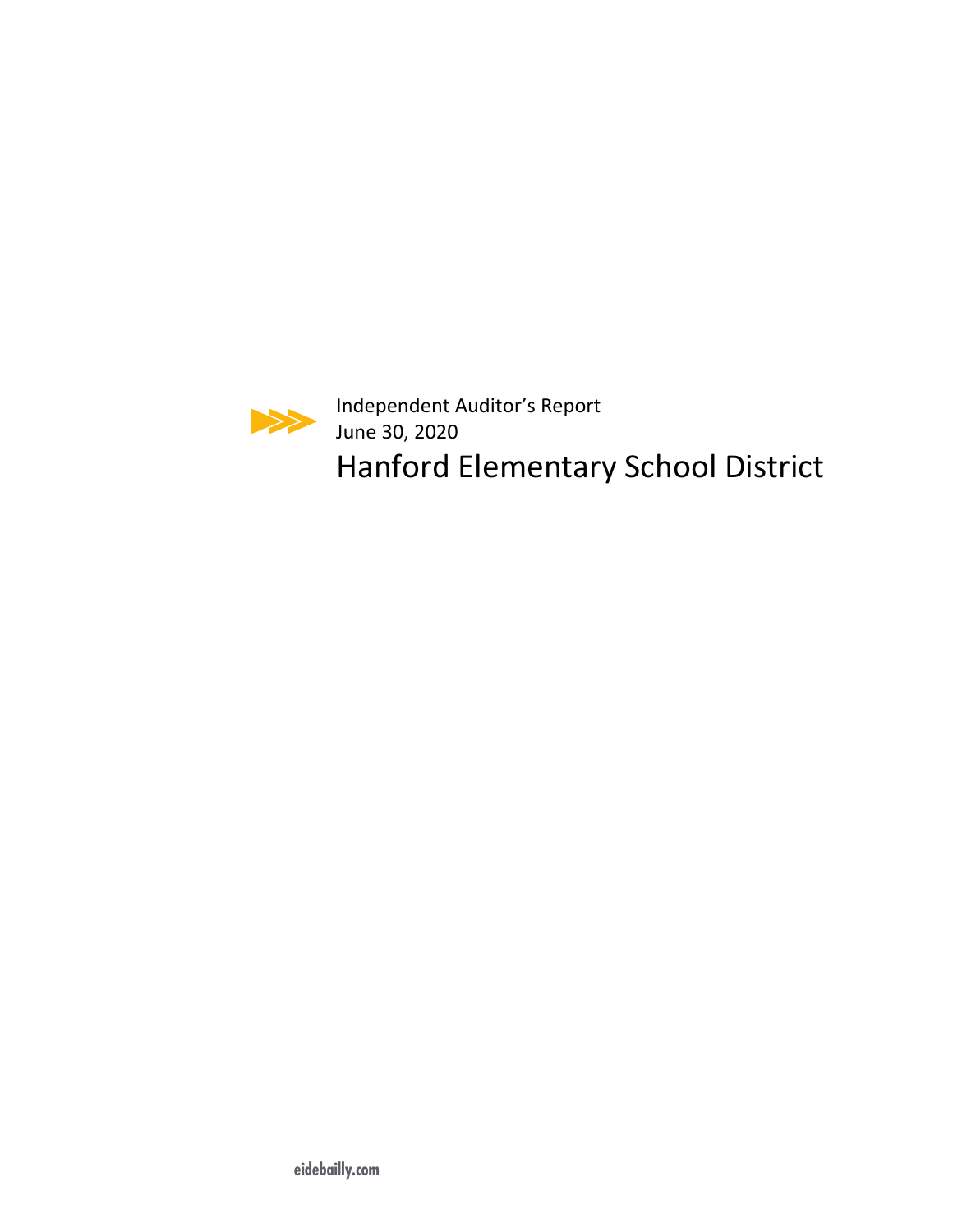

**CPAs & BUSINESS ADVISORS** 

#### **Independent Auditor's Report on Internal Control over Financial Reporting and on Compliance and Other Matters Based on an Audit of Financial Statements Performed in Accordance with** *Government Auditing Standards*

Governing Board and Citizens Oversight Committee Hanford Elementary School District Hanford, California

We have audited, in accordance with the auditing standards generally accepted in the United States of America and the standards applicable to financial audits contained in *Government Auditing Standards*, issued by the Comptroller General of the United States, the financial statements of the Hanford Elementary School District (the District) Building Fund (Measure U) as of and for the year ended June 30, 2020, and the related notes of the financial statements, and have issued our report thereon dated January 25, 2021.

#### **Emphasis of Matter**

As discussed in Note 1, the financial statements of the Building Fund specific to Measure U are intended to present the financial position and the changes in financial position attributable to the transactions of that Fund. They do not purport to, and do not, present fairly the financial position of Hanford Elementary School District as of June 30, 2020, and the results of its operations for the year then ended in conformity with accounting principles generally accepted in the United States of America. Our opinion is not modified with respect to this matter.

#### **Internal Control over Financial Reporting**

In planning and performing our audit of the financial statements, we considered Hanford Elementary School District's internal control over financial reporting (internal control) as a basis for designing the audit procedures that are appropriate in the circumstances for the purpose of expressing our opinions on the financial statements, but not for the purpose of expressing an opinion on the effectiveness of Hanford Elementary School District's internal control. Accordingly, we do not express an opinion on the effectiveness of Hanford Elementary School District's internal control.

A deficiency in internal control exists when the design or operation of a control does not allow management or employees, in the normal course of performing their assigned functions, to prevent or detect and correct misstatements on a timely basis. A material weakness is a deficiency, or combination of deficiencies, in internal control, such that there is a reasonable possibility that a material misstatement of the District's Building Fund (Measure U) financial statements will not be prevented or detected and corrected on a timely basis. A significant deficiency is a deficiency, or a combination of deficiencies, in internal control that is less severe than a material weakness, yet important enough to merit attention by those charged with governance.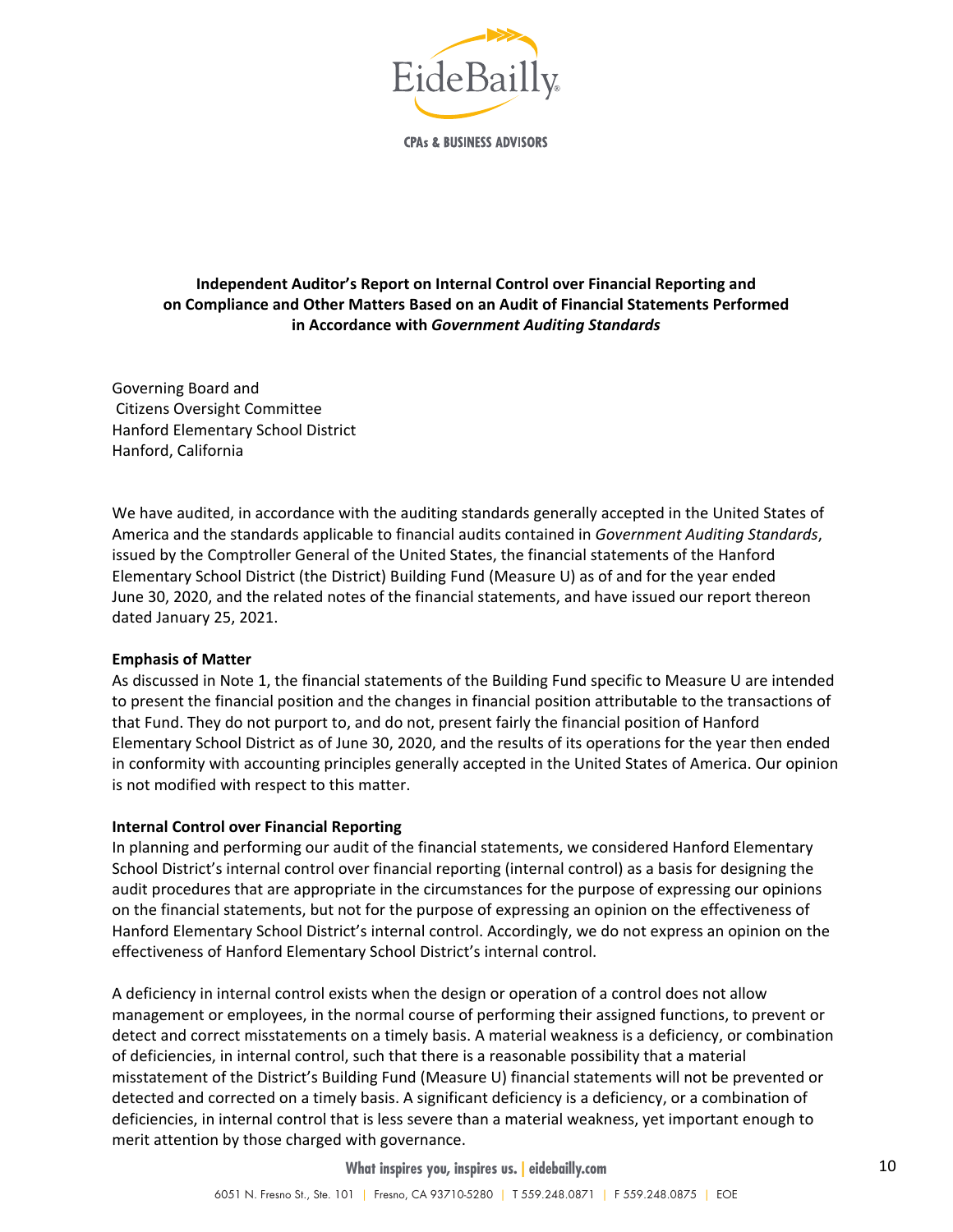Our consideration of internal control was for the limited purpose described in the first paragraph of this section and was not designed to identify all deficiencies in internal control that might be material weaknesses or significant deficiencies. Given these limitations, during our audit we did not identify any deficiencies in internal control that we consider to be material weaknesses. However, material weaknesses may exist that have not been identified.

#### **Compliance and Other Matters**

As part of obtaining reasonable assurance about whether Hanford Elementary School District's Building Fund (Measure U) financial statements are free from material misstatement, we performed tests of its compliance with certain provisions of laws, regulations, contracts, and grant agreements, noncompliance with which could have a direct and material effect on the financial statements. However, providing an opinion on compliance with those provisions was not an objective of our audit, and accordingly, we do not express such an opinion. The results of our tests disclosed no instances of noncompliance or other matters that are required to be reported under *Government Auditing Standards*.

#### **Purpose of this Report**

The purpose of this report is solely to describe the scope of our testing of internal control and compliance and the results of that testing, and not to provide an opinion on the effectiveness of the entity's internal control or on compliance. This report is an integral part of an audit performed in accordance with *Government Auditing Standards* in considering the entity's internal control and compliance. Accordingly, this communication is not suitable for any other purpose.

Ede Sailly LLP

Fresno, California January 25, 2021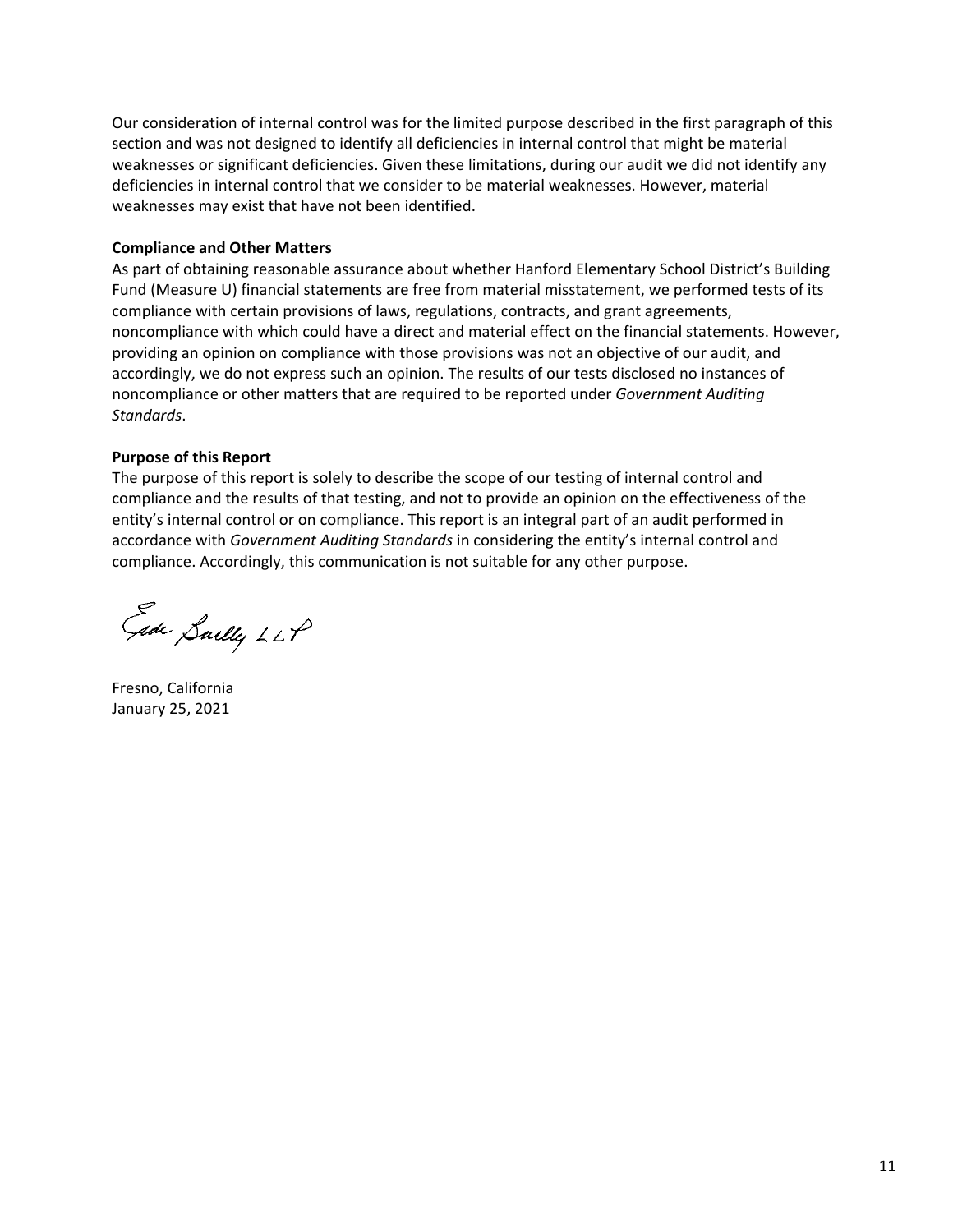None reported.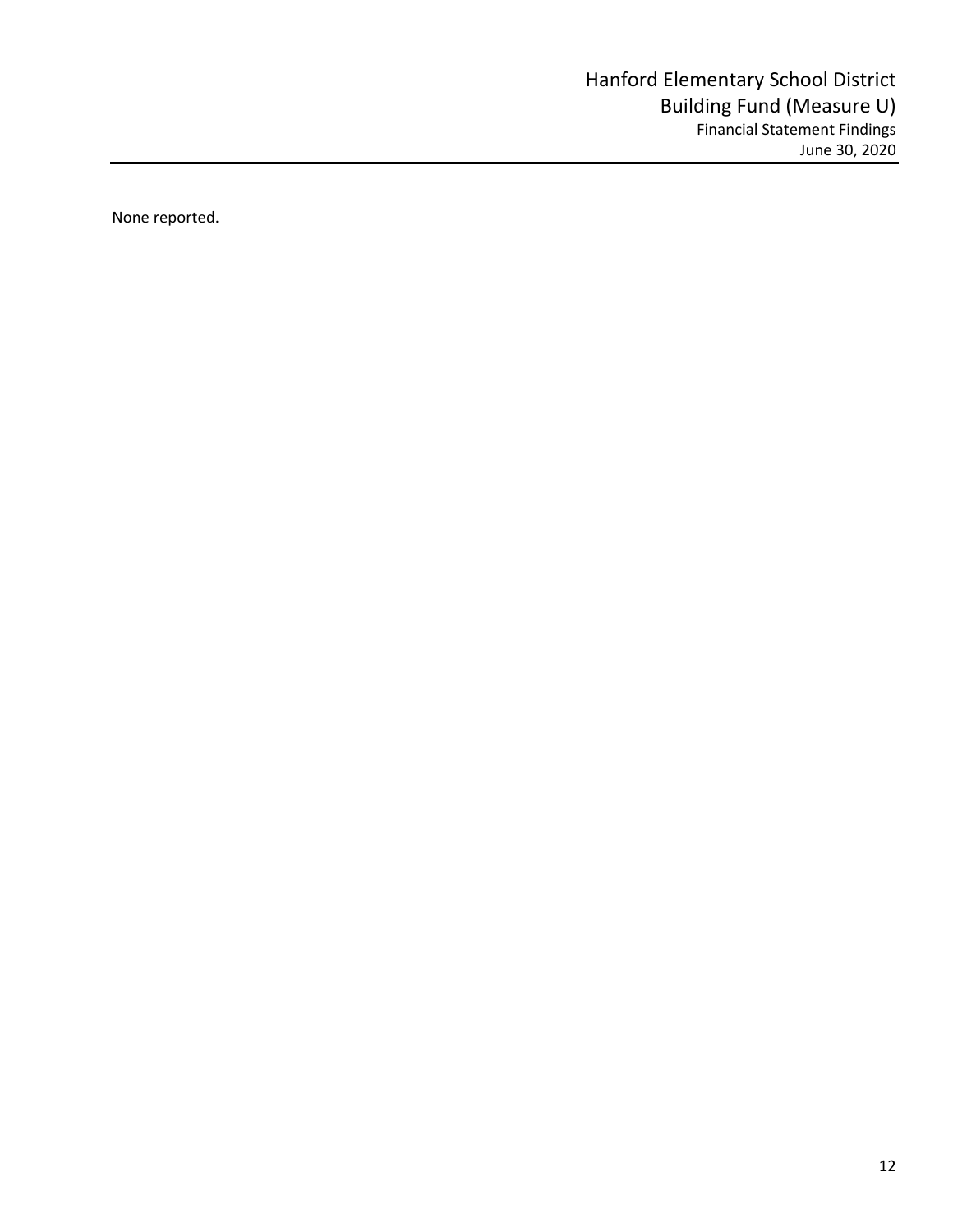There were no audit findings reported in the prior year's Schedule of Findings and Questioned Costs.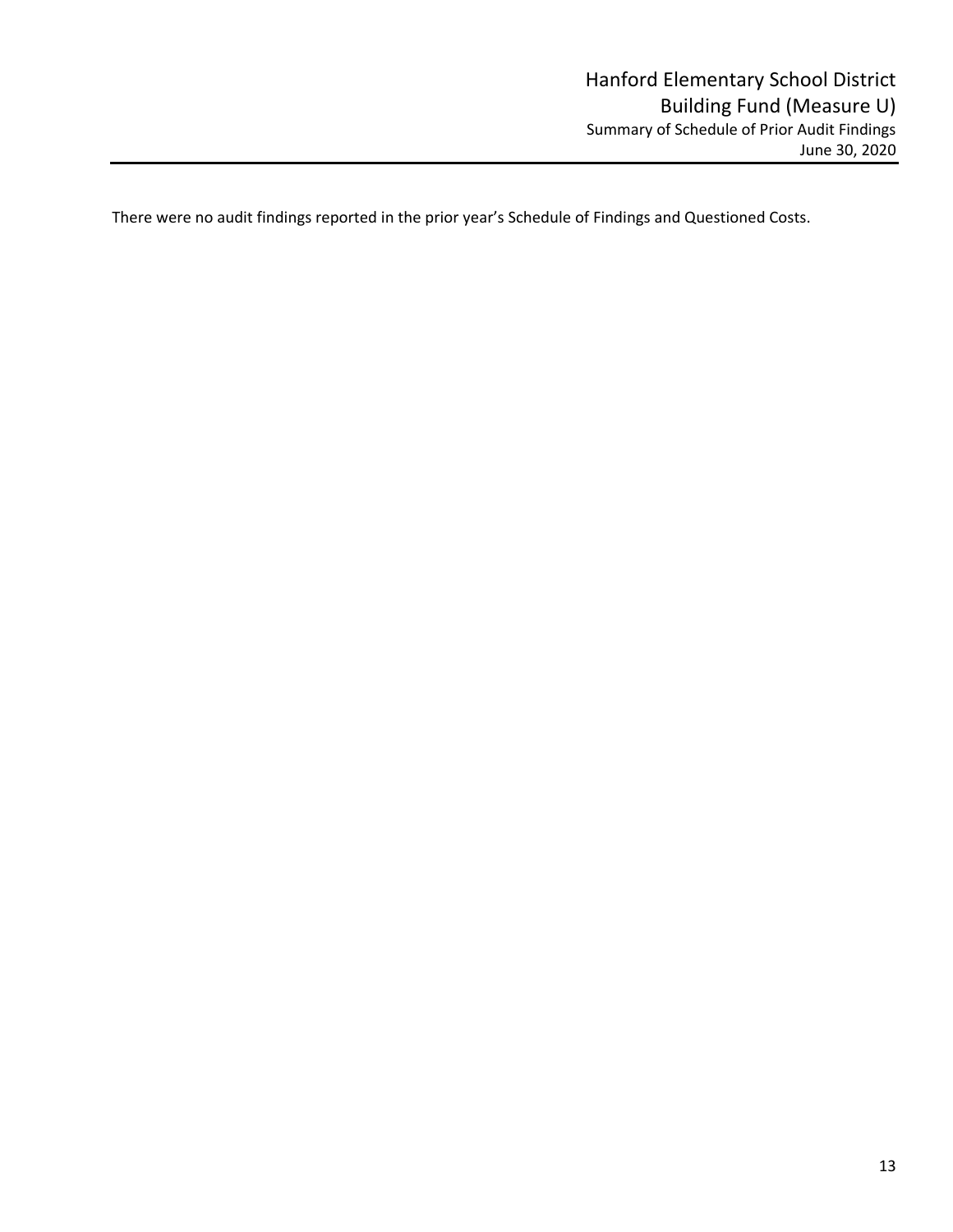Performance Audit Building Fund (Measure U) June 30, 2020

Hanford Elementary School District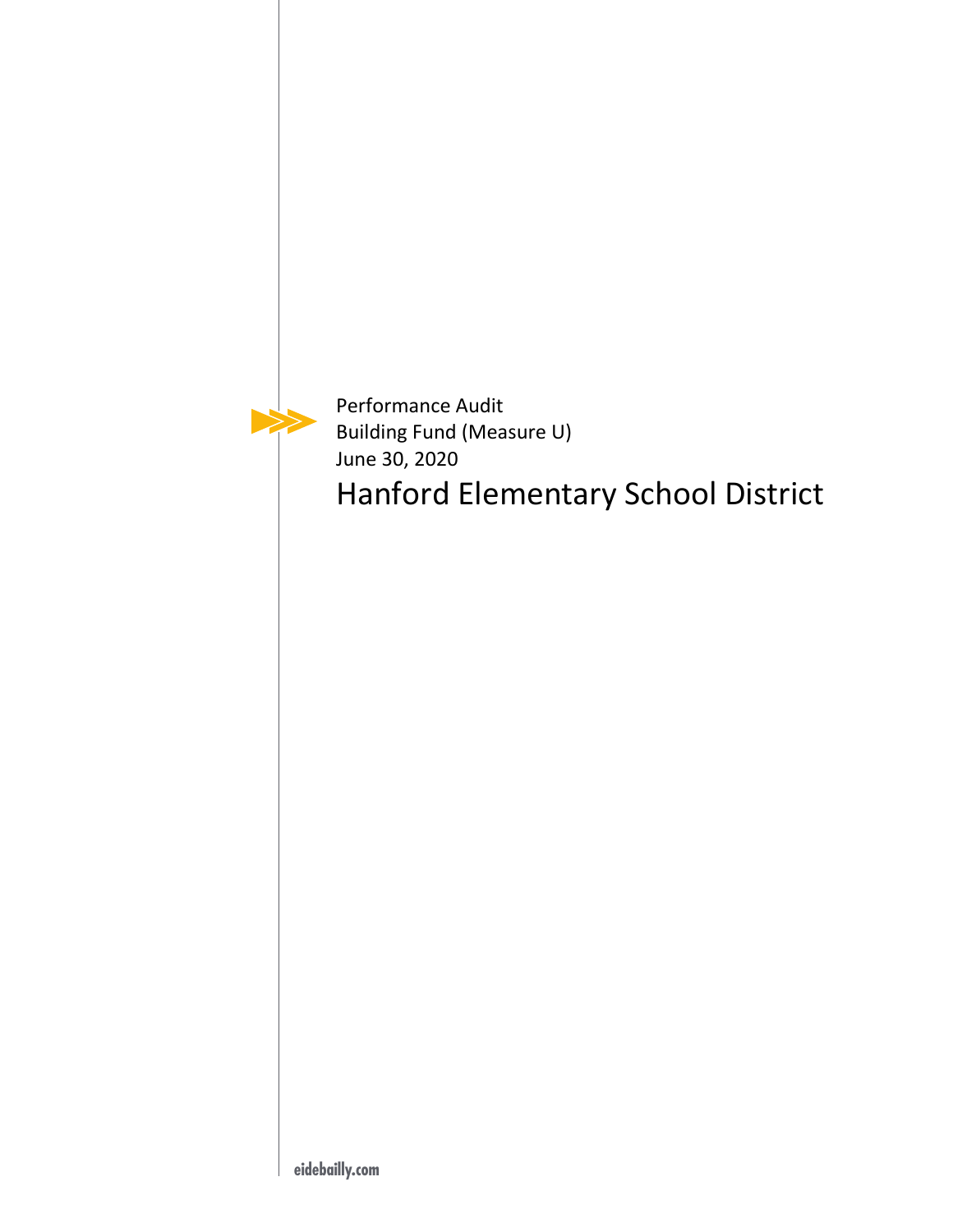

**CPAs & BUSINESS ADVISORS** 

#### **Independent Auditor's Report on Performance**

Governing Board and Citizens Oversight Committee Hanford Elementary School District Hanford, California

We were engaged to conduct a performance audit of the Hanford Elementary School District (the District) Building Fund (Measure U) for the year ended June 30, 2020.

We conducted this performance audit in accordance with generally accepted government auditing standards. Those standards require that we plan and perform the audit to obtain sufficient, appropriate evidence to provide a reasonable basis for our findings and conclusions based on our audit objectives. We believe that the evidence obtained provides a reasonable basis for our findings and conclusions based on our audit objectives.

Our audit was limited to the objectives listed within the report which includes determining the District's compliance with the performance requirements as referred to in Proposition 39 and outlined in Article XIIIA, Section 1(b)(3)(C) of the California Constitution and Appendix A contained in the *2019‐2020 Guide for Annual Audits of K‐12 Local Education Agencies and State Compliance Reporting* issued by the California Education Audit Appeals Panel. Management is responsible for the District's compliance with those requirements.

In planning and performing our performance audit, we obtained an understanding of the District's internal control in order to determine if the internal controls were adequate to help ensure the District's compliance with the requirements of Proposition 39 and outlined in Article XIIIA, Section 1(b)(3)(C) of the California Constitution, but not for the purpose of expressing an opinion of the effectiveness of the District's internal control. Accordingly, we do not express an opinion on the effectiveness of the District's internal control. Had we performed additional procedures, other matters might have come to our attention that would have been reported to you.

The results of our tests indicated that the District expended Building Fund (Measure U) funds only for the specific projects approved by the voters, in accordance with Proposition 39 and outlined in Article XIIIA, Section 1(b)(3)(C) of the California Constitution.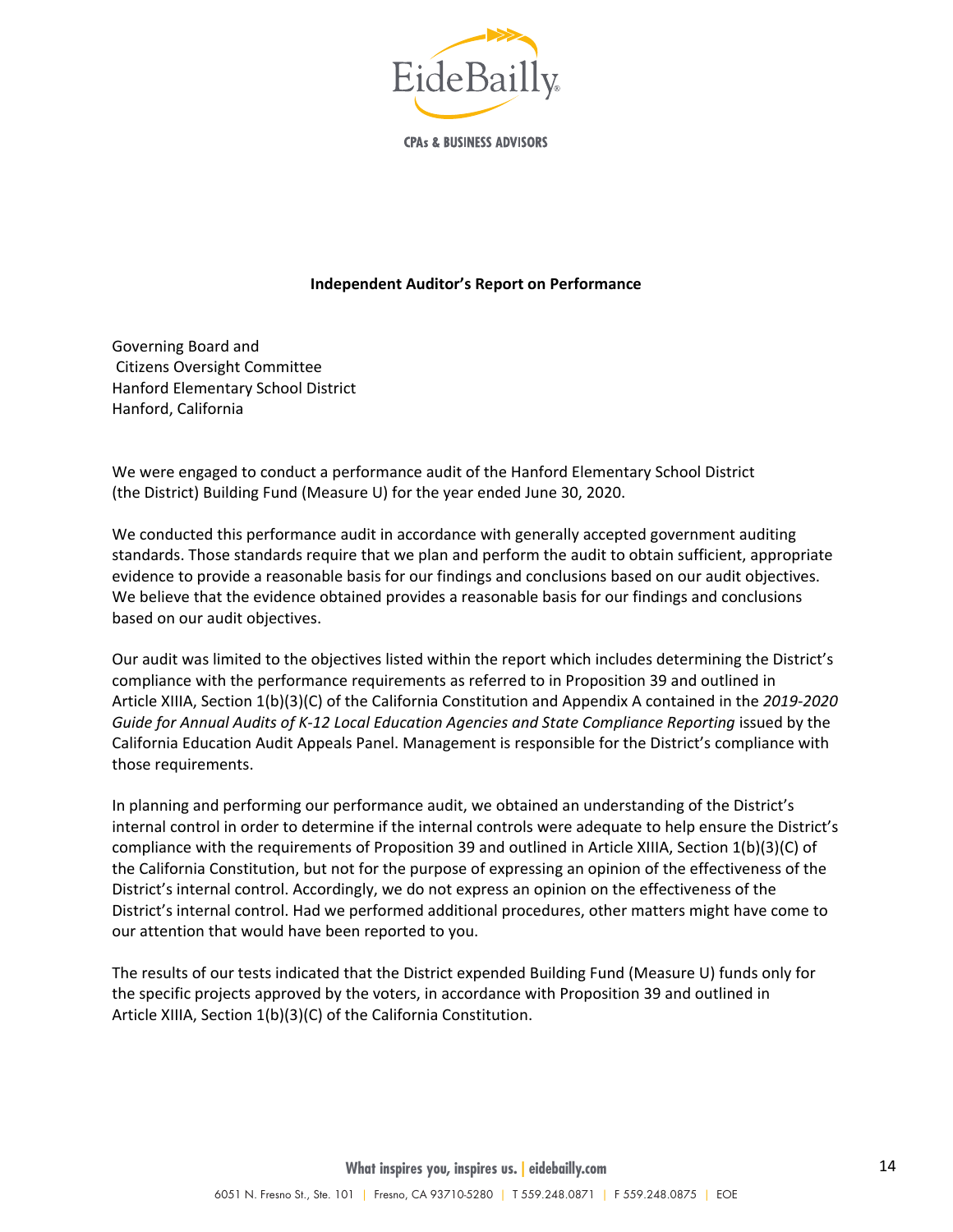This report is intended solely for the information and use of the District, and is not intended to be and should not be used by anyone other than this specified party

Ede Sailly LLP

Fresno, California January 25, 2021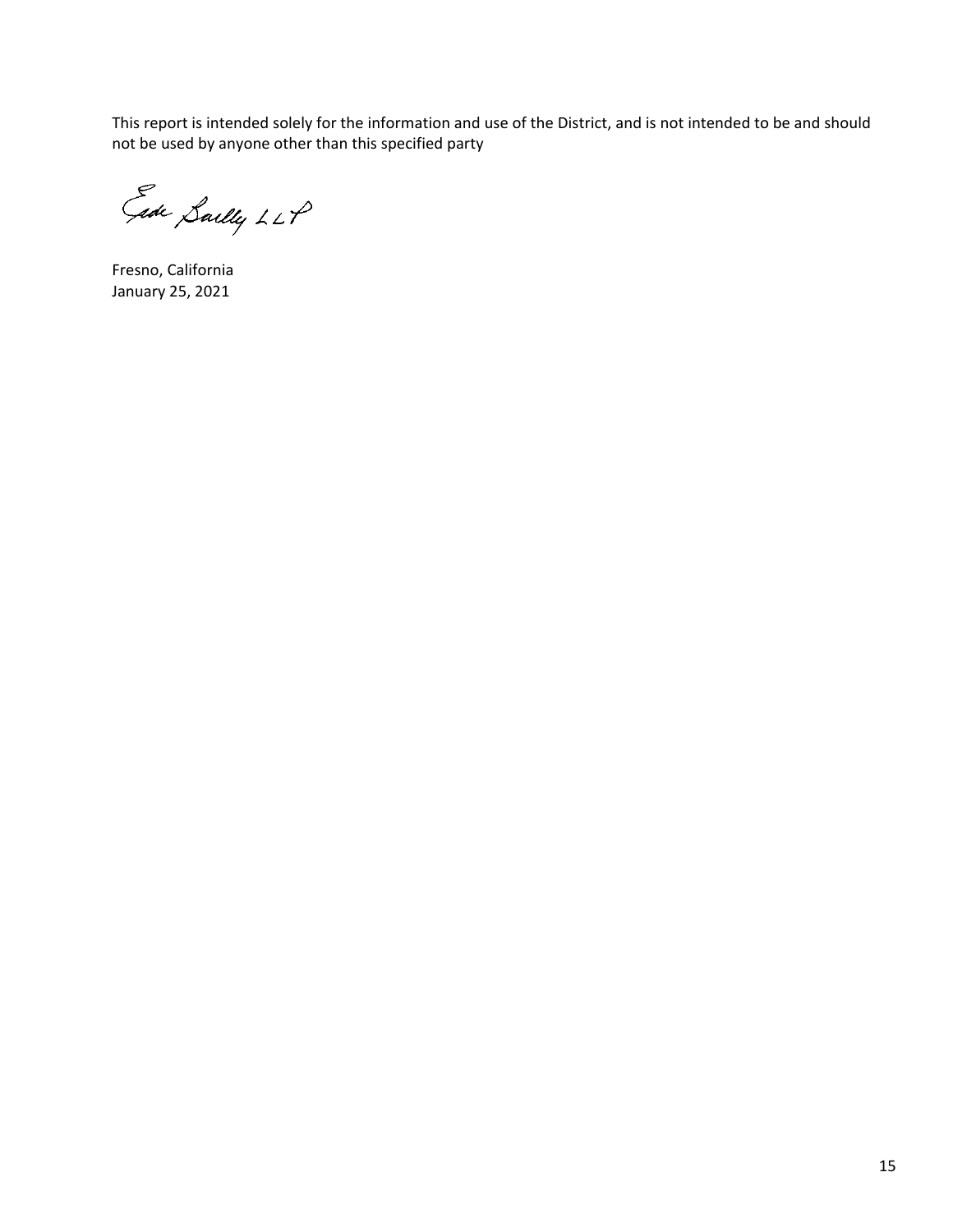#### **Authority for Issuance**

The general obligation bonds associated with Measure U were issued pursuant to the Constitution and laws of the State of California (the State), including the provisions of Chapters 1 and 1.5 of Part 10 of the California Education Code, and other applicable provisions of law. The bonds are authorized to be issued by the requisite 55 percent of the voters of the District, pursuant to a request of the District made by a resolution adopted by the Board of Education of the District.

The District received authorization from an election held on November 8, 2016, to issue bonds of the District in an aggregate principal amount not to exceed \$24 million to (i) finance the repair, upgrading, acquisition, construction and equipping of certain District property and facilities and (ii) pay the costs of issuing the bonds. On June 14, 2017, the District issued \$8,800,000 in Election 2016, Series A, Measure U general obligation bonds. The Series A Bonds represent the first series of bonds to be issued under the 2016 Authorization. On March 17, 2019, the District issued \$7,600,000 in Election 2016, Series B, Measure U general obligation bonds. The Series B Bonds represent the second series of bonds to be issued under the 2016 Authorization. The total of the Series A and B issuances is \$16,400,000, leaving \$7,600,000 available to issue from Measure U.

#### **Purpose of Issuance**

The net proceeds of the Bonds and any other series of general obligation bonds issued under the Authorization will be used for the purposes specified in the District bond proposition submitted at the Election. An excerpt from the ballot language is as follows:

"HANFORD ELEMENTARY SCHOOLS REPAIR MEASURE: To repair and upgrade aging elementary/middle school facilities by repairing outdated classrooms, upgrading inadequate electrical systems, restrooms, improving access for disabled students, provide access to computers/modern technology, replacing aging portable classrooms and repairing, constructing, acquiring classrooms, facilities, sites, and equipment, shall Hanford Elementary School District issue \$24,000,000 in bonds at legal rates, requiring independent audits, citizens' oversight, no money for administrators, all funds staying local, without increasing current tax rates."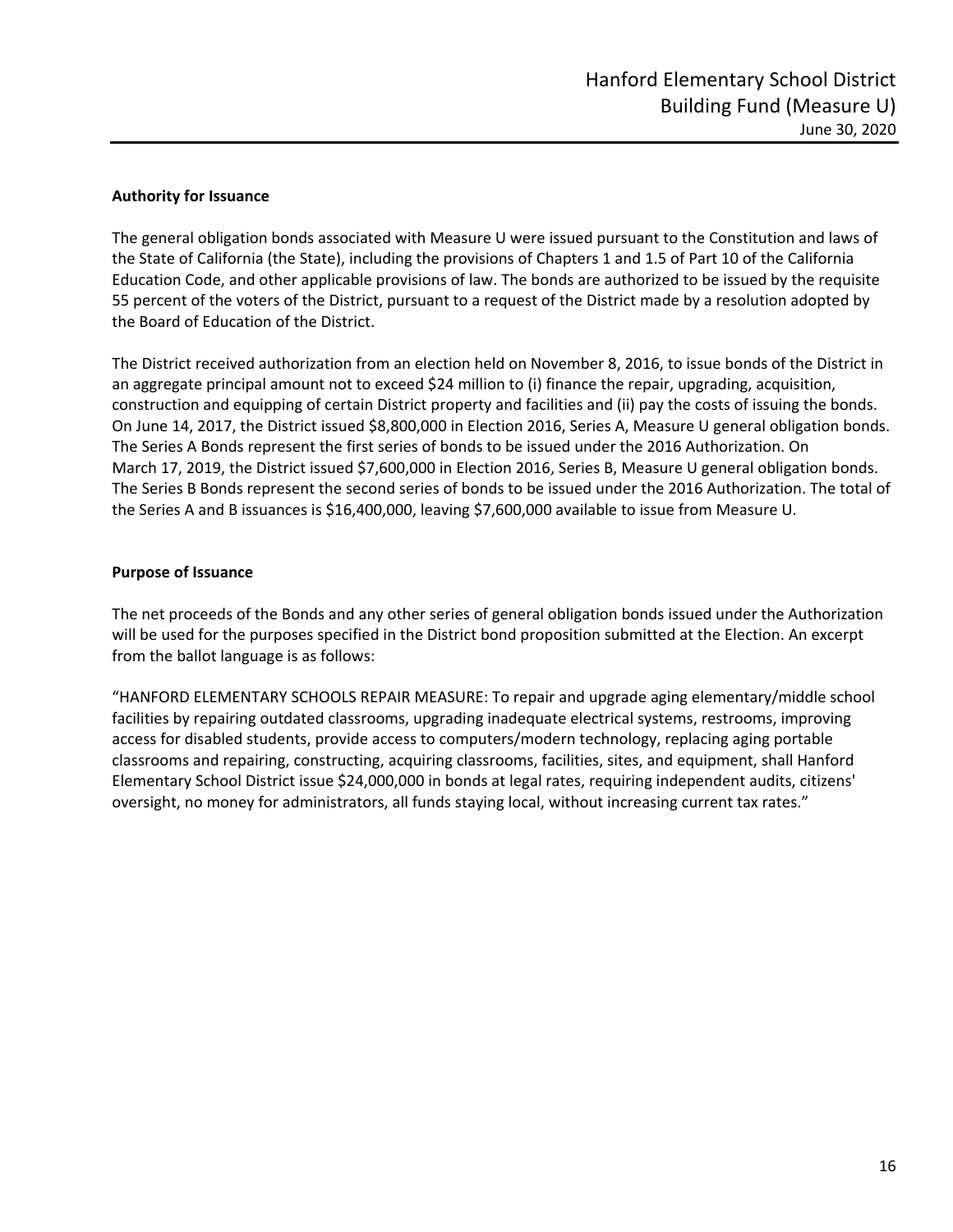#### **Authority for the Audit**

On November 7, 2000, California voters approved Proposition 39, the Smaller Classes, Safer Schools and Financial Accountability Act. Proposition 39 amended portions of the California Constitution to provide for the issuance of general obligation bonds by school districts, community college districts, or county offices of education, "for the construction, reconstruction, rehabilitation, or replacement of school facilities, including the furnishing and equipping of school facilities, or the acquisition or lease of rental property for school facilities", upon approval by 55 percent of the electorate. In addition to reducing the approval threshold from two‐thirds to 55 percent, Proposition 39 and the enacting legislation (AB 1908 and AB 2659) requires the following accountability measures as codified in *Education Code* Sections 15278‐15282:

- 1. Requires that the proceeds from the sale of the bonds be used only for the purposes specified in Article XIIIA, Section 1(b)(3)(C) of the California Constitution, and not for any other purpose, including teacher and administrator salaries and other school operating expenses.
- 2. The school district must list the specific school facilities projects to be funded in the ballot measure, and must certify that the governing board has evaluated safety, class size reduction and information technology needs in developing the project list.
- 3. Requires the school district to appoint a citizen's oversight committee.
- 4. Requires the school district to conduct an annual independent financial audit and performance audit in accordance with the *Government Auditing Standards* issued by the Comptroller General of the United States of the bond proceeds until all of the proceeds have been expended.
- 5. Requires the school district to conduct an annual independent performance audit to ensure that the funds have been expended only on the specific projects listed.

#### **Objectives of the Audit**

- 1. Determine whether expenditures charged to the Building Fund have been made in accordance with the bond project list approved by the voters through the approval of Measure U.
- 2. Determine whether salary transactions charged to the Building Fund, if any, were in support of Measure U and not for District general administration or operations.

#### **Scope of the Audit**

The scope of our performance audit covered the period of July 1, 2019 to June 30, 2020. The population of expenditures tested included all object and project codes associated with the bond projects. The propriety of expenditures for capital projects and maintenance projects funded through other State or local funding sources, other than proceeds of the bonds, were not included within the scope of the audit. Expenditures incurred subsequent to June 30, 2020, were not reviewed or included within the scope of our audit or in this report.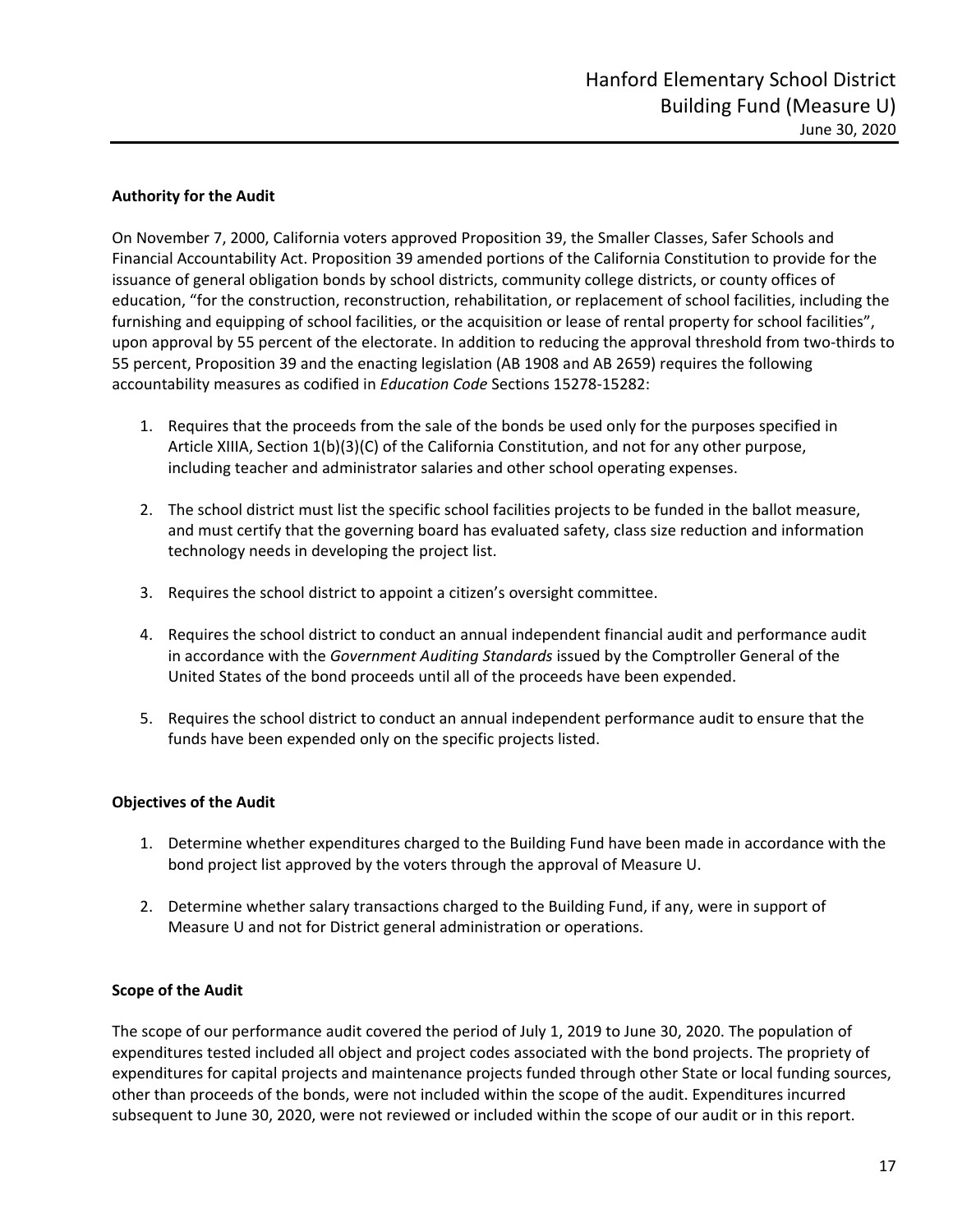#### **Methodology**

We obtained the general ledger and the project expenditure reports prepared by the District for the fiscal year ended June 30, 2020, for the Building Fund (Measure U). Within the fiscal year audited, we obtained the actual invoices, purchase orders, and other supporting documentation for a sample of expenditures to ensure compliance with the requirements of Article XIIIA, Section 1(b)(3)(C) of the California Constitution and Measure U as to the approved bond projects list. We performed the following procedures:

- 1. We identified expenditures and projects charged to the general obligation bond proceeds by obtaining the general ledger and project listing.
- 2. We selected a sample of expenditures using the following criteria:
	- a. We considered all expenditures recorded in all object codes, including transfers out where applicable, from July 1, 2019 through June 30, 2020 from July 1, 2019 through June 30, 2020 from Measure U bond proceeds.
	- b. We selected expenditures that were individually significant expenditures until we reached 40 percent of the total expenditures within the fund. Individually significant expenditures were identified as individual transactions (expenditures) that exceeded \$91,000.
	- c. Additionally, if payroll costs were noted, obtained backup for the source of the expenditures regardless if the amount was below our individually significant thresholds to determine if they related to administrative duties not related to project management.
- 3. Our sample included transactions totaling \$2,698,949. This represents 49.4 percent of the total expenditures of \$5,462,886, including transfers out.
- 4. We reviewed the actual invoices and other supporting documentation to determine that:
	- a. Expenditures were supported by invoices with evidence of proper approval and documentation of receipting goods or services.
	- b. Expenditures were expended in accordance with voter-approved bond project list.
	- c. Bond proceeds were not used for salaries of school administrators or other operating expenses of the District.
- 5. We determined that the District has met the compliance requirement of Measure U if the following conditions were met:
	- a. Supporting documents for expenditures were aligned with the voter-approved bond project list.
	- b. Supporting documents for expenditures were not used for salaries of school administrators or other operating expenses of the District.

#### **Conclusion**

The results of our tests indicated that, in all significant respects, the Hanford Elementary School District has properly accounted for the expenditures held in the Building Fund (Measure U) and that such expenditures were made for authorized Bond projects.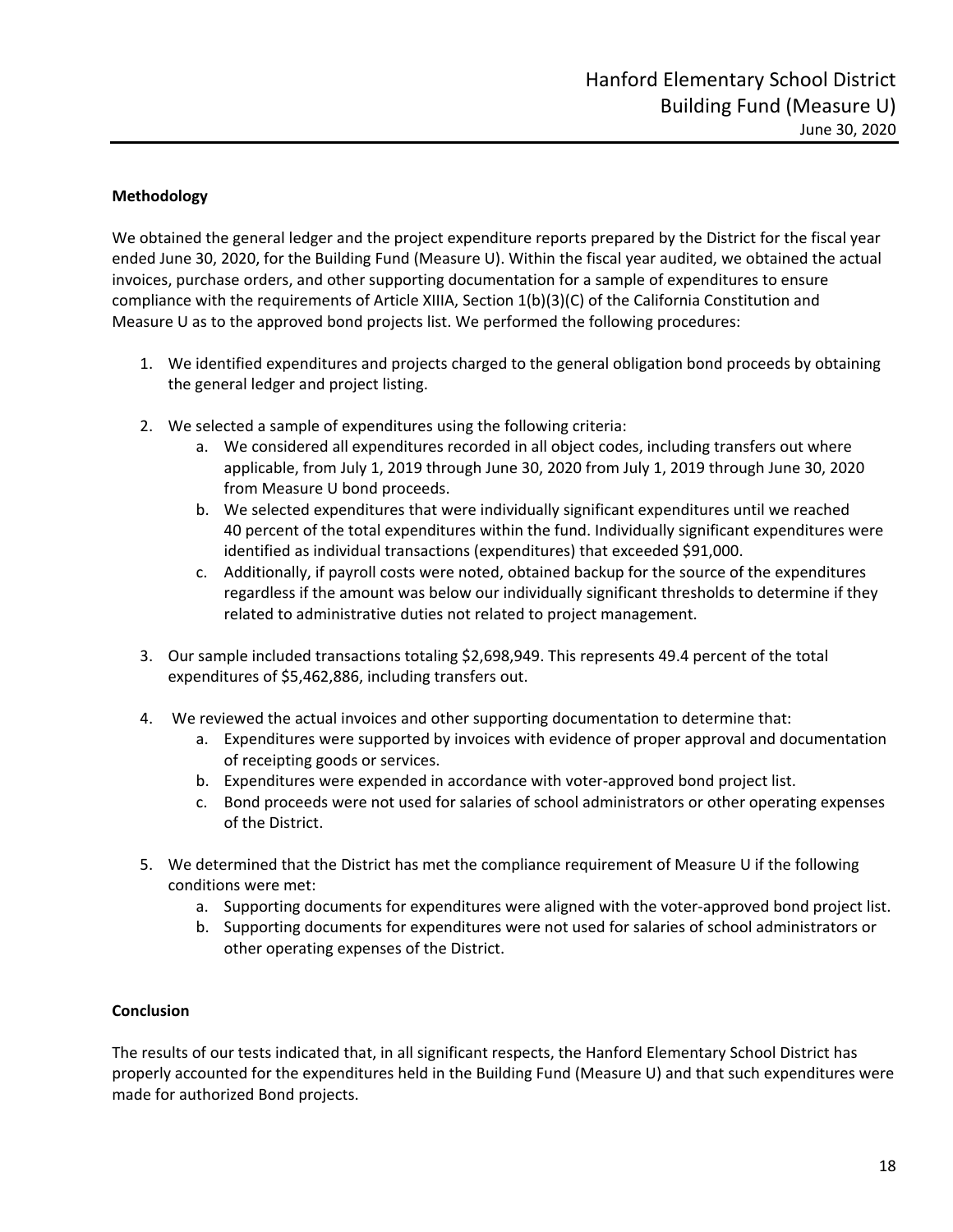None reported.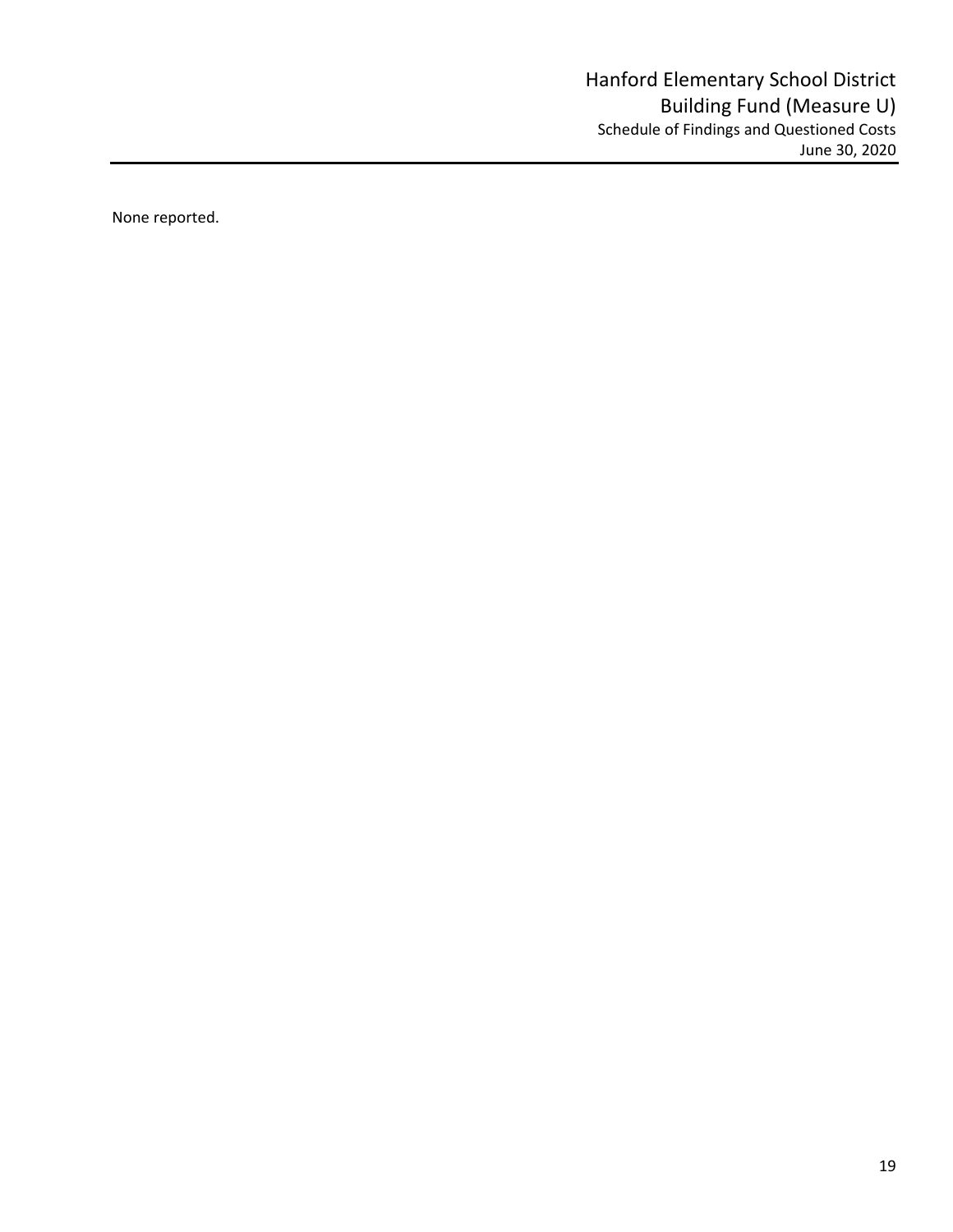There were no audit findings reported in the prior year's Schedule of Findings and Questioned Costs.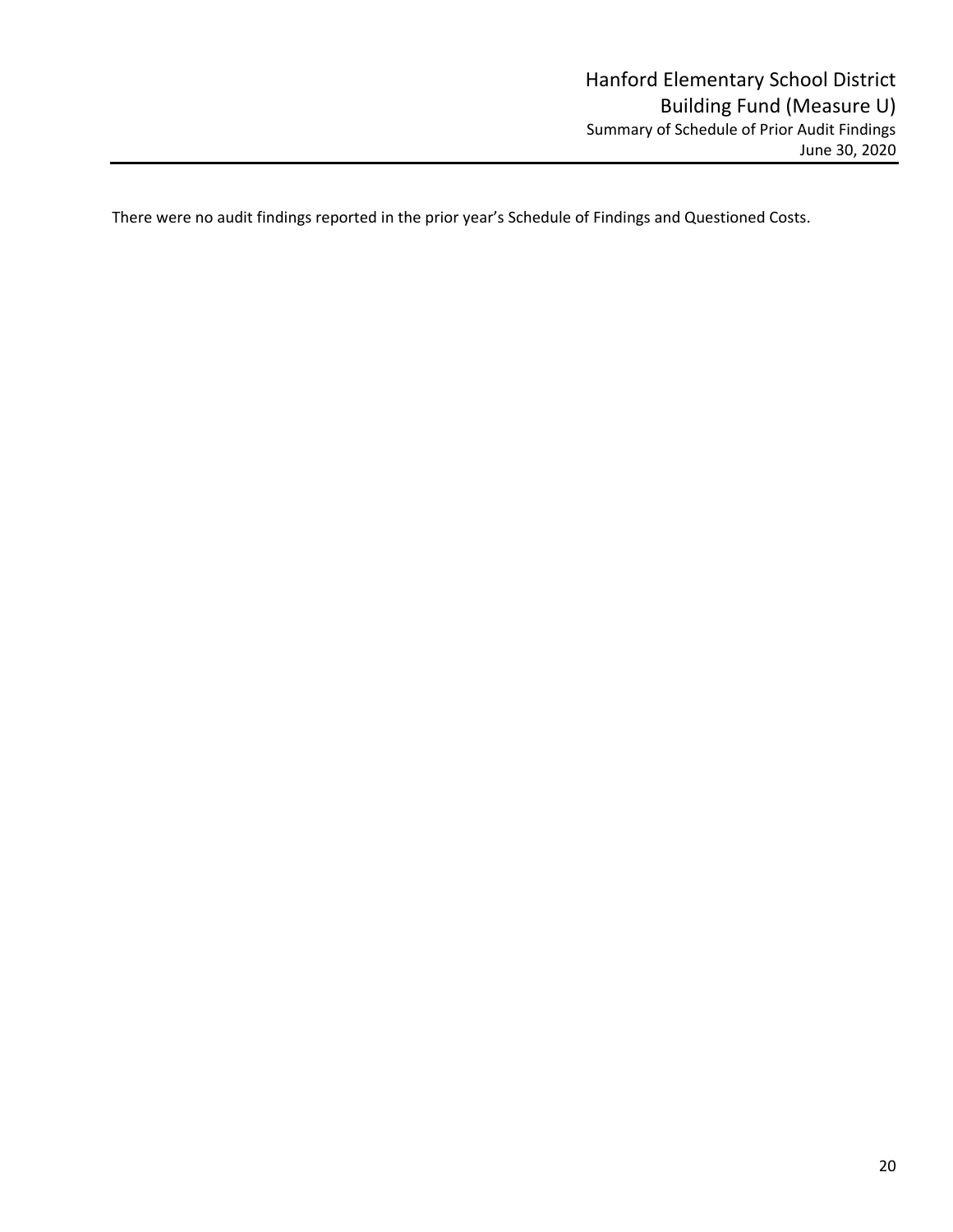

**CPAs & BUSINESS ADVISORS** 

January 25, 2021

Governing Board and Citizens' Oversight Committee Hanford Elementary School District Hanford, California

We have audited the financial statements of Hanford Elementary School District's (the District) Building Fund (Measure U) as of and for the year ended June 30, 2020. Professional standards require that we advise you of the following matters relating to our audit.

Our Responsibility in Relation to the Financial Statement Audit of the District's Building Fund (Measure U) under Generally Accepted Auditing Standards and Government Auditing Standards and the Performance Audit under Government Auditing Standards.

As communicated in our letter dated January 7, 2021, our responsibility, as described by professional standards, is to form and express an opinion(s) about whether the financial statements that have been prepared by management with your oversight are presented fairly, in all material respects, in accordance with accounting principles generally accepted in the United States of America. Additionally, our responsibility, as described by professional standards, is to conduct a performance audit in accordance with Government Auditing Standards. Our audit of the financial statements and performance audit does not relieve you or management of your respective responsibilities.

Our responsibility, as prescribed by professional standards, is to plan and perform our audit to obtain reasonable, rather than absolute, assurance about whether the financial statements are free of material misstatement. An audit of financial statements includes consideration of internal control over financial reporting as a basis for designing audit procedures that are appropriate in the circumstances, but not for the purpose of expressing an opinion on the effectiveness of the entity's internal control over financial reporting. Accordingly, as part of our audit, we considered the internal control of Hanford Elementary School District solely for the purpose of determining our audit procedures and not to provide any assurance concerning such internal control.

We are also responsible for communicating significant matters related to the audit that are, in our professional judgment, relevant to your responsibilities in overseeing the financial reporting process. However, we are not required to design procedures for the purpose of identifying other matters to communicate to you.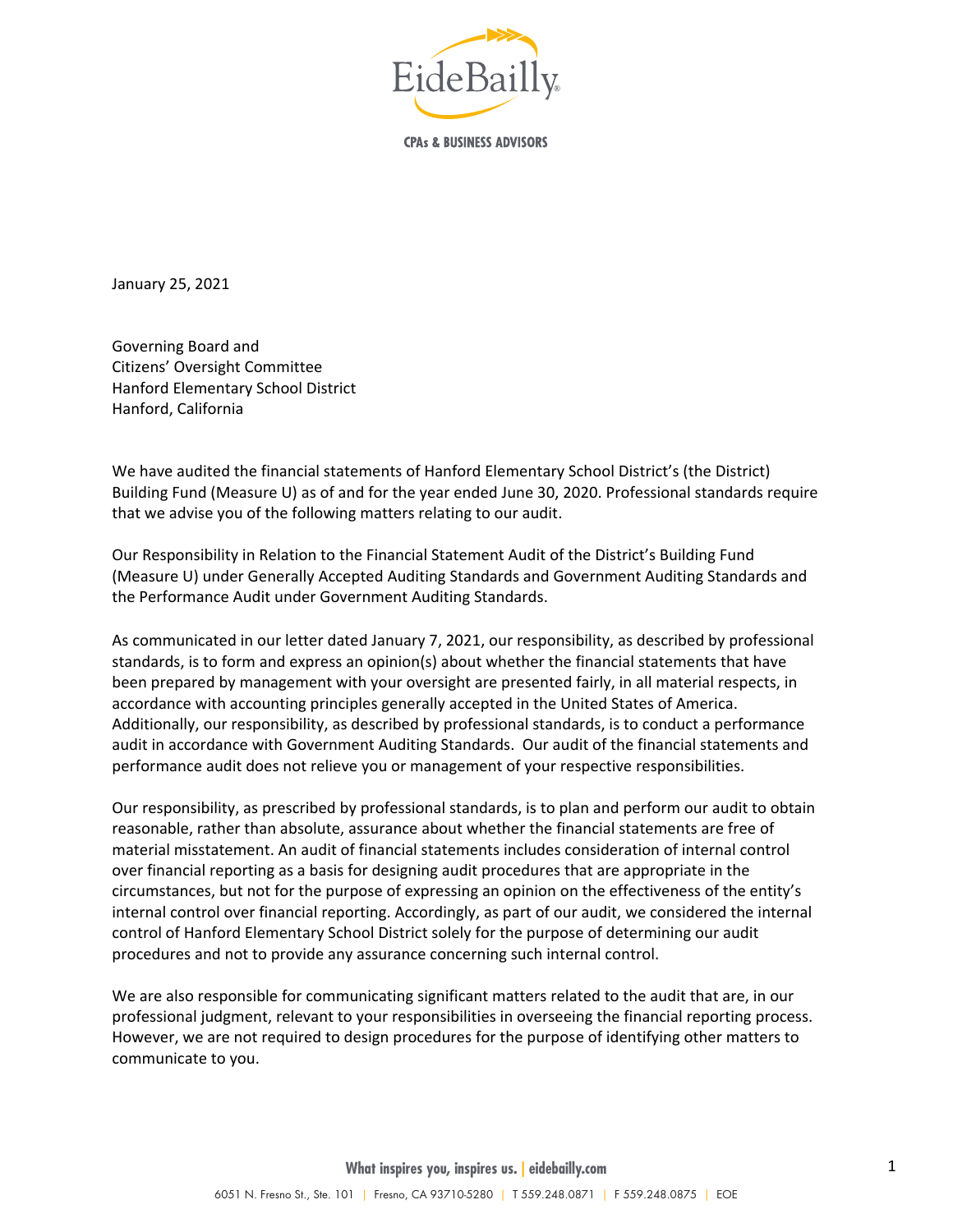#### **Planned Scope and Timing of the Audit**

We conducted our audit consistent with the planned scope and timing we previously communicated to you.

#### **Compliance with All Ethics Requirements Regarding Independence**

The engagement team, others in our firm, as appropriate, our firm, and other firms utilized in the engagement, if applicable, have complied with all relevant ethical requirements regarding independence.

#### **Qualitative Aspects of the Entity's Significant Accounting Practices**

#### *Significant Accounting Policies*

Management has the responsibility to select and use appropriate accounting policies. A summary of the significant accounting policies adopted by Hanford Elementary School District is included in Note 1 to the financial statements. There have been no initial selection of accounting policies and no changes in significant accounting policies or their application during the current year. No matters have come to our attention that would require us, under professional standards, to inform you about (1) the methods used to account for significant unusual transactions and (2) the effect of significant accounting policies in controversial or emerging areas for which there is a lack of authoritative guidance or consensus.

#### *Significant Accounting Estimates*

Accounting estimates are an integral part of the financial statements prepared by management and are based on management's current judgments. Those judgments are normally based on knowledge and experience about past and current events and assumptions about future events. Certain accounting estimates are particularly sensitive because of their significance to the financial statements and because of the possibility that future events affecting them may differ markedly from management's current judgments. No such significant accounting estimates were identified.

#### *Financial Statement Disclosures*

Certain financial statement disclosures involve significant judgment and are particularly sensitive because of their significance to financial statement users. The most sensitive disclosures affecting the District's Building Fund (Measure U) financial statements relate to:

The Summary of significant accounting policies in Note 1.

#### **Significant Difficulties Encountered during the Audit**

We encountered no significant difficulties in dealing with management relating to the performance of the audit.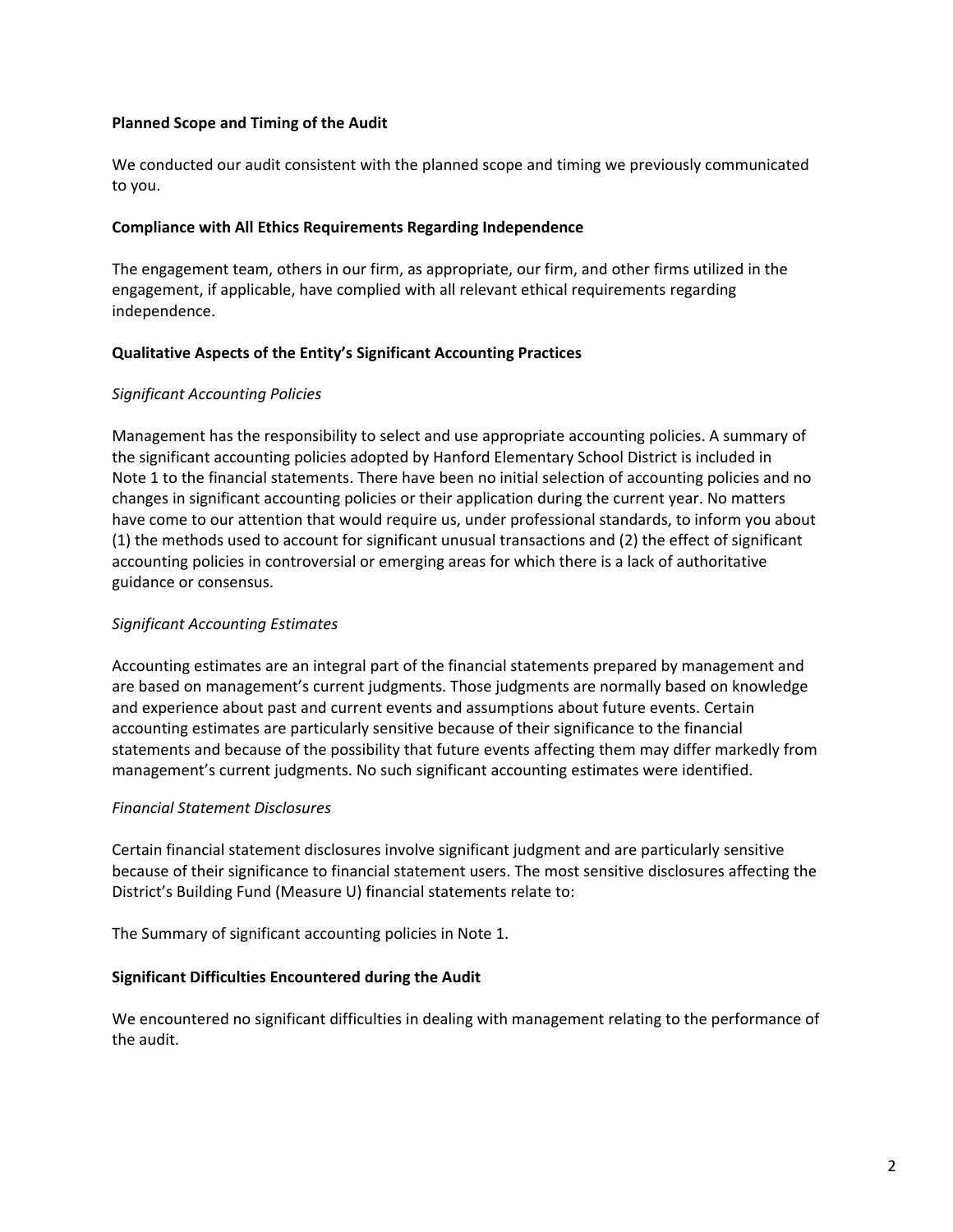#### **Uncorrected and Corrected Misstatements**

For purposes of this communication, professional standards require us to accumulate all known and likely misstatements identified during the audit, other than those that we believe are trivial, and communicate them to the appropriate level of management. Further, professional standards require us to also communicate the effect of uncorrected misstatements related to prior periods on the relevant classes of transactions, account balances or disclosures, and the financial statements as a whole and each applicable opinion unit. There were no uncorrected or corrected missstatements identified as a result of our audit procedures.

#### **Disagreements with Management**

For purposes of this letter, professional standards define a disagreement with management as a matter, whether or not resolved to our satisfaction, concerning a financial accounting, reporting, or auditing matter, which could be significant to Hanford Elementary School District financial statements or the auditor's report. No such disagreements arose during the course of the audit.

#### **Representations Requested from Management**

We have requested certain written representations from management which are included in the management representation letter dated January 25, 2021*.* 

#### **Management's Consultations with Other Accountants**

In some cases, management may decide to consult with other accountants about auditing and accounting matters. Management informed us that, and to our knowledge, there were no consultations with other accountants regarding auditing and accounting matters.

#### **Other Significant Matters, Findings, or Issues**

In the normal course of our professional association with Hanford Elementary School District, we generally discuss a variety of matters, including the application of accounting principles and auditing standards, operating and regulatory conditions affecting the entity, and operational plans and strategies that may affect the risks of material misstatement. None of the matters discussed resulted in a condition to our retention as Hanford Elementary School District's auditors.

This report is intended solely for the information and use of the Governing Board, the Citizens' Oversight Committee, and management of Hanford Elementary School District and is not intended to be, and should not be, used by anyone other than these specified parties.

Ede Sailly LLP

Fresno, California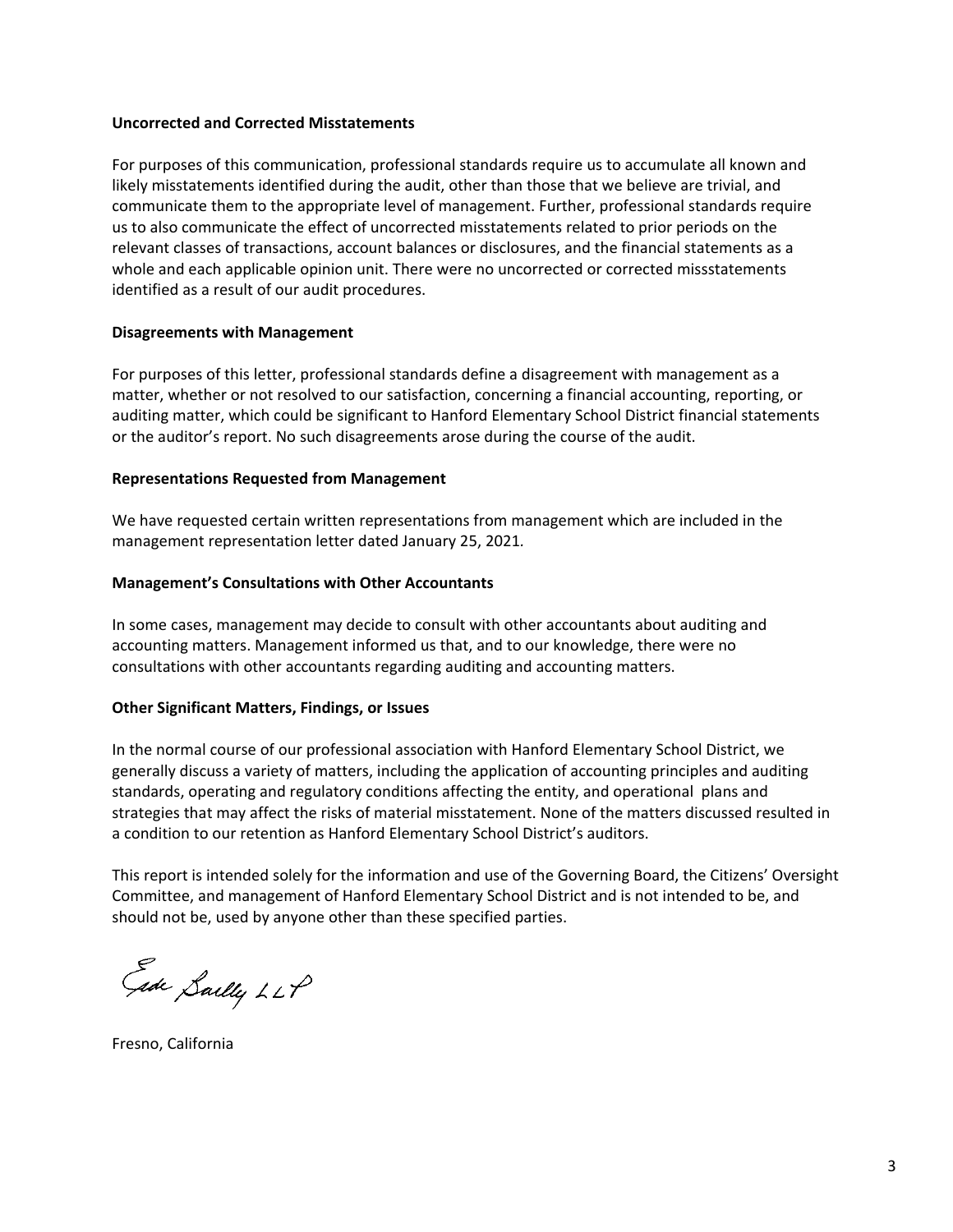### **MLK Classroom Wing Expenditures**

| Account                               | Reference        |            | Date Vendor Description                         |               | Amount        |
|---------------------------------------|------------------|------------|-------------------------------------------------|---------------|---------------|
| 2100-9010-0-0000-8500-620000-022-0000 | PO-5179          | 6/6/2017   | <b>6963 GONZALEZ ARCHITECTS</b>                 | \$            | 81,960.00     |
| 2100-9010-0-0000-8500-620000-022-0000 | LB-17009         | 6/30/2017  | <b>6963 GONZALEZ ARCHITECTS</b>                 | \$            | 246.70        |
|                                       |                  |            |                                                 | $\mathbf{s}$  | 82,206.70     |
|                                       |                  |            |                                                 |               |               |
| Account                               | Reference        |            | Date Vendor Description                         |               | Amount        |
| 2100-9010-0-0000-8500-620000-022-0000 | PO-5284          | 7/7/2017   | 4512 DIV. OF STATE ARCHITECT                    | \$            | 500.00        |
| 2100-9010-0-0000-8500-620000-022-0000 | PO-5283          | 7/7/2017   | <b>6738 DEPT OF CONSERVATION</b>                | $\mathbb{S}$  | 3,600.00      |
| 2100-9010-0-0000-8500-620000-022-0000 | PO-5285          | 7/7/2017   | 4512 DIV. OF STATE ARCHITECT                    | \$            | 30,550.00     |
| 2100-9010-0-0000-8500-620000-022-0000 | PO-5179          | 11/13/2017 | <b>6963 GONZALEZ ARCHITECTS</b>                 | \$            | 81,960.00     |
| 2100-9010-0-0000-8500-620000-022-0000 | PO-5179          | 1/12/2018  | <b>6963 GONZALEZ ARCHITECTS</b>                 | \$            | 1,363.35      |
| 2100-9010-0-0000-8500-620000-022-0000 | PO-5179          | 1/12/2018  | <b>6963 GONZALEZ ARCHITECTS</b>                 | \$            | 35,774.00     |
| 2100-9010-0-0000-8500-620000-022-0000 | PO-6776          | 2/9/2018   | 1506 TWB INSPECTIONS                            | \$            | 4,500.00      |
| 2100-9010-0-0000-8500-620000-022-0000 | PO-5179          | 3/2/2018   | <b>6963 GONZALEZ ARCHITECTS</b>                 | \$            | 10,745.59     |
| 2100-9010-0-0000-8500-620000-022-0000 | <b>JEAP-1818</b> | 3/5/2018   | 1506 TWB INSPECTIONS                            | \$            | (750.00)      |
| 2100-9010-0-0000-8500-620000-022-0000 | PO-6776          | 3/9/2018   | 1506 TWB INSPECTIONS                            | \$            | 6,525.00      |
| 2100-9010-0-0000-8500-620000-022-0000 | <b>JEAP-1821</b> | 3/12/2018  | 1506 TWB INSPECTIONS                            | \$            | (375.00)      |
| 2100-9010-0-0000-8500-620000-022-0000 | <b>JEAP-1822</b> | 3/15/2018  | 3257 TECHNICON ENGINEERING                      | \$            | 4,349.50      |
| 2100-9010-0-0000-8500-620000-022-0000 | JE-18168         | 4/3/2018   | PO 5179 Gonzalez Architechts Coding Change JECR | $\mathbb S$   | (31,751.00)   |
| 2100-9010-0-0000-8500-620000-022-0000 | PO-7507          | 4/13/2018  | 1506 TWB INSPECTIONS                            | $\mathbb S$   | 6,150.00      |
| 2100-9010-0-0000-8500-620000-022-0000 | PO-7807          | 4/20/2018  | 7158 MDR UTILITY LOCATING SPECIALIST INC.       | \$            | 2,000.00      |
| 2100-9010-0-0000-8500-620000-022-0000 | PO-7507          | 5/4/2018   | 1506 TWB INSPECTIONS                            | $\mathsf{\$}$ | 6,150.00      |
| 2100-9010-0-0000-8500-620000-022-0000 | PO-7507          | 6/8/2018   | 1506 TWB INSPECTIONS                            | $\mathsf{\$}$ | 6,150.00      |
| 2100-9010-0-0000-8500-620000-022-0000 | PO-8281          | 6/22/2018  | 630 HANFORD, CITY OF                            | $\mathsf{\$}$ | 2,520.70      |
| 2100-9010-0-0000-8500-620000-022-0000 | PO-8281          | 6/22/2018  | 630 HANFORD, CITY OF                            | $\mathbb S$   | 2,760.94      |
| 2100-9010-0-0000-8500-620000-022-0000 | PO-8281          | 6/22/2018  | 630 HANFORD, CITY OF                            | $\mathbb S$   | 4,139.08      |
| 2100-9010-0-0000-8500-620000-022-0000 | PO-7690          | 6/22/2018  | <b>6963 GONZALEZ ARCHITECTS</b>                 | $\mathsf{\$}$ | 20,053.00     |
| 2100-9010-0-0000-8500-620000-022-0000 | PO-7507          | 6/29/2018  | 1506 TWB INSPECTIONS                            | \$            | 6,150.00      |
| 2100-9010-0-0000-8500-620000-022-0000 | PO-7690          | 6/29/2018  | <b>6963 GONZALEZ ARCHITECTS</b>                 | $\mathbb S$   | 37,948.43     |
| 2100-9010-0-0000-8500-620000-022-0000 | TF-181570        | 6/30/2018  | MLK Project from Fund 2100 to Fund 3500         | \$            | (241, 013.59) |
| 3500-7710-0-0000-8500-620000-022-0000 | PO-6848          | 1/12/2018  | 7092 SUNCREST BANK                              | \$            | 1,676.75      |
| 3500-7710-0-0000-8500-620000-022-0000 | PO-6838          | 1/12/2018  | 977 MICHAM INC., ORAL E.                        | \$            | 31,858.25     |
| 3500-7710-0-0000-8500-620000-022-0000 | PO-6868          | 2/16/2018  | 6962 KRAZAN AND ASSOCIATES INC.                 | \$            | 6,135.00      |
| 3500-7710-0-0000-8500-620000-022-0000 | TF-181071        | 3/9/2018   | PO 6838 Oral Micham Coding Change               | $\mathbb S$   | (5,721.00)    |
| 3500-7710-0-0000-8500-620000-022-0000 | PO-6848          | 4/6/2018   | 7092 SUNCREST BANK                              | $\mathbb S$   | 7,949.10      |
| 3500-7710-0-0000-8500-620000-022-0000 | PO-6848          | 4/6/2018   | 7092 SUNCREST BANK                              | $\mathbb S$   | 17,261.11     |
| 3500-7710-0-0000-8500-620000-022-0000 | PO-6848          | 4/6/2018   | 7092 SUNCREST BANK                              | $\mathbb S$   | 20,975.96     |
| 3500-7710-0-0000-8500-620000-022-0000 | PO-7508          | 4/6/2018   | 977 MICHAM INC., ORAL E.                        | $\mathsf{\$}$ | 151,032.35    |
| 3500-7710-0-0000-8500-620000-022-0000 | PO-7508          | 4/6/2018   | 977 MICHAM INC., ORAL E.                        | \$            | 325,864.47    |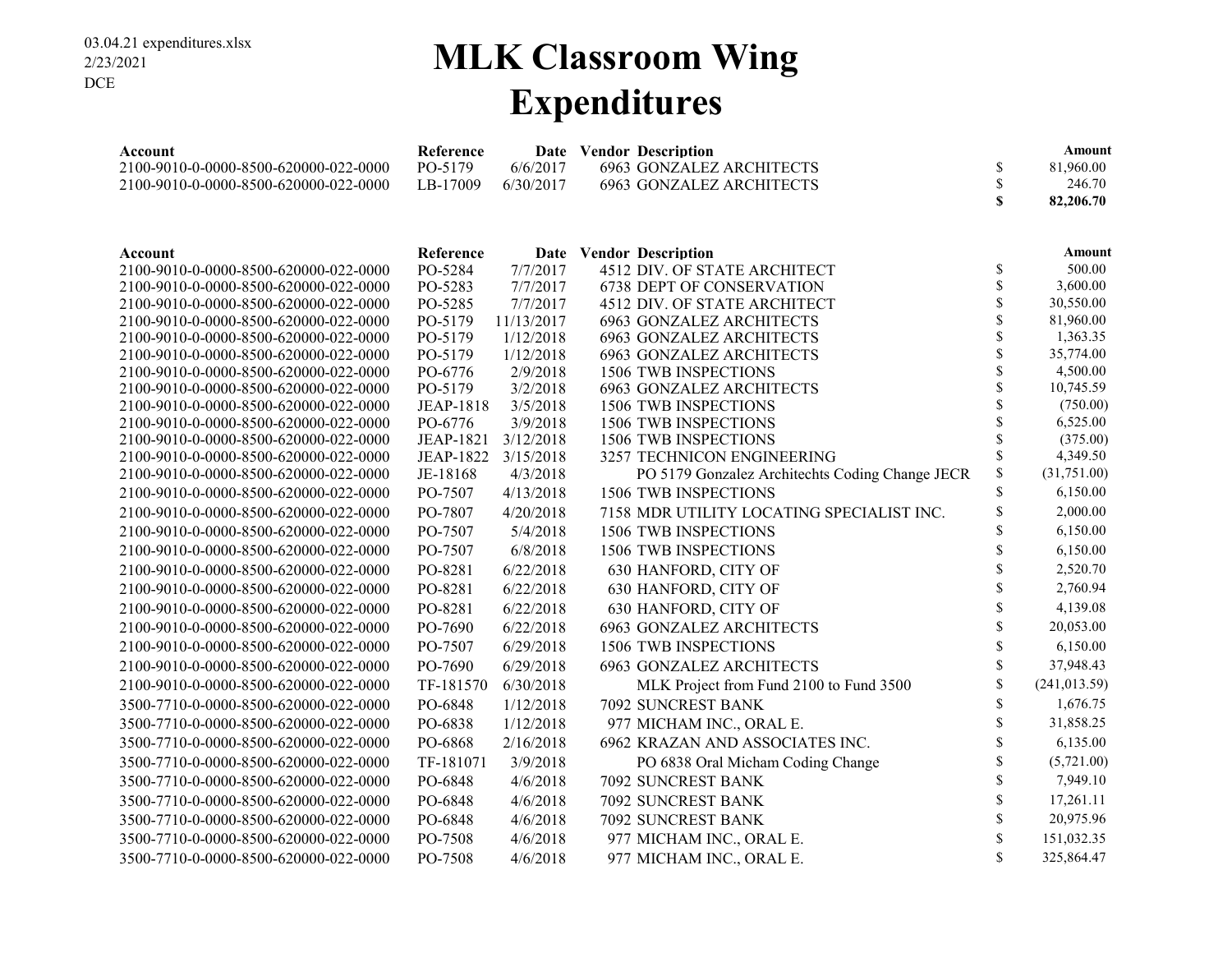### **MLK Classroom Wing Expenditures**

| Account                               | Reference           |            | Date Vendor Description                 |               | <b>Amount</b> |
|---------------------------------------|---------------------|------------|-----------------------------------------|---------------|---------------|
| 3500-7710-0-0000-8500-620000-022-0000 | PO-7508             | 4/6/2018   | 977 MICHAM INC., ORAL E.                | $\mathbb{S}$  | 327,961.31    |
| 3500-7710-0-0000-8500-620000-022-0000 | <b>JEAP-1826</b>    | 4/25/2018  | 977 MICHAM INC., ORAL E.                | $\mathbb{S}$  | (37, 112.08)  |
| 3500-7710-0-0000-8500-620000-022-0000 | <b>JEAP-1827</b>    | 4/25/2018  | 977 MICHAM INC., ORAL E.                | \$            | (1,225.39)    |
| 3500-7710-0-0000-8500-620000-022-0000 | PO-6868             | 4/27/2018  | 6962 KRAZAN AND ASSOCIATES INC.         | \$            | 412.00        |
| 3500-7710-0-0000-8500-620000-022-0000 | PO-6868             | 4/27/2018  | 6962 KRAZAN AND ASSOCIATES INC.         | \$            | 2,832.00      |
| 3500-7710-0-0000-8500-620000-022-0000 | PO-6848             | 5/4/2018   | 7092 SUNCREST BANK                      | $\mathbb S$   | 43,095.34     |
| 3500-7710-0-0000-8500-620000-022-0000 | PO-7508             | 5/4/2018   | 977 MICHAM INC., ORAL E.                | $\mathbb{S}$  | 783,029.20    |
| 3500-7710-0-0000-8500-620000-022-0000 | <b>JEAP-1828</b>    | 5/9/2018   | 6962 KRAZAN AND ASSOCIATES INC.         | \$            | (412.00)      |
| 3500-7710-0-0000-8500-620000-022-0000 | PO-6868             | 5/18/2018  | 6962 KRAZAN AND ASSOCIATES INC.         | \$            | 617.00        |
| 3500-7710-0-0000-8500-620000-022-0000 | PO-6848             | 6/1/2018   | 7092 SUNCREST BANK                      | $\mathbb{S}$  | 39,917.92     |
| 3500-7710-0-0000-8500-620000-022-0000 | PO-7508             | 6/1/2018   | 977 MICHAM INC., ORAL E.                | $\mathbb{S}$  | 713,266.17    |
| 3500-7710-0-0000-8500-620000-022-0000 | PO-6868             | 6/22/2018  | 6962 KRAZAN AND ASSOCIATES INC.         | $\mathcal{S}$ | 216.00        |
| 3500-7710-0-0000-8500-620000-022-0000 | PO-6868             | 6/22/2018  | 6962 KRAZAN AND ASSOCIATES INC.         | \$            | 552.00        |
| 3500-7710-0-0000-8500-620000-022-0000 | PO-6848             | 6/29/2018  | 7092 SUNCREST BANK                      | \$            | 28,194.76     |
| 3500-7710-0-0000-8500-620000-022-0000 | PO-7508             | 6/29/2018  | 977 MICHAM INC., ORAL E.                | \$            | 387,396.91    |
| 3500-7710-0-0000-8500-620000-022-0000 | TF-181573           | 6/30/2018  | PO 6868 Krazen Coding Change to CDS     | \$            | (1,883.24)    |
| 3500-7710-0-0000-8500-620000-022-0000 | TF-181571           | 6/30/2018  | PO 6868 Krazen Coding Change to CDS     | \$            | (617.00)      |
| 3500-7710-0-0000-8500-620000-022-0000 | TF-181572           | 6/30/2018  | PO 6868 Krazen Coding Change to CDS     | $\mathbb{S}$  | (216.00)      |
| 3500-7710-0-0000-8500-620000-022-0000 | TF-181570           | 6/30/2018  | MLK Project from Fund 2100 to Fund 3500 | \$            | 241,013.59    |
|                                       |                     |            |                                         | $\mathbf S$   | 3,084,070.48  |
| Account                               | Reference           | Date       | <b>Vendor Description</b>               |               | <b>Amount</b> |
| 3500-7710-0-0000-8500-620000-022-0000 | PO-356              | 8/3/2018   | 977 MICHAM INC., ORAL E.                | $\mathbb{S}$  | 204,397.22    |
| 3500-7710-0-0000-8500-620000-022-0000 | PO-358              | 8/3/2018   | 7092 SUNCREST BANK                      | \$            | 22,048.60     |
| 3500-7710-0-0000-8500-620000-022-0000 | PO-253              | 8/17/2018  | 6962 KRAZAN AND ASSOCIATES INC.         | \$            | 412.00        |
| 3500-7710-0-0000-8500-620000-022-0000 | <b>JEAP-1902</b>    | 9/12/2018  | 1506 TWB INSPECTIONS                    | \$            | 2,700.00      |
| 3500-7710-0-0000-8500-620000-022-0000 | JEAP-1902 9/12/2018 |            | 1506 TWB INSPECTIONS                    | \$            | 5,775.00      |
| 3500-7710-0-0000-8500-620000-022-0000 | PO-348              | 9/14/2018  | <b>6963 GONZALEZ ARCHITECTS</b>         | \$            | 20,053.00     |
| 3500-7710-0-0000-8500-620000-022-0000 | PO-358              | 10/26/2018 | 7092 SUNCREST BANK                      | \$            | 10,066.07     |
| 3500-7710-0-0000-8500-620000-022-0000 | PO-356              | 10/26/2018 | 977 MICHAM INC., ORAL E.                | \$            | 121,091.50    |
| 3500-7710-0-0000-8500-620000-022-0000 | PO-1802             | 12/28/2018 | <b>6963 GONZALEZ ARCHITECTS</b>         | \$            | 293.52        |
| 3500-7710-0-0000-8500-620000-022-0000 | PO-348              | 1/11/2019  | <b>6963 GONZALEZ ARCHITECTS</b>         | \$            | 6,824.00      |
| 3500-7710-0-0000-8500-620000-022-0000 | PO-1934             | 1/18/2019  | 4911 CALIFORNIA DEPT. OF EDUCATION      | \$            | 1,890.00      |
| 3500-7710-0-0000-8500-620000-022-0000 | PO-358              | 3/1/2019   | 7092 SUNCREST BANK                      | $\mathbf S$   | 1,664.30      |
| 3500-7710-0-0000-8500-620000-022-0000 | PO-2556             | 3/22/2019  | 4994 DEPARTMENT OF GENERAL SERVICES     | $\mathbf S$   | 3,547.63      |
| 3500-7710-0-0000-8500-620000-022-0000 | PO-356              | 3/1/2019   | 977 MICHAM INC., ORAL E.                | \$            | 19,787.44     |
|                                       |                     |            |                                         | \$            | 420,550.28    |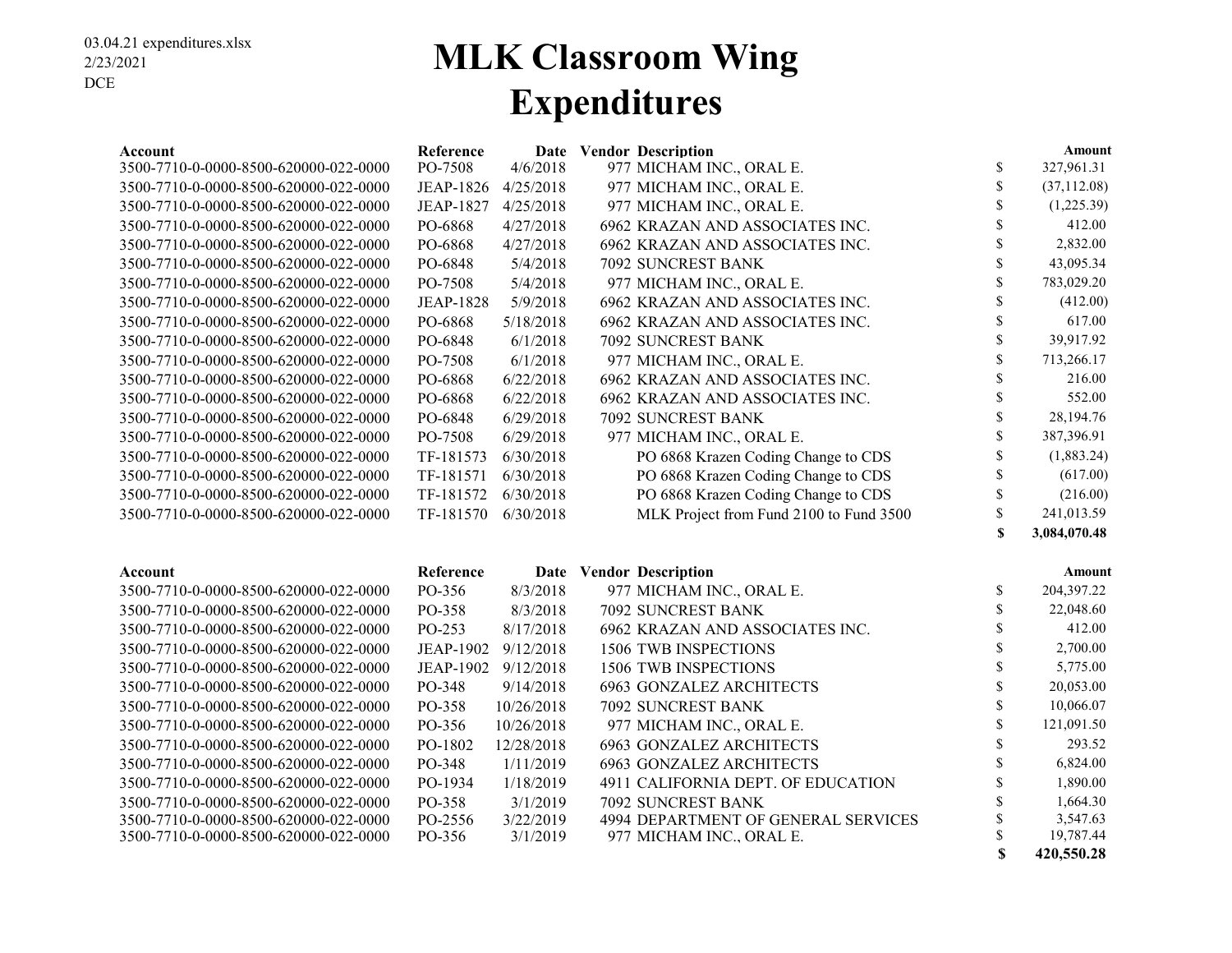03.04.21 expenditures.xlsx 2/23/2021 DCE

### **MLK Classroom Wing Expenditures**

| Account                               | Reference | Date      | <b>Vendor Description</b>    |               | Amount       |
|---------------------------------------|-----------|-----------|------------------------------|---------------|--------------|
| Account                               | Reference | Date      | <b>Vendor Description</b>    |               | Amount       |
| 3500-7710-0-0000-8500-620000-022-0000 | PO-5631   | 8/23/2019 | 4512 DIV. OF STATE ARCHITECT | \$            | 14,163.00    |
|                                       |           |           |                              | S             | 14,163.00    |
|                                       |           |           | <b>Funding Sources</b>       |               |              |
|                                       |           |           | Developer fees               | \$            | 760,000.00   |
|                                       |           |           | <b>Bond</b>                  | $\mathcal{S}$ | 2,840,990.46 |
|                                       |           |           | Capital Reserve              | \$            |              |
|                                       |           |           |                              | S             | 3,600,990.46 |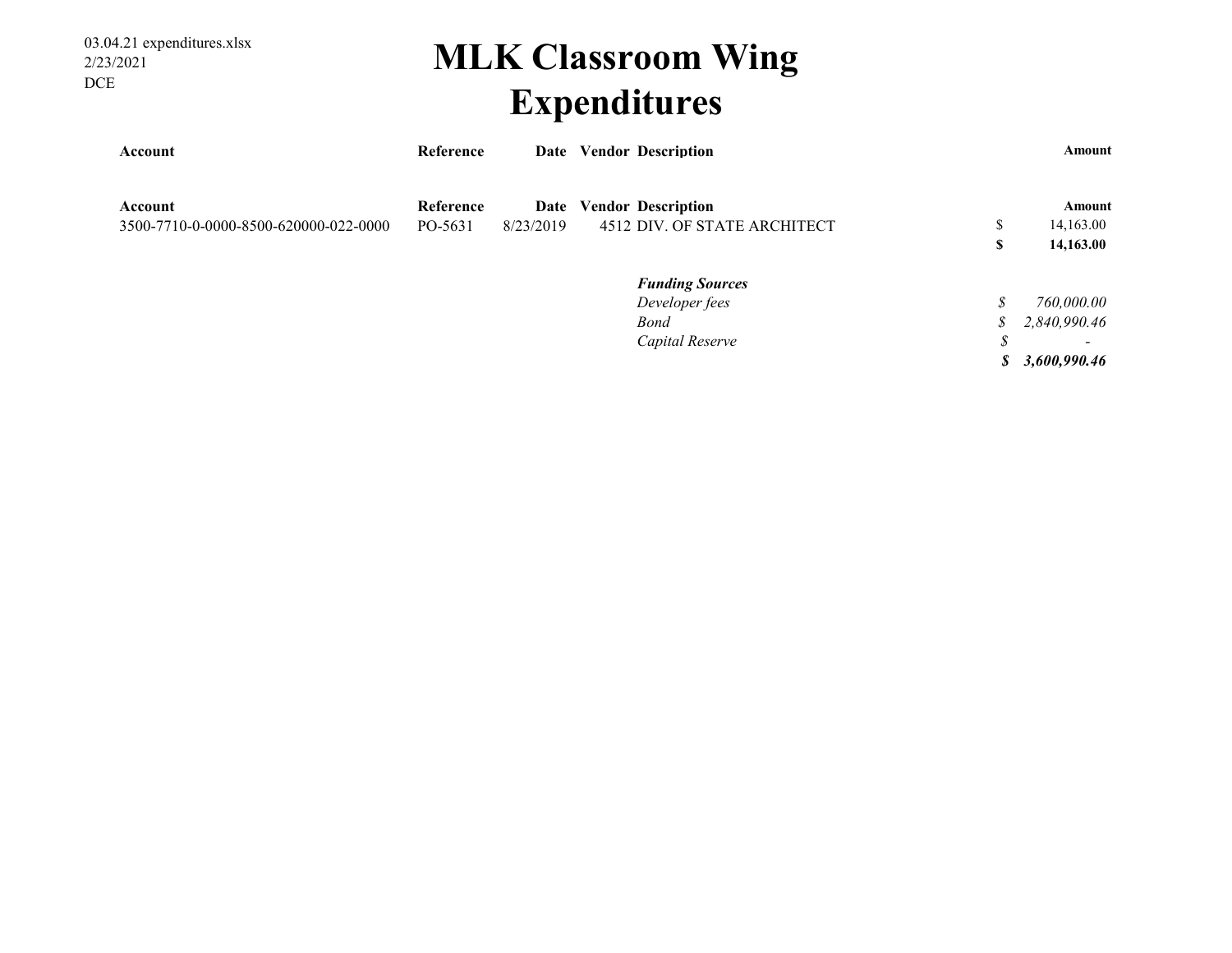### **CDS Remodel Expenditures**

| Account                               | Reference        |            | Date Vendor Description                         |                    | Amount     |
|---------------------------------------|------------------|------------|-------------------------------------------------|--------------------|------------|
| 2100-9010-0-0000-8500-620000-038-0000 | PO-5387          | 7/28/2017  | 3257 TECHNICON ENGINEERING                      | \$                 | 6.975.00   |
| 2100-9010-0-0000-8500-620000-038-0000 | PO-5905          | 9/22/2017  | 4512 DIV. OF STATE ARCHITECT                    | $\mathbb S$        | 8,625.00   |
| 2100-9010-0-0000-8500-620000-038-0000 | <b>JEAP-1818</b> | 3/5/2018   | 1506 TWB INSPECTIONS                            | $\mathbf{\hat{S}}$ | 750.00     |
| 2100-9010-0-0000-8500-620000-038-0000 | TF-181071        | 3/9/2018   | PO 6838 Oral Micham Coding Change               | \$                 | 5,721.00   |
| 2100-9010-0-0000-8500-620000-038-0000 | <b>JEAP-1821</b> | 3/12/2018  | 1506 TWB INSPECTIONS                            | \$                 | 375.00     |
| 2100-9010-0-0000-8500-620000-038-0000 | <b>JEAP-1822</b> | 3/15/2018  | 3257 TECHNICON ENGINEERING                      | \$                 | (4,349.50) |
| 2100-9010-0-0000-8500-620000-038-0000 | JE-18168         | 4/3/2018   | PO 5179 Gonzalez Architechts Coding Change JEDR | \$                 | 31,751.00  |
| 2100-9010-0-0000-8500-620000-038-0000 | PO-7508          | 4/6/2018   | 977 MICHAM INC., ORAL E.                        | \$                 | 72,678.58  |
| 2100-9010-0-0000-8500-620000-038-0000 | PO-7507          | 4/13/2018  | 1506 TWB INSPECTIONS                            | \$                 | 375.00     |
| 2100-9010-0-0000-8500-620000-038-0000 | <b>JEAP-1827</b> | 4/25/2018  | 977 MICHAM INC., ORAL E.                        | \$                 | 1,225.39   |
| 2100-9010-0-0000-8500-620000-038-0000 | <b>JEAP-1826</b> | 4/25/2018  | 977 MICHAM INC., ORAL E.                        | \$                 | 37,112.08  |
| 2100-9010-0-0000-8500-620000-038-0000 | PO-7507          | 5/4/2018   | 1506 TWB INSPECTIONS                            | \$                 | 375.00     |
| 2100-9010-0-0000-8500-620000-038-0000 | PO-7508          | 5/4/2018   | 977 MICHAM INC., ORAL E.                        | \$                 | 35,780.81  |
| 2100-9010-0-0000-8500-620000-038-0000 | <b>JEAP-1828</b> | 5/9/2018   | 6962 KRAZAN AND ASSOCIATES INC.                 | $\mathbf S$        | 412.00     |
| 2100-9010-0-0000-8500-620000-038-0000 | PO-7508          | 6/1/2018   | 977 MICHAM INC., ORAL E.                        | $\mathbb{S}$       | 45,173.40  |
| 2100-9010-0-0000-8500-620000-038-0000 | PO-7507          | 6/8/2018   | 1506 TWB INSPECTIONS                            | \$                 | 375.00     |
| 2100-9010-0-0000-8500-620000-038-0000 | PO-7690          | 6/22/2018  | <b>6963 GONZALEZ ARCHITECTS</b>                 | \$                 | 20,625.00  |
| 2100-9010-0-0000-8500-620000-038-0000 | PO-7507          | 6/29/2018  | 1506 TWB INSPECTIONS                            | \$                 | 375.00     |
| 2100-9010-0-0000-8500-620000-038-0000 | PO-8302          | 6/29/2018  | 3305 GILBERT ELECTRIC COMPANY                   | $\mathbf{\hat{S}}$ | 1,800.00   |
| 2100-9010-0-0000-8500-620000-038-0000 | PO-7690          | 6/29/2018  | <b>6963 GONZALEZ ARCHITECTS</b>                 | \$                 | 10,476.00  |
| 2100-9010-0-0000-8500-620000-038-0000 | PO-7508          | 6/29/2018  | 977 MICHAM INC., ORAL E.                        | \$                 | 148,303.37 |
| 2100-9010-0-0000-8500-620000-038-0000 | TF-181572        | 6/30/2018  | PO 6868 Krazen Coding Change to CDS             | $\$$               | 216.00     |
| 2100-9010-0-0000-8500-620000-038-0000 | TF-181571        | 6/30/2018  | PO 6868 Krazen Coding Change to CDS             | \$                 | 617.00     |
| 2100-9010-0-0000-8500-620000-038-0000 | TF-181573        | 6/30/2018  | PO 6868 Krazen Coding Change to CDS             | \$                 | 1,883.24   |
| 2100-9010-0-0000-8500-620000-038-0000 | LB-18082         | 6/30/2018  | 6973 AMERICAN MODULAR SYSTEMS INC.              | $\mathbf S$        | 86,953.50  |
|                                       |                  |            |                                                 | S                  | 514,603.87 |
| Account                               | Reference        |            | Date Vendor Description                         |                    | Amount     |
| 2100-9010-0-0000-8500-620000-038-0000 | PO-356           | 8/3/2018   | 977 MICHAM INC., ORAL E.                        | \$                 | 214,525.65 |
| 2100-9010-0-0000-8500-620000-038-0000 | PO-359           | 8/3/2018   | 1506 TWB INSPECTIONS                            | \$                 | 750.00     |
| 2100-9010-0-0000-8500-620000-038-0000 | PO-359           | 9/7/2018   | 1506 TWB INSPECTIONS                            | \$                 | 750.00     |
| 2100-9010-0-0000-8500-620000-038-0000 | PO-348           | 9/14/2018  | <b>6963 GONZALEZ ARCHITECTS</b>                 | \$                 | 5,586.00   |
| 2100-9010-0-0000-8500-620000-038-0000 | PO-1069          | 9/28/2018  | 7268 NORTH AMERICAN TECHNICAL SERVICES          | \$                 | 1,000.00   |
| 2100-9010-0-0000-8500-620000-038-0000 | PO-315           | 10/19/2018 | 6973 AMERICAN MODULAR SYSTEMS INC.              | \$                 | 4,576.50   |
| 2100-9010-0-0000-8500-620000-038-0000 | PO-356           | 10/26/2018 | 977 MICHAM INC., ORAL E.                        | $\mathbf{\hat{S}}$ | 70,163.73  |

2100-9010-0-0000-8500-620000-038-0000 PO-1802 12/28/2018 6963 GONZALEZ ARCHITECTS \$ 55.91 2100-9010-0-0000-8500-620000-038-0000 PO-348 1/11/2019 6963 GONZALEZ ARCHITECTS \$ 1,981.00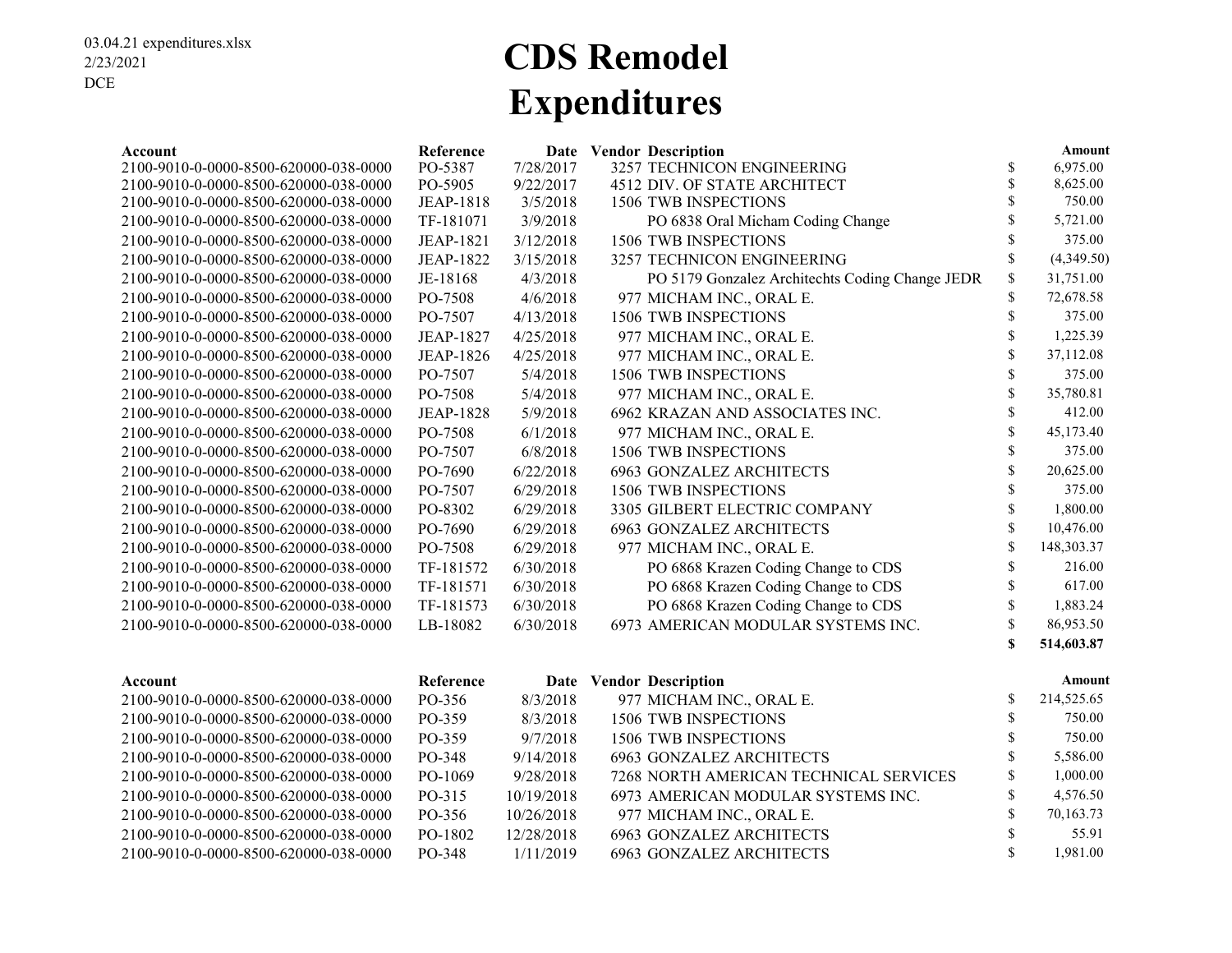03.04.21 expenditures.xlsx 2/23/2021 DCE

# **CDS Remodel Expenditures**

| Account<br>2100-9010-0-0000-8500-620000-038-0000 | Reference<br>PO-356 | Date<br>3/1/2019 | <b>Vendor Description</b><br>977 MICHAM INC., ORAL E. | Amount<br>11,834.35<br>311,223.14 |
|--------------------------------------------------|---------------------|------------------|-------------------------------------------------------|-----------------------------------|
|                                                  |                     |                  | <b>Funding Sources</b>                                |                                   |
|                                                  |                     |                  | Bond                                                  | \$825,827.01                      |
|                                                  |                     |                  | Capital Reserve                                       | $\overline{\phantom{0}}$          |

*\$ 825,827.01*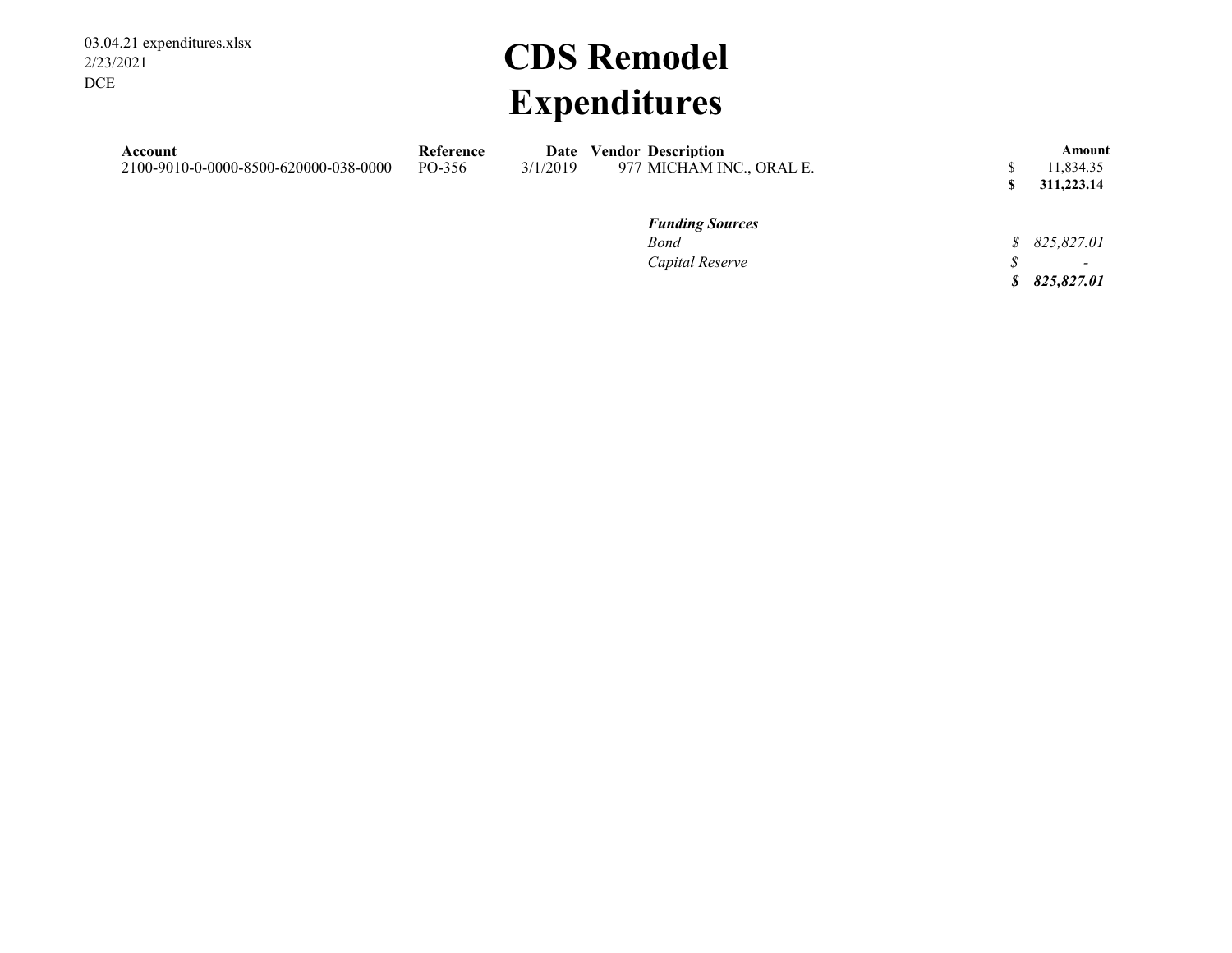### **Monroe Administration/Library Expenditures**

| Account<br>4000-0000-0-0000-8500-620000-024-0000 | Reference<br>LB-15135 | 6/30/2015  | Date Vendor Description<br>912 MANGINI ASSOCIATES INC. | \$<br>$\mathbf S$ | <b>Amount</b><br>3,525.00<br>3,525.00 |
|--------------------------------------------------|-----------------------|------------|--------------------------------------------------------|-------------------|---------------------------------------|
|                                                  |                       |            |                                                        |                   |                                       |
| Account                                          | Reference             |            | Date Vendor Description                                |                   | <b>Amount</b>                         |
| 4000-0000-0-0000-8500-620000-024-0000            | PO-5670               | 10/9/2015  | 912 MANGINI ASSOCIATES INC.                            | \$                | 26.45                                 |
| 4000-0000-0-0000-8500-620000-024-0000            | PO-5948               | 11/20/2015 | 1661 ZUMWALT-HANSEN & ASSOCIATES                       | \$                | 1,044.00                              |
| 4000-0000-0-0000-8500-620000-024-0000            | PO-5670               | 4/8/2016   | 912 MANGINI ASSOCIATES INC.                            | \$                | 1,410.00                              |
| 4000-0000-0-0000-8500-620000-024-0000            | PO-5948               | 10/23/2015 | 1661 ZUMWALT-HANSEN & ASSOCIATES                       | \$                | 3,229.25                              |
| 4000-0000-0-0000-8500-620000-024-0000            | PO-5670               | 8/21/2015  | 912 MANGINI ASSOCIATES INC.                            | \$                | 3,575.53                              |
| 4000-0000-0-0000-8500-620000-024-0000            | PO-5798               | 6/17/2016  | 6414 CONSOLIDATED TESTING LABORATORY                   | \$                | 12,265.00                             |
| 4000-0000-0-0000-8500-620000-024-0000            | JE-16338              | 6/30/2016  | Manginin LB #16070 to Fund 4000 JEDR                   | \$                | 12,337.50                             |
| 4000-0000-0-0000-8500-620000-024-0000            | PO-5670               | 6/10/2016  | 912 MANGINI ASSOCIATES INC.                            | \$                | 12,690.00                             |
|                                                  |                       |            |                                                        | $\mathbf S$       | 46,577.73                             |
| Account                                          | Reference             |            | Date Vendor Description                                |                   | <b>Amount</b>                         |
| 4000-0000-0-0000-8500-620000-024-0000            | PO-289                | 8/8/2016   | 912 MANGINI ASSOCIATES INC.                            | \$                | 8,636.25                              |
| 4000-0000-0-0000-8500-620000-024-0000            | PO-745                | 8/26/2016  | <b>6738 DEPT OF CONSERVATION</b>                       | \$                | 3,600.00                              |
| 4000-0000-0-0000-8500-620000-024-0000            | PO-746                | 8/26/2016  | 4512 DIV. OF STATE ARCHITECT                           | \$                | 500.00                                |
| 4000-0000-0-0000-8500-620000-024-0000            | PO-747                | 8/26/2016  | 4512 DIV. OF STATE ARCHITECT                           | \$                | 20,203.30                             |
| 4000-0000-0-0000-8500-620000-024-0000            | PO-289                | 9/9/2016   | 912 MANGINI ASSOCIATES INC.                            | \$                | 28,299.27                             |
| 4000-0000-0-0000-8500-620000-024-0000            | PO-293                | 9/9/2016   | 912 MANGINI ASSOCIATES INC.                            | \$                | 9,790.20                              |
| 4000-0000-0-0000-8500-620000-024-0000            | PO-293                | 11/14/2016 | 912 MANGINI ASSOCIATES INC.                            | \$                | 2,400.00                              |
| 4000-0000-0-0000-8500-620000-024-0000            | PO-293                | 12/9/2016  | 912 MANGINI ASSOCIATES INC.                            | \$                | 5,102.49                              |
| 4000-0000-0-0000-8500-620000-024-0000            | PO-293                | 1/13/2017  | 912 MANGINI ASSOCIATES INC.                            | \$                | 4,696.01                              |
| 4000-0000-0-0000-8500-620000-024-0000            | PO-293                | 3/10/2017  | 912 MANGINI ASSOCIATES INC.                            | \$                | 3,260.70                              |
| 4000-0000-0-0000-8500-620000-024-0000            | PO-293                | 4/7/2017   | 912 MANGINI ASSOCIATES INC.                            | \$                | 3,282.22                              |
| 4000-0000-0-0000-8500-620000-024-0000            | PO-293                | 5/5/2017   | 912 MANGINI ASSOCIATES INC.                            | \$                | 15,131.03                             |
| 4000-0000-0-0000-8500-620000-024-0000            | PO-293                | 6/9/2017   | 912 MANGINI ASSOCIATES INC.                            | \$                | 32,082.32                             |
| 4000-0000-0-0000-8500-620000-024-0000            | PO-3139               | 6/23/2017  | 1506 TWB INSPECTIONS                                   | \$                | 3,150.00                              |
| 2100-0000-0-0000-8500-620000-024-0000            | JE-17358              | 6/30/2017  | LB #17067 Krazan - Correct Coding JECR                 | \$                | (3,840.00)                            |
| 2100-0000-0-0000-8500-620000-024-0000            | LB-17067              | 6/30/2017  | KRAZAN AND ASSOCIATES INC.                             | \$                | 3,840.00                              |
| 2100-9010-0-0000-8500-620000-024-0000            | JE-17358              | 6/30/2017  | LB #17067 Krazan - Correct Coding JEDR                 | \$                | 3,840.00                              |
| 4000-0000-0-0000-8500-620000-024-0000            | LB-17007              | 6/30/2017  | 912 MANGINI ASSOCIATES INC.                            | \$                | 5,614.38                              |
|                                                  |                       |            |                                                        | \$                | 149,588.17                            |
|                                                  |                       |            |                                                        |                   |                                       |
| Account                                          | Reference             | Date       | <b>Vendor Description</b>                              |                   | Amount                                |
| 2100-9010-0-0000-8500-430000-024-0000            | PO-7069               | 2/9/2018   | 6050 NETSOURCE GLOBAL INC                              | \$                | 536.25                                |

2100-9010-0-0000-8500-440000-024-0000 UT-201829 2/9/2018 4983 B & H PHOTO-VIDEO \$ 56.48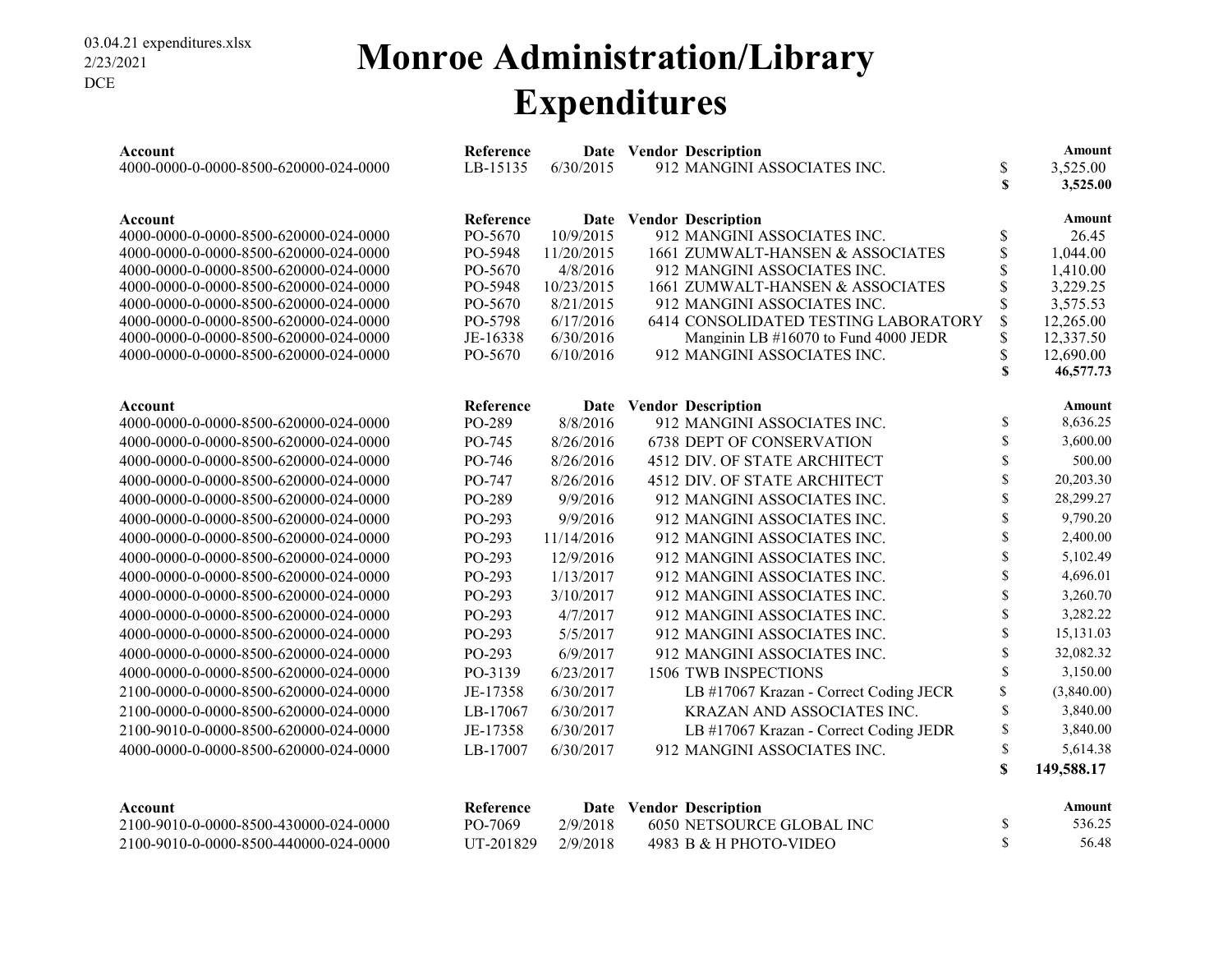### **Monroe Administration/Library Expenditures**

| Account                               | Reference |            | Date Vendor Description            | Amount           |
|---------------------------------------|-----------|------------|------------------------------------|------------------|
| 2100-9010-0-0000-8500-440000-024-0000 | UT-201829 | 2/9/2018   | 4983 B & H PHOTO-VIDEO             | \$<br>641.90     |
| 2100-9010-0-0000-8500-440000-024-0000 | PO-6938   | 2/9/2018   | 4983 B & H PHOTO-VIDEO             | \$<br>814.51     |
| 2100-9010-0-0000-8500-440000-024-0000 | PO-7069   | 2/9/2018   | 6050 NETSOURCE GLOBAL INC          | \$<br>1,375.63   |
| 2100-9010-0-0000-8500-440000-024-0000 | PO-6938   | 2/9/2018   | 4983 B & H PHOTO-VIDEO             | \$<br>9,575.48   |
| 2100-9010-0-0000-8500-620000-024-0000 | PO-5234   | 7/28/2017  | 1506 TWB INSPECTIONS               | \$<br>4,050.00   |
| 2100-9010-0-0000-8500-620000-024-0000 | PO-5316   | 8/7/2017   | 912 MANGINI ASSOCIATES INC.        | \$<br>5,694.87   |
| 2100-9010-0-0000-8500-620000-024-0000 | PO-5223   | 8/18/2017  | 6962 KRAZAN AND ASSOCIATES INC.    | \$<br>2,555.00   |
| 2100-9010-0-0000-8500-620000-024-0000 | PO-5234   | 8/25/2017  | 1506 TWB INSPECTIONS               | \$<br>5,625.00   |
| 2100-9010-0-0000-8500-620000-024-0000 | PO-5775   | 9/1/2017   | 4911 CALIFORNIA DEPT. OF EDUCATION | \$<br>1,130.22   |
| 2100-9010-0-0000-8500-620000-024-0000 | PO-5316   | 9/8/2017   | 912 MANGINI ASSOCIATES INC.        | \$<br>5,675.58   |
| 2100-9010-0-0000-8500-620000-024-0000 | PO-5225   | 9/8/2017   | 6953 MARKO CONSTRUCTION GROUP INC. | \$<br>519,493.76 |
| 2100-9010-0-0000-8500-620000-024-0000 | PO-5234   | 9/29/2017  | 1506 TWB INSPECTIONS               | \$<br>6,450.00   |
| 2100-9010-0-0000-8500-620000-024-0000 | PO-5316   | 10/6/2017  | 912 MANGINI ASSOCIATES INC.        | \$<br>6,562.66   |
| 2100-9010-0-0000-8500-620000-024-0000 | PO-5223   | 10/20/2017 | 6962 KRAZAN AND ASSOCIATES INC.    | \$<br>2,302.00   |
| 2100-9010-0-0000-8500-620000-024-0000 | PO-5225   | 10/20/2017 | 6953 MARKO CONSTRUCTION GROUP INC. | \$<br>313,598.79 |
| 2100-9010-0-0000-8500-620000-024-0000 | PO-5223   | 10/27/2017 | 6962 KRAZAN AND ASSOCIATES INC.    | \$<br>3,821.00   |
| 2100-9010-0-0000-8500-620000-024-0000 | PO-5234   | 10/27/2017 | 1506 TWB INSPECTIONS               | \$<br>6,150.00   |
| 2100-9010-0-0000-8500-620000-024-0000 | PO-5316   | 11/13/2017 | 912 MANGINI ASSOCIATES INC.        | \$<br>6,467.85   |
| 2100-9010-0-0000-8500-620000-024-0000 | PO-5223   | 11/17/2017 | 6962 KRAZAN AND ASSOCIATES INC.    | \$<br>592.00     |
| 2100-9010-0-0000-8500-620000-024-0000 | PO-5225   | 11/27/2017 | 6953 MARKO CONSTRUCTION GROUP INC. | \$<br>348,278.93 |
| 2100-9010-0-0000-8500-620000-024-0000 | PO-5234   | 12/1/2017  | 1506 TWB INSPECTIONS               | \$<br>6,150.00   |
| 2100-9010-0-0000-8500-620000-024-0000 | PO-5316   | 12/8/2017  | 912 MANGINI ASSOCIATES INC.        | \$<br>4,827.89   |
| 2100-9010-0-0000-8500-620000-024-0000 | PO-5223   | 12/15/2017 | 6962 KRAZAN AND ASSOCIATES INC.    | \$<br>751.00     |
| 2100-9010-0-0000-8500-620000-024-0000 | PO-5234   | 12/22/2017 | 1506 TWB INSPECTIONS               | \$<br>6,000.00   |
| 2100-9010-0-0000-8500-620000-024-0000 | PO-5316   | 1/12/2018  | 912 MANGINI ASSOCIATES INC.        | \$<br>4,821.24   |
| 2100-9010-0-0000-8500-620000-024-0000 | PO-5234   | 1/26/2018  | 1506 TWB INSPECTIONS               | \$<br>6,000.00   |
| 2100-9010-0-0000-8500-620000-024-0000 | PO-5225   | 1/26/2018  | 6953 MARKO CONSTRUCTION GROUP INC. | \$<br>220,966.86 |
| 2100-9010-0-0000-8500-620000-024-0000 | PO-5225   | 1/26/2018  | 6953 MARKO CONSTRUCTION GROUP INC. | \$<br>349,860.19 |
| 2100-9010-0-0000-8500-620000-024-0000 | PO-5316   | 2/9/2018   | 912 MANGINI ASSOCIATES INC.        | \$<br>3,956.11   |
| 2100-9010-0-0000-8500-620000-024-0000 | PO-6727   | 2/9/2018   | 150 BLINDS ETC.                    | \$<br>10,421.48  |
| 2100-9010-0-0000-8500-620000-024-0000 | PO-5223   | 2/16/2018  | 6962 KRAZAN AND ASSOCIATES INC.    | 911.50           |
| 2100-9010-0-0000-8500-620000-024-0000 | PO-5234   | 2/23/2018  | 1506 TWB INSPECTIONS               | 5,025.00         |
| 2100-9010-0-0000-8500-620000-024-0000 | PO-5316   | 3/9/2018   | 912 MANGINI ASSOCIATES INC.        | \$<br>58.75      |
| 2100-9010-0-0000-8500-620000-024-0000 | PO-7440   | 3/16/2018  | 7137 KAWEAH ELECTRIC LLC.          | \$<br>763.26     |
| 2100-9010-0-0000-8500-620000-024-0000 | PO-7190   | 4/6/2018   | 4518 RICHARD, R MARK               | \$<br>21,600.00  |
| 2100-9010-0-0000-8500-620000-024-0000 | PO-5225   | 4/6/2018   | 6953 MARKO CONSTRUCTION GROUP INC. | \$<br>201.847.18 |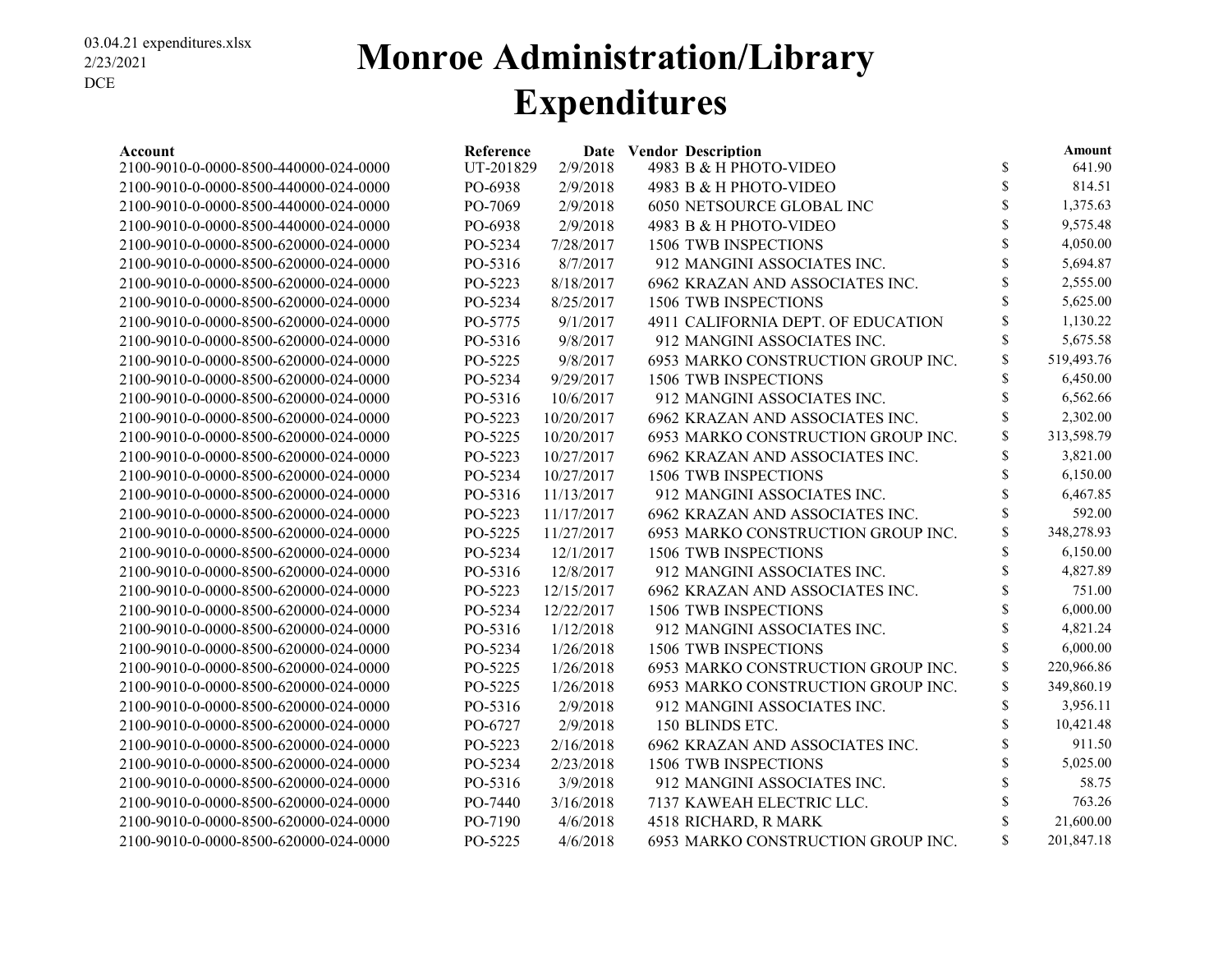#### 03.04.21 expenditures.xlsx 2/23/2021 DCE

### **Monroe Administration/Library Expenditures**

| Account                               | <b>Reference</b> | Date       | <b>Vendor Description</b>          |    | Amount       |
|---------------------------------------|------------------|------------|------------------------------------|----|--------------|
| 2100-9010-0-0000-8500-620000-024-0000 | PO-7726          | 4/13/2018  | 4815 DIGITECH INTEGRATIONS INC     | \$ | 1,413.48     |
| 2100-9010-0-0000-8500-620000-024-0000 | PO-6294          | 4/13/2018  | 3800 SONITROL OF FRESNO            | ъ  | 6,743.77     |
| 2100-9010-0-0000-8500-620000-024-0000 | PO-7942          | 4/27/2018  | 4512 DIV. OF STATE ARCHITECT       | D  | 4,721.70     |
| 2100-9010-0-0000-8500-620000-024-0000 | PO-5316          | 5/4/2018   | 912 MANGINI ASSOCIATES INC.        | D  | 2,212.50     |
| 2100-9010-0-0000-8500-620000-024-0000 | PO-5225          | 6/8/2018   | 6953 MARKO CONSTRUCTION GROUP INC. | S  | 92,262.16    |
| 2100-9010-0-0000-8500-620000-024-0000 | PO-5316          | 6/29/2018  | 912 MANGINI ASSOCIATES INC.        | J. | 27.07        |
| 2100-9010-0-0000-8500-620000-024-0000 | LB-18157         | 6/30/2018  | 6953 MARKO CONSTRUCTION GROUP INC. | ъ  | 10,000.00    |
| 2100-9010-0-0000-8500-640010-024-0000 | PO-6450          | 2/9/2018   | 5690 INDOFF INCORPORATED           | D  | 2,861.43     |
| 2100-9010-0-0000-8500-640010-024-0000 | PO-6450          | 1/26/2018  | 5690 INDOFF INCORPORATED           | S  | 12,045.47    |
| 2100-9010-0-0000-8500-640010-024-0000 | PO-6450          | 3/9/2018   | <b>5690 INDOFF INCORPORATED</b>    | ъ  | 7,285.55     |
|                                       |                  |            |                                    | S  | 2,234,981.50 |
| Account                               | Reference        | Date       | <b>Vendor Description</b>          |    | Amount       |
| 2100-9010-0-0000-8500-620000-024-0000 | LB-18157         | 11/21/2018 | 6953 MARKO CONSTRUCTION GROUP INC. | \$ | (10,000.00)  |
| 2100-9010-0-0000-8500-620000-024-0000 | CA-38083         | 12/17/2018 | MARKO CONSTRUCTION GROUP INC.      | \$ | (1,064.71)   |
|                                       |                  |            |                                    | S  | (11,064.71)  |

#### *Funding Sources*

| Bond            | $\frac{1}{2}$ , 2, 227, 756.79 |
|-----------------|--------------------------------|
| Capital Reserve | 195.850.90                     |
|                 | \$2,423,607.69                 |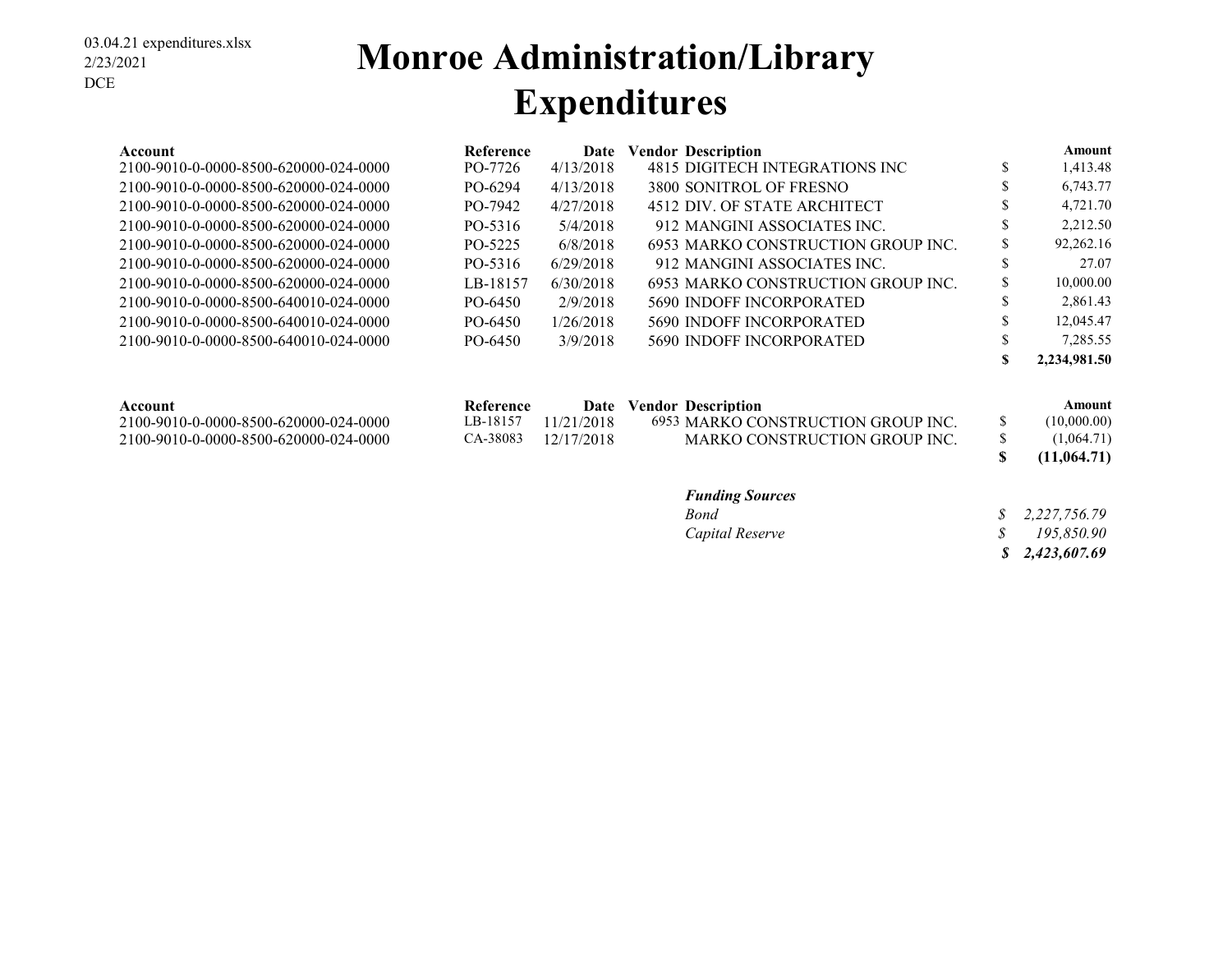### **Jefferson Administration/Library Expenditures**

| Account                                                                        | Reference          |                          | Date Vendor Description                         |             | Amount                |
|--------------------------------------------------------------------------------|--------------------|--------------------------|-------------------------------------------------|-------------|-----------------------|
| 2100-9010-0-0000-8500-620000-021-0000                                          | PO-5837            | 9/15/2017                | MANGINI ASSOCIATES INC.                         | \$          | 10,603.13             |
| 2100-9010-0-0000-8500-620000-021-0000                                          | PO-5441            | 9/29/2017                | ESP SURVEYING INC.                              | \$          | 2,910.00              |
| 2100-9010-0-0000-8500-620000-021-0000                                          | PO-5837            | 10/6/2017                | MANGINI ASSOCIATES INC.                         | \$          | 63,618.75             |
| 2100-9010-0-0000-8500-620000-021-0000                                          | PO-5844            | 10/20/2017               | <b>BSK ASSOCIATES</b>                           | \$          | 4,500.00              |
| 2100-9010-0-0000-8500-620000-021-0000                                          | PO-6249            | 10/27/2017               | DIV. OF STATE ARCHITECT                         | \$          | 500.00                |
| 2100-9010-0-0000-8500-620000-021-0000                                          | PO-6250            | 10/27/2017               | DIV. OF STATE ARCHITECT                         | \$<br>\$    | 37,650.00<br>3,600.00 |
| 2100-9010-0-0000-8500-620000-021-0000<br>2100-9010-0-0000-8500-620000-021-0000 | PO-6244<br>PO-5837 | 10/27/2017<br>11/13/2017 | DEPT OF CONSERVATION<br>MANGINI ASSOCIATES INC. | \$          | 19,627.56             |
| 2100-9010-0-0000-8500-620000-021-0000                                          | PO-5837            | 12/8/2017                | MANGINI ASSOCIATES INC.                         | \$          | 2,812.72              |
| 2100-9010-0-0000-8500-620000-021-0000                                          | PO-5837            | 1/12/2018                | MANGINI ASSOCIATES INC.                         | \$          | 2,828.06              |
| 2100-9010-0-0000-8500-620000-021-0000                                          | PO-5837            | 2/9/2018                 | 912 MANGINI ASSOCIATES INC.                     | \$          | 2,827.50              |
| 2100-9010-0-0000-8500-620000-021-0000                                          | PO-5837            | 3/9/2018                 | 912 MANGINI ASSOCIATES INC.                     | \$          | 8,012.41              |
| 2100-9010-0-0000-8500-620000-021-0000                                          | PO-5837            | 6/29/2018                | 912 MANGINI ASSOCIATES INC.                     | \$          | 183.87                |
| 2100-9010-0-0000-8500-620000-021-0000                                          | PO-5892            | 6/29/2018                | 6994 ESP SURVEYING INC.                         | \$          | 1,520.00              |
| 2100-9010-0-0000-8500-620000-021-0000                                          | LB-18090           | 6/30/2018                | <b>652 HANFORD SENTINEL</b>                     | \$          | 397.52                |
|                                                                                |                    |                          |                                                 | $\mathbf S$ | 161,591.52            |
| Account                                                                        | Reference          |                          | Date Vendor Description                         |             | <b>Amount</b>         |
| 2100-9010-0-0000-8500-620000-021-0000                                          | PO-182             | 7/27/2018                | <b>652 HANFORD SENTINEL</b>                     | \$          | 397.53                |
| 2100-9010-0-0000-8500-620000-021-0000                                          | PO-352             | 8/3/2018                 | 912 MANGINI ASSOCIATES INC.                     | \$          | 18,921.00             |
| 2100-9010-0-0000-8500-620000-021-0000                                          | PO-352             | 9/7/2018                 | 912 MANGINI ASSOCIATES INC.                     | \$          | 1,035.39              |
| 2100-9010-0-0000-8500-620000-021-0000                                          | PO-905             | 9/14/2018                | <b>1506 TWB INSPECTIONS</b>                     | \$          | 1,875.00              |
| 2100-9010-0-0000-8500-620000-021-0000                                          | PO-1066            | 10/12/2018               | 6414 CONSOLIDATED TESTING LABORATORY            | \$          | 3,315.00              |
| 2100-9010-0-0000-8500-620000-021-0000                                          | PO-352             | 10/12/2018               | 912 MANGINI ASSOCIATES INC.                     | \$          | 5,338.99              |
| 2100-9010-0-0000-8500-620000-021-0000                                          | PO-774             | 10/19/2018               | 7230 ARDENT GENERAL INC                         | \$          | 142,390.21            |
| 2100-9010-0-0000-8500-620000-021-0000                                          | PO-774             | 11/9/2018                | 7230 ARDENT GENERAL INC                         | \$          | 343,209.85            |
| 2100-9010-0-0000-8500-620000-021-0000                                          | PO-352             | 11/16/2018               | 912 MANGINI ASSOCIATES INC.                     | \$          | 5,355.68              |
| 2100-9010-0-0000-8500-620000-021-0000                                          | PO-905             | 11/16/2018               | <b>1506 TWB INSPECTIONS</b>                     | \$          | 7,500.00              |
| 2100-9010-0-0000-8500-620000-021-0000                                          | PO-1066            | 12/14/2018               | 6414 CONSOLIDATED TESTING LABORATORY            | \$          | 468.75                |
| 2100-9010-0-0000-8500-620000-021-0000                                          | PO-1066            | 12/14/2018               | 6414 CONSOLIDATED TESTING LABORATORY            | \$          | 706.25                |
| 2100-9010-0-0000-8500-620000-021-0000                                          | PO-1066            | 12/14/2018               | 6414 CONSOLIDATED TESTING LABORATORY            | \$          | 1,180.00              |
| 2100-9010-0-0000-8500-620000-021-0000                                          | PO-1066            | 12/14/2018               | 6414 CONSOLIDATED TESTING LABORATORY            | \$          | 2,602.50              |
| 2100-9010-0-0000-8500-620000-021-0000                                          | PO-352             | 12/14/2018               | 912 MANGINI ASSOCIATES INC.                     | \$          | 4,922.01              |
| 2100-9010-0-0000-8500-620000-021-0000                                          | PO-905             | 12/14/2018               | 1506 TWB INSPECTIONS                            | \$          | 6,525.00              |
| 2100-9010-0-0000-8500-620000-021-0000                                          | PO-774             | 12/14/2018               | 7230 ARDENT GENERAL INC                         | \$          | 277,109.09            |
| 2100-9010-0-0000-8500-620000-021-0000                                          | PO-1066            | 12/28/2018               | 6414 CONSOLIDATED TESTING LABORATORY            | \$          | 2,178.00              |
| 2100-9010-0-0000-8500-620000-021-0000                                          | PO-774             | 12/28/2018               | 7230 ARDENT GENERAL INC                         | \$          | 365,223.59            |
| 2100-9010-0-0000-8500-620000-021-0000                                          | PO-352             | 1/4/2019                 | 912 MANGINI ASSOCIATES INC.                     | \$          | 5,724.40              |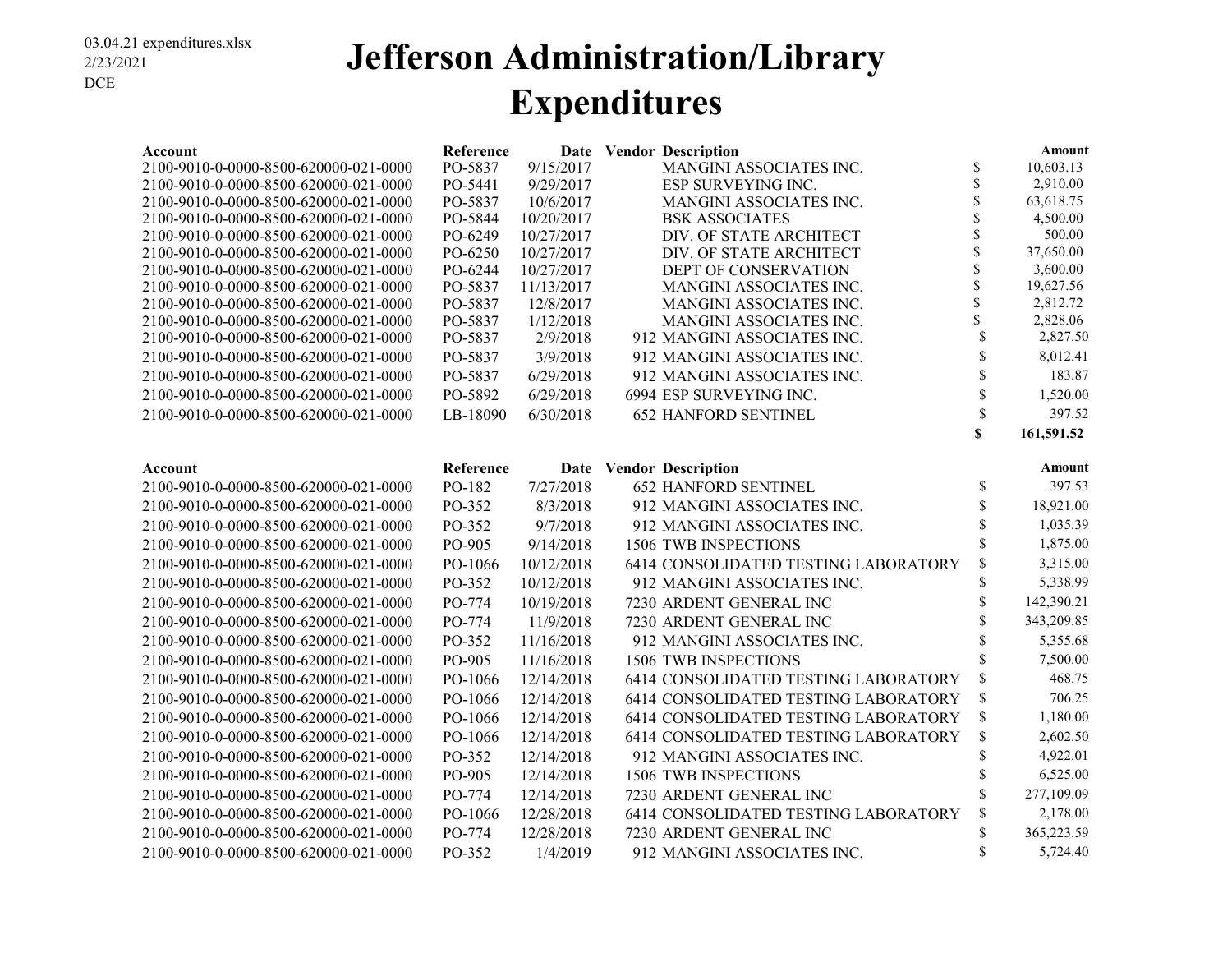### **Jefferson Administration/Library Expenditures**

| Account                               | Reference | Date      | <b>Vendor Description</b>            |    | <b>Amount</b> |
|---------------------------------------|-----------|-----------|--------------------------------------|----|---------------|
| 2100-9010-0-0000-8500-620000-021-0000 | PO-905    | 2/8/2019  | 1506 TWB INSPECTIONS                 | \$ | 6,525.00      |
| 2100-9010-0-0000-8500-620000-021-0000 | PO-905    | 2/8/2019  | 1506 TWB INSPECTIONS                 |    | 6,525.00      |
| 2100-9010-0-0000-8500-620000-021-0000 | PO-774    | 2/8/2019  | 7230 ARDENT GENERAL INC              |    | 541,081.26    |
| 2100-9010-0-0000-8500-620000-021-0000 | PO-352    | 2/15/2019 | 912 MANGINI ASSOCIATES INC.          | ъ  | 4,914.45      |
| 2100-9010-0-0000-8500-620000-021-0000 | PO-1066   | 3/8/2019  | 6414 CONSOLIDATED TESTING LABORATORY | \$ | 585.00        |
| 2100-9010-0-0000-8500-620000-021-0000 | PO-1066   | 3/8/2019  | 6414 CONSOLIDATED TESTING LABORATORY | \$ | 602.50        |
| 2100-9010-0-0000-8500-620000-021-0000 | PO-1066   | 3/8/2019  | 6414 CONSOLIDATED TESTING LABORATORY | \$ | 1,775.00      |
| 2100-9010-0-0000-8500-620000-021-0000 | PO-352    | 3/8/2019  | 912 MANGINI ASSOCIATES INC.          |    | 4,867.69      |
| 2100-9010-0-0000-8500-620000-021-0000 | PO-905    | 3/8/2019  | 1506 TWB INSPECTIONS                 |    | 6,525.00      |
| 2100-9010-0-0000-8500-620000-021-0000 | PO-774    | 3/29/2019 | 7230 ARDENT GENERAL INC              |    | 422,355.63    |
| 2100-9010-0-0000-8500-620000-021-0000 | PO-352    | 4/5/2019  | 912 MANGINI ASSOCIATES INC.          |    | 4,942.61      |
| 2100-9010-0-0000-8500-620000-021-0000 | PO-2211   | 4/12/2019 | 3800 SONITROL OF FRESNO              |    | 7,956.57      |
| 2100-9010-0-0000-8500-620000-021-0000 | PO-2905   | 4/19/2019 | 4518 RICHARD, R MARK                 |    | 1,800.00      |
| 2100-9010-0-0000-8500-620000-021-0000 | PO-3110   | 4/26/2019 | 4512 DIV. OF STATE ARCHITECT         |    | 731.00        |
| 2100-9010-0-0000-8500-620000-021-0000 | PO-352    | 5/10/2019 | 912 MANGINI ASSOCIATES INC.          |    | 5,798.17      |
| 2100-9010-0-0000-8500-620000-021-0000 | PV-2854   | 5/10/2019 | 7230 ARDENT GENERAL INC              |    | 10,000.00     |
| 2100-9010-0-0000-8500-620000-021-0000 | PO-774    | 5/10/2019 | 7230 ARDENT GENERAL INC              |    | 100,072.09    |
| 2100-9010-0-0000-8500-620000-021-0000 | PO-1070   | 5/24/2019 | 630 HANFORD, CITY OF                 |    | 997.20        |
| 2100-9010-0-0000-8500-620000-021-0000 | PO-1070   | 5/24/2019 | 630 HANFORD, CITY OF                 |    | 1,092.24      |
| 2100-9010-0-0000-8500-620000-021-0000 | PO-1070   | 5/24/2019 | 630 HANFORD, CITY OF                 |    | 1,161.36      |
|                                       |           |           |                                      |    | 2,326,286.01  |

| Account                               | Reference           | Date      | <b>Vendor Description</b>                   |    | Amount      |
|---------------------------------------|---------------------|-----------|---------------------------------------------|----|-------------|
| 2100-9010-0-0000-8500-620000-021-0000 | PV-2854             | 7/8/2020  | 7230 ARDENT GENERAL INC                     |    | (10,000.00) |
| 2100-9010-0-0000-8500-620000-021-0000 | PO-210948           | 10/9/2020 | 912 MANGINI ASSOCIATES INC.                 |    | 102.87      |
| 2100-9010-0-0000-8500-620000-021-0000 | AR-111811 11/9/2020 |           | Closing Adi to prior year receivable amount | S. | 10,000.00   |
|                                       |                     |           |                                             |    | 102.87      |

#### *Funding Sources*

| Bond            | \$2,487,980.40           |
|-----------------|--------------------------|
| Capital Reserve | <b>Contract Contract</b> |
|                 | \$2,487,980.40           |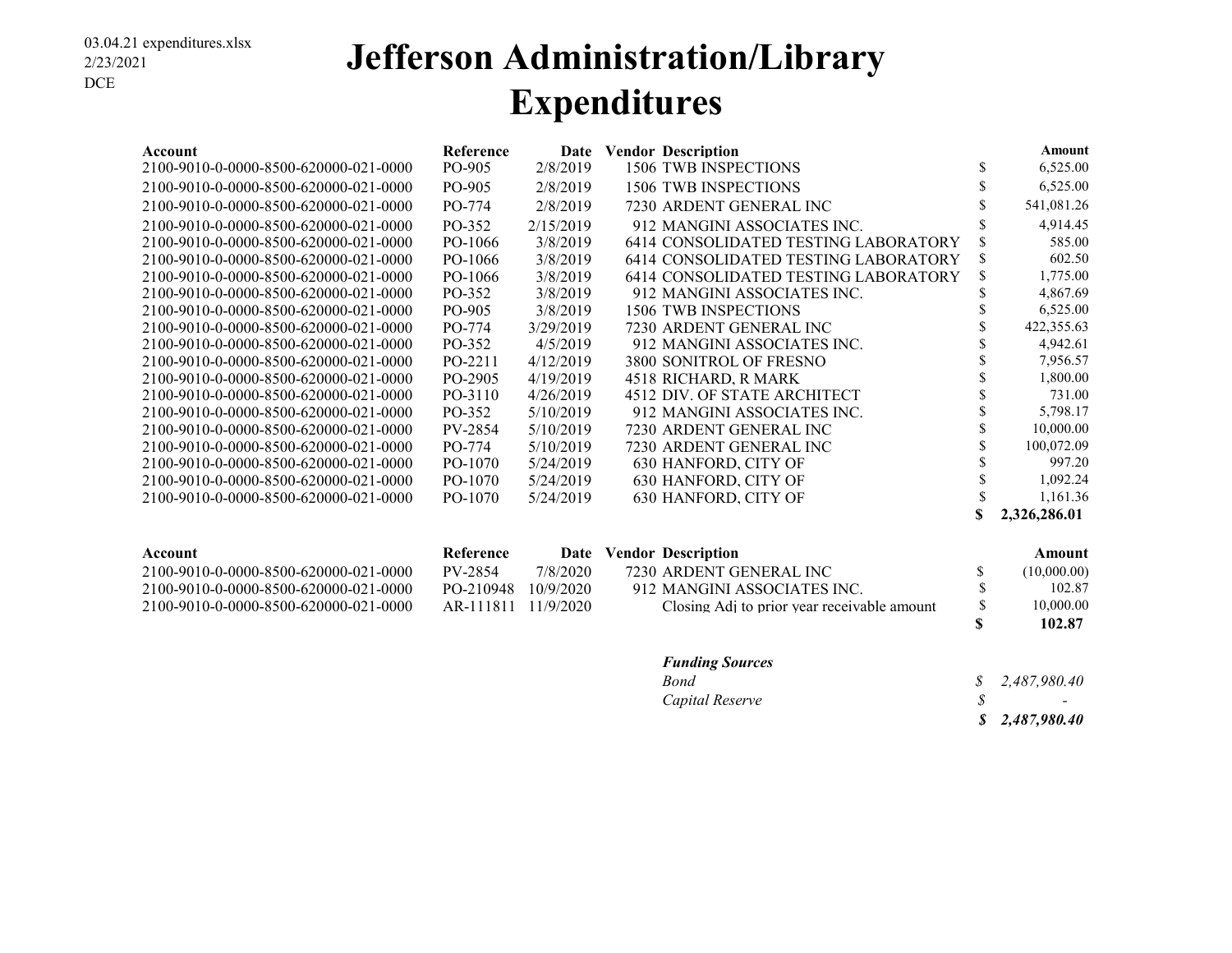### **Lincoln Kindergarten Expenditures**

| Account                                                                        | Reference          |                          | Date Vendor Description                          |             | Amount                |
|--------------------------------------------------------------------------------|--------------------|--------------------------|--------------------------------------------------|-------------|-----------------------|
| 2100-9010-0-0000-8500-620000-023-0000                                          | PO-5586            | 9/22/2017                | 6944 TETER LLP                                   | \$          | 5,185.41              |
| 2100-9010-0-0000-8500-620000-023-0000                                          | PO-5586            | 10/20/2017               | 6944 TETER LLP                                   | \$<br>\$    | 7,778.12              |
| 2100-9010-0-0000-8500-620000-023-0000<br>2100-9010-0-0000-8500-620000-023-0000 | PO-5586<br>PO-5586 | 11/27/2017<br>12/22/2017 | 6944 TETER LLP<br>6944 TETER LLP                 | \$          | 4,321.17<br>12,963.53 |
| 2100-9010-0-0000-8500-620000-023-0000                                          | PO-5586            | 1/19/2018                | 6944 TETER LLP                                   | \$          | 9,074.46              |
| 2100-9010-0-0000-8500-620000-023-0000                                          | PO-5978            | 1/26/2018                | 6962 KRAZAN AND ASSOCIATES INC.                  | \$          | 2,800.00              |
| 2100-9010-0-0000-8500-620000-023-0000                                          | PO-5979            | 1/26/2018                | 6962 KRAZAN AND ASSOCIATES INC.                  | \$          | 3,800.00              |
| 2100-9010-0-0000-8500-620000-023-0000                                          | PO-6516            | 1/26/2018                | 7077 BLAIR CHURCH & FLYNN                        | \$          | 2,850.00              |
| 2100-9010-0-0000-8500-620000-023-0000                                          | PO-6516            | 1/26/2018                | 7077 BLAIR CHURCH & FLYNN                        | \$          | 8,550.00              |
| 2100-9010-0-0000-8500-620000-023-0000                                          | PO-5586            | 3/2/2018                 | <b>TETER LLP</b>                                 | \$          | 2,592.71              |
| 2100-9010-0-0000-8500-620000-023-0000                                          | PO-7223            | 3/16/2018                | HANFORD SENTINEL                                 | \$          | 866.39                |
| 2100-9010-0-0000-8500-620000-023-0000                                          | PO-5586            | 3/23/2018                | <b>TETER LLP</b>                                 | \$          | 1,296.35              |
| 2100-9010-0-0000-8500-620000-023-0000                                          | PO-5586            | 4/20/2018                | <b>TETER LLP</b>                                 | \$          | 6,568.18              |
| 2100-9010-0-0000-8500-620000-023-0000                                          | TF-181623          | 6/30/2018                | Move Lincoln Project from Fund 2100 to Fund 4000 | \$          | (68, 646.32)          |
| 4000-0000-0-0000-8500-620000-023-0000                                          | TF-181623          | 6/30/2018                | Move Lincoln Project from Fund 2100 to Fund 4000 | \$          | 68,646.32             |
|                                                                                |                    |                          |                                                  | \$          | 68,646.32             |
| Account                                                                        | Reference          |                          | Date Vendor Description                          |             | <b>Amount</b>         |
| 4000-0000-0-0000-8500-620000-023-0000                                          | PO-366             | 7/27/2018                | 6944 TETER LLP                                   | \$          | 5,647.56              |
| 4000-0000-0-0000-8500-620000-023-0000                                          | PO-552             | 8/3/2018                 | 6738 DEPT OF CONSERVATION                        | \$          | 3,600.00              |
| 4000-0000-0-0000-8500-620000-023-0000                                          | PO-366             | 8/17/2018                | 6944 TETER LLP                                   | \$          | 10,446.78             |
| 4000-0000-0-0000-8500-620000-023-0000                                          | PO-731             | 8/24/2018                | 4512 DIV. OF STATE ARCHITECT                     | \$          | 500.00                |
| 4000-0000-0-0000-8500-620000-023-0000                                          | PO-732             | 8/24/2018                | 4512 DIV. OF STATE ARCHITECT                     | \$          | 39,184.00             |
| 4000-0000-0-0000-8500-620000-023-0000                                          | PO-366             | 9/21/2018                | 6944 TETER LLP                                   | \$          | 25,644.34             |
| 4000-0000-0-0000-8500-620000-023-0000                                          |                    | TF-190416 10/16/2018     | PO 366 Teter Coding Correction                   | \$          | (41, 738.68)          |
| 4000-0000-0-0000-8500-620000-023-0000                                          |                    | JEAP-1909 10/16/2018     | 4512 DIV. OF STATE ARCHITECT                     | \$          | (39, 684.00)          |
| 4000-0000-0-0000-8500-620000-023-0000                                          |                    | JEAP-1910 10/16/2018     | <b>6738 DEPT OF CONSERVATION</b>                 | \$          | (3,600.00)            |
| 3500-7710-0-0000-8500-620000-023-0000                                          |                    | JEAP-1910 10/16/2018     | <b>6738 DEPT OF CONSERVATION</b>                 | \$          | 3,600.00              |
| 3500-7710-0-0000-8500-620000-023-0000                                          |                    | JEAP-1909 10/16/2018     | 4512 DIV. OF STATE ARCHITECT                     | \$          | 39,684.00             |
| 3500-7710-0-0000-8500-620000-023-0000                                          |                    | TF-190416 10/16/2018     | PO 366 Teter Coding Correction                   | \$          | 41,738.68             |
| 3500-7710-0-0000-8500-620000-023-0000                                          | PO-1333            | 10/26/2018               | 6944 TETER LLP                                   | \$          | 36,226.01             |
| 3500-7710-0-0000-8500-620000-023-0000                                          | PO-1333            | 11/30/2018               | 6944 TETER LLP                                   | \$          | 10,978.54             |
| 3500-7710-0-0000-8500-620000-023-0000                                          | PO-1333            | 12/28/2018               | 6944 TETER LLP                                   | \$          | 11,754.09             |
| 3500-7710-0-0000-8500-620000-023-0000                                          | PO-3118            | 4/26/2019                | 1392 SOUTHERN CALIFORNIA EDISON CO.              | \$          | 582.30                |
| 3500-7710-0-0000-8500-620000-023-0000                                          | PO-1333            | 3/1/2019                 | 6944 TETER LLP                                   | \$          | 582.68                |
| 3500-7710-0-0000-8500-620000-023-0000                                          | PO-2162            | 3/1/2019                 | <b>652 HANFORD SENTINEL</b>                      | \$          | 1,083.99              |
| 3500-7710-0-0000-8500-620000-023-0000                                          | PO-1333            | 5/17/2019                | 6944 TETER LLP                                   | \$          | 1,529.26              |
| 3500-7710-0-0000-8500-620000-023-0000                                          | PO-1333            | 3/15/2019                | 6944 TETER LLP                                   | $\mathbf S$ | 1,751.43              |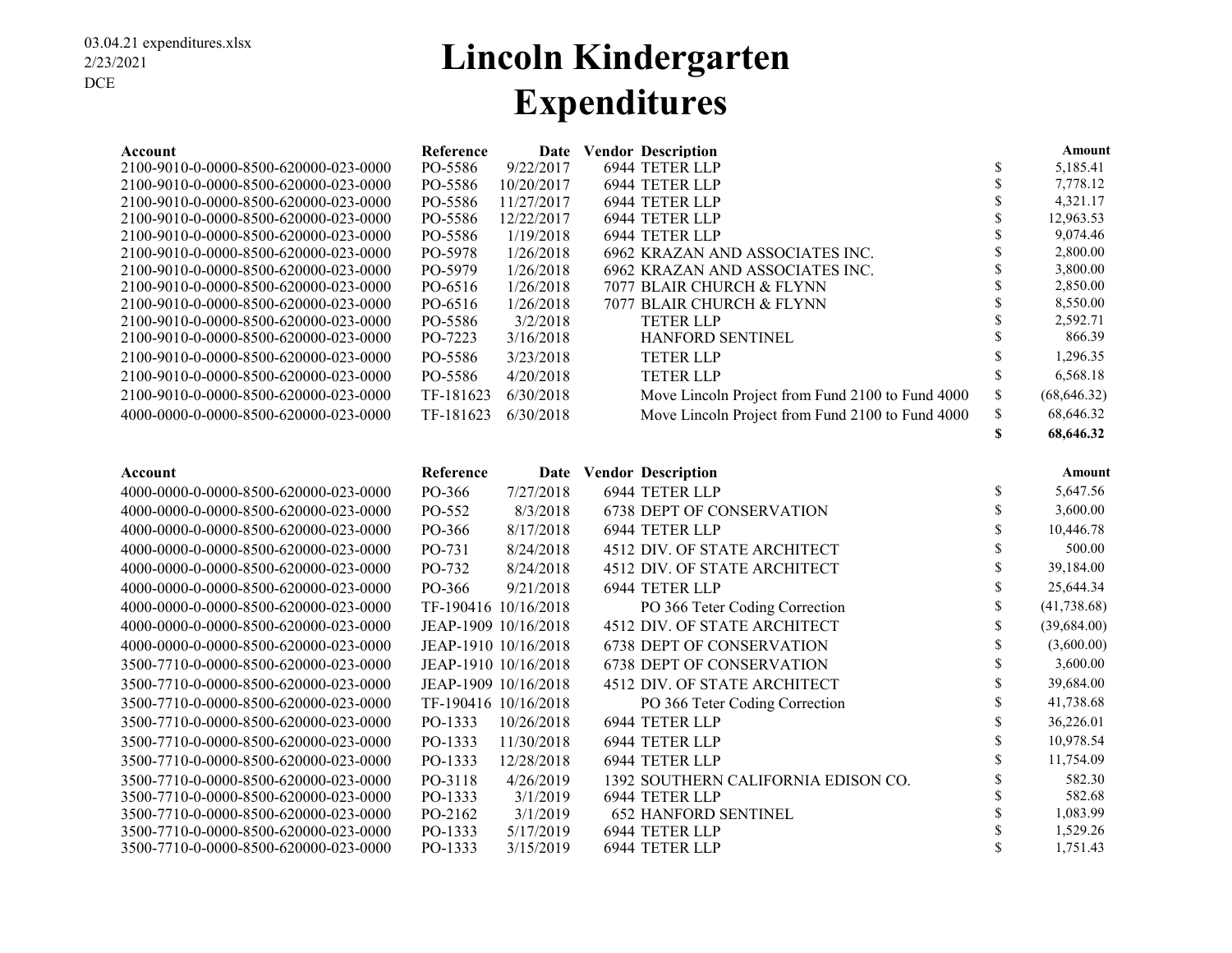### **Lincoln Kindergarten Expenditures**

| Account                               | Reference |            | Date Vendor Description                |                    | Amount     |
|---------------------------------------|-----------|------------|----------------------------------------|--------------------|------------|
| 3500-7710-0-0000-8500-620000-023-0000 | PO-2220   | 3/15/2019  | 7317 FORENSIC ANALYTICAL SERVICES INC. | \$                 | 1,960.00   |
| 3500-7710-0-0000-8500-620000-023-0000 | LB-19109  | 6/30/2019  | 7346 RMA GEOSCIENCE INC.               | \$                 | 2,650.50   |
| 3500-7710-0-0000-8500-620000-023-0000 | PO-1333   | 6/21/2019  | 6944 TETER LLP                         | \$                 | 2,673.81   |
| 3500-7710-0-0000-8500-620000-023-0000 | PO-2557   | 5/3/2019   | 7077 BLAIR CHURCH & FLYNN              | \$                 | 4,300.00   |
| 3500-7710-0-0000-8500-620000-023-0000 | PO-2557   | 5/24/2019  | 7077 BLAIR CHURCH & FLYNN              | \$                 | 4,300.00   |
| 3500-7710-0-0000-8500-620000-023-0000 | LB-19000  | 6/30/2019  | 1506 TWB INSPECTIONS                   | \$                 | 4,500.00   |
| 3500-7710-0-0000-8500-620000-023-0000 | LB-19100  | 6/30/2019  | 6944 TETER LLP                         | \$                 | 5,713.85   |
| 3500-7710-0-0000-8500-620000-023-0000 | LB-19045  | 6/30/2019  | 7230 ARDENT GENERAL INC                | $\mathbb S$        | 148,925.93 |
|                                       |           |            |                                        | $\mathbf S$        | 324,535.07 |
|                                       |           |            |                                        |                    |            |
| Account                               | Reference |            | Date Vendor Description                |                    | Amount     |
| 3500-7710-0-0000-8500-620000-023-0000 | PO-5320   | 8/9/2019   | 1506 TWB INSPECTIONS                   | \$                 | 5,550.00   |
| 3500-7710-0-0000-8500-620000-023-0000 | PO-5342   | 8/23/2019  | 6944 TETER LLP                         | \$                 | 5,076.26   |
| 3500-7710-0-0000-8500-620000-023-0000 | PO-5360   | 8/23/2019  | 7230 ARDENT GENERAL INC                | \$                 | 294,501.62 |
| 3500-7710-0-0000-8500-620000-023-0000 | PO-5320   | 9/6/2019   | 1506 TWB INSPECTIONS                   | \$                 | 6,450.00   |
| 3500-7710-0-0000-8500-620000-023-0000 | PO-5489   | 9/13/2019  | 7346 RMA GEOSCIENCE INC.               | \$                 | 3,497.75   |
| 3500-7710-0-0000-8500-620000-023-0000 | PO-5342   | 9/20/2019  | 6944 TETER LLP                         | \$                 | 2,820.13   |
| 3500-7710-0-0000-8500-620000-023-0000 | PO-5360   | 9/20/2019  | 7230 ARDENT GENERAL INC                | \$                 | 249,874.15 |
| 3500-7710-0-0000-8500-620000-023-0000 | PO-5320   | 10/4/2019  | 1506 TWB INSPECTIONS                   | $\mathbf S$        | 6,450.00   |
| 3500-7710-0-0000-8500-620000-023-0000 | PO-5489   | 10/25/2019 | 7346 RMA GEOSCIENCE INC.               | \$                 | 3,271.31   |
| 3500-7710-0-0000-8500-620000-023-0000 | PO-5342   | 10/25/2019 | 6944 TETER LLP                         | \$                 | 5,640.27   |
| 3500-7710-0-0000-8500-620000-023-0000 | PO-5360   | 10/25/2019 | 7230 ARDENT GENERAL INC                | \$                 | 244,599.03 |
| 3500-7710-0-0000-8500-620000-023-0000 | PO-5320   | 11/1/2019  | 1506 TWB INSPECTIONS                   | \$                 | 6,450.00   |
| 3500-7710-0-0000-8500-620000-023-0000 | PO-5489   | 11/15/2019 | 7346 RMA GEOSCIENCE INC.               | \$                 | 395.75     |
| 3500-7710-0-0000-8500-620000-023-0000 | PO-5342   | 11/22/2019 | 6944 TETER LLP                         | \$                 | 5,640.29   |
| 3500-7710-0-0000-8500-620000-023-0000 | PO-5360   | 11/22/2019 | 7230 ARDENT GENERAL INC                | \$                 | 414,654.00 |
| 3500-7710-0-0000-8500-620000-023-0000 | PO-5320   | 12/6/2019  | 1506 TWB INSPECTIONS                   | \$                 | 6,450.00   |
| 3500-7710-0-0000-8500-620000-023-0000 | PO-5360   | 12/6/2019  | 7230 ARDENT GENERAL INC                | \$                 | 545,967.25 |
| 3500-7710-0-0000-8500-620000-023-0000 | PO-5342   | 12/13/2019 | 6944 TETER LLP                         | \$                 | 8,460.41   |
| 3500-7710-0-0000-8500-620000-023-0000 | PO-5489   | 12/20/2019 | 7346 RMA GEOSCIENCE INC.               | \$                 | 852.25     |
| 3500-7710-0-0000-8500-620000-023-0000 | PO-5320   | 1/10/2020  | 1506 TWB INSPECTIONS                   | \$                 | 4,125.00   |
| 3500-7710-0-0000-8500-620000-023-0000 | PO-5360   | 1/17/2020  | 7230 ARDENT GENERAL INC                | \$                 | 128,493.02 |
| 3500-7710-0-0000-8500-620000-023-0000 | PO-5342   | 1/24/2020  | 6944 TETER LLP                         | \$                 | 5,640.27   |
| 3500-7710-0-0000-8500-620000-023-0000 | JE-20133  | 2/3/2020   | 18/19 CORR LINCOLN MOD COST JEDR       | \$                 | 13,553.74  |
| 3500-7710-0-0000-8500-620000-023-0000 | PO-7243   | 2/7/2020   | 4512 DIV. OF STATE ARCHITECT           | \$                 | 1,182.50   |
| 3500-7710-0-0000-8500-620000-023-0000 | PO-7078   | 2/14/2020  | 6944 TETER LLP                         | \$                 | 2,820.14   |
| 3500-7710-0-0000-8500-620000-023-0000 | PO-7078   | 3/27/2020  | 6944 TETER LLP                         | \$                 | 3,477.27   |
| 3500-7710-0-0000-8500-620000-023-0000 | PO-7078   | 4/10/2020  | 6944 TETER LLP                         |                    | 1077.25    |
| 3500-7710-0-0000-8500-620000-023-0000 | PO-5489   | 5/1/2020   | 7346 RMA GEOSCIENCE INC.               | \$                 | 385.00     |
| 3500-7710-0-0000-8500-620000-023-0000 | PO-7078   | 5/8/2020   | 6944 TETER LLP                         | \$                 | 861.80     |
| 3500-7710-0-0000-8500-620000-023-0000 | PO-5360   | 5/22/2020  | 7230 ARDENT GENERAL INC                | $\hat{\mathbf{S}}$ | 47,129.30  |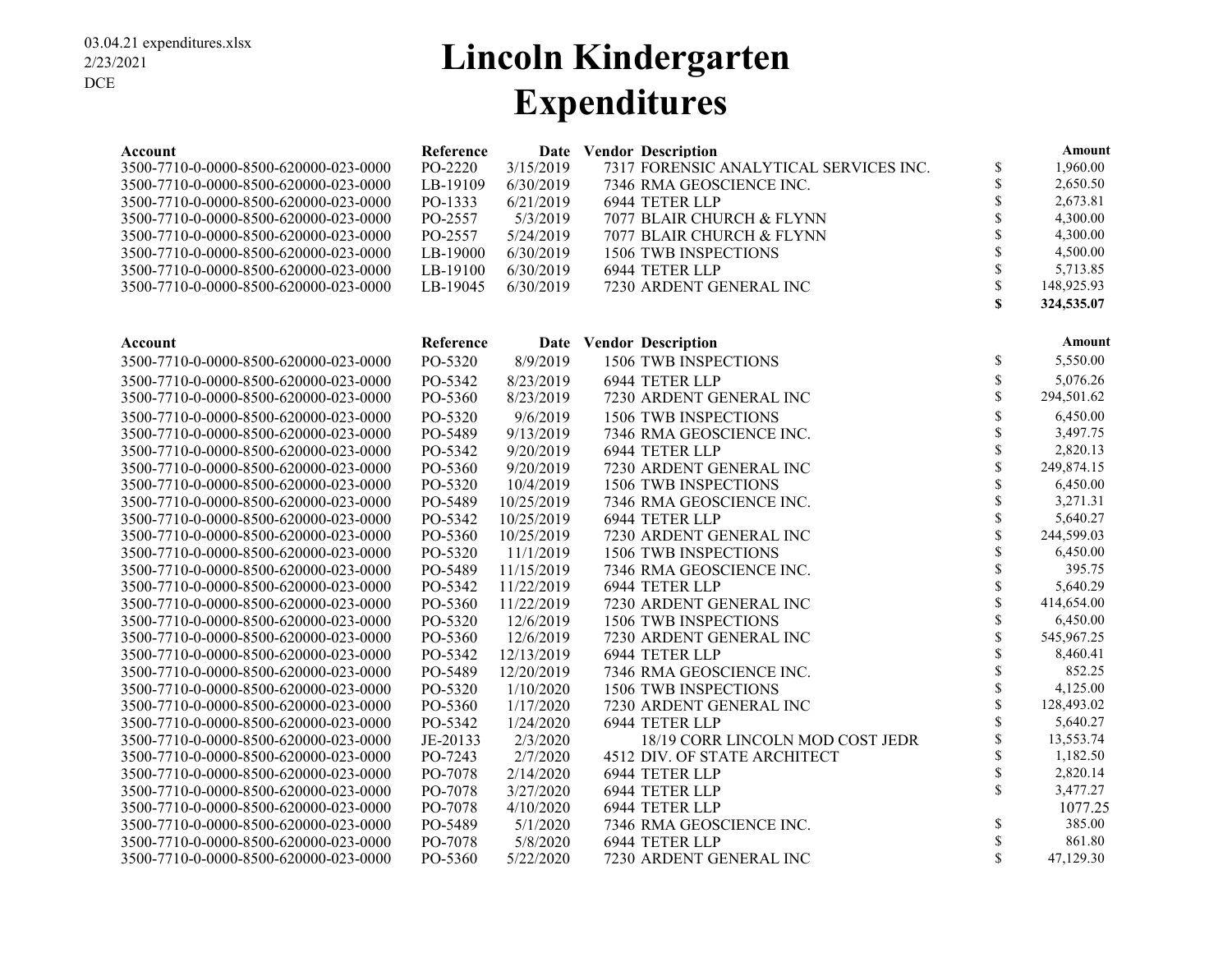## **Lincoln Kindergarten Expenditures**

| Account                               | <b>Reference</b> | Date      | <b>Vendor Description</b>           |    | Amount       |
|---------------------------------------|------------------|-----------|-------------------------------------|----|--------------|
| 3500-7710-0-0000-8500-620000-023-0000 | PO-7264          | 5/22/2020 | 7230 ARDENT GENERAL INC             | D  | 49,609.79    |
| 3500-7710-0-0000-8500-620000-023-0000 | PO-5360          | 5/22/2020 | 7230 ARDENT GENERAL INC             | ۰D | 59,555.70    |
| 3500-7710-0-0000-8500-620000-023-0000 | PO-7938          | 6/12/2020 | 4911 CALIFORNIA DEPT. OF EDUCATION  | D  | 1.295.00     |
|                                       |                  |           |                                     | S  | 2,135,806.25 |
| Account                               | Reference        | Date      | <b>Vendor Description</b>           |    | Amount       |
| 3500-7710-0-0000-8500-620000-023-0000 | PO-210427        | 9/11/2020 | <b>4597 IVS COMPUTER TECHNOLOGY</b> | S  | 10,893.30    |
|                                       |                  |           |                                     | S  | 10,893.30    |
|                                       |                  |           | <b>Funding Sources</b>              |    |              |
|                                       |                  |           | Bond                                |    |              |

*Capital Reserve 2,539,880.94 \$* 

*\$ 2,539,880.94*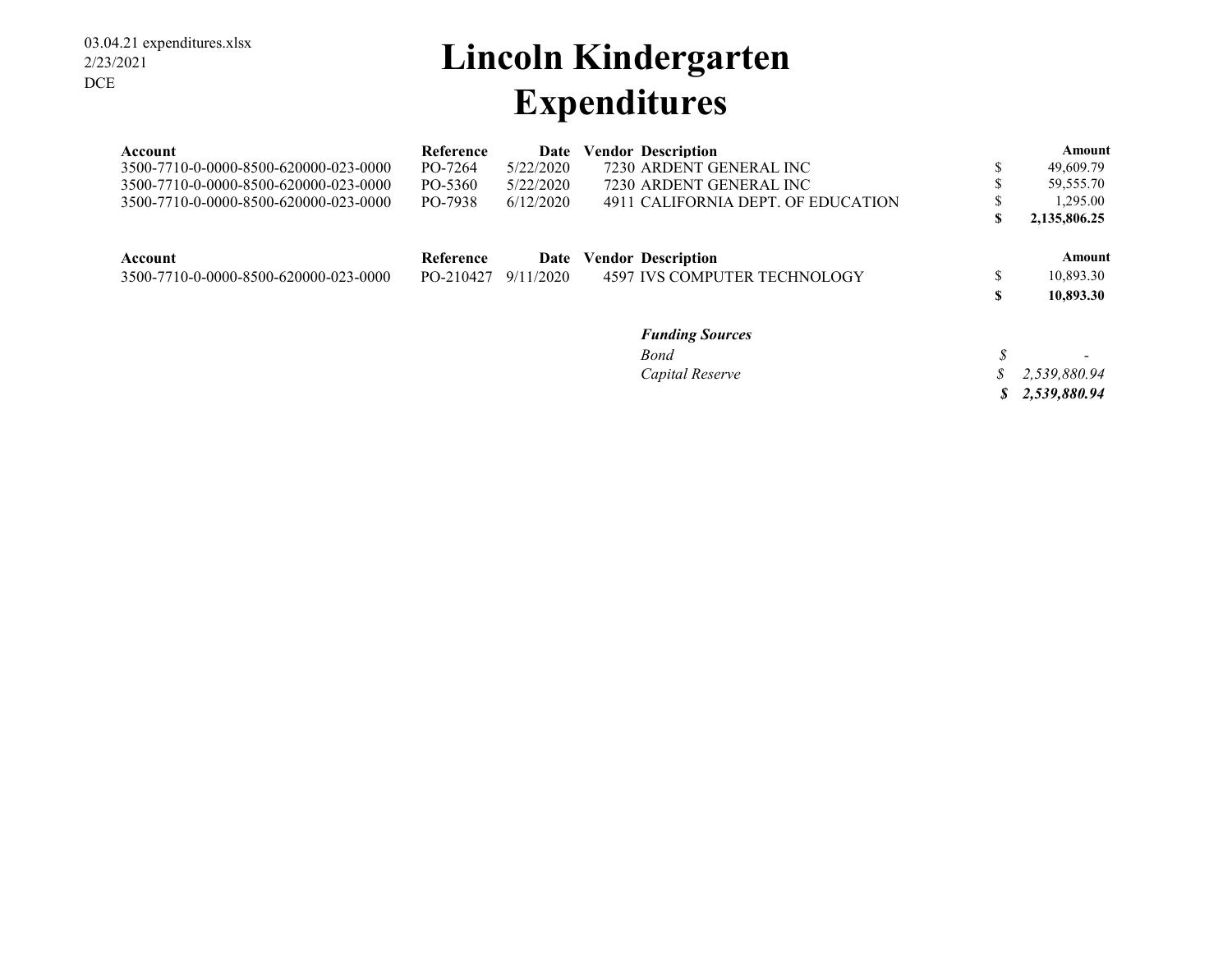### **Lincoln Modernization Expenditures**

| Account                                                                        | Reference          |                      | Date Vendor Description                |                     | Amount                |
|--------------------------------------------------------------------------------|--------------------|----------------------|----------------------------------------|---------------------|-----------------------|
| 3500-7716-0-0000-8500-620000-023-0000                                          | PO-1442            | 1/25/2019            | 6944 TETER LLP                         | \$                  | 26,374.60             |
| 3500-7716-0-0000-8500-620000-023-0000                                          | PO-1442            | 1/25/2019            | 6944 TETER LLP                         | \$                  | 9,853.69              |
| 3500-7716-0-0000-8500-620000-023-0000                                          | PO-1442            | 5/3/2019             | 6944 TETER LLP                         | \$                  | 3,700.05              |
| 3500-7716-0-0000-8500-620000-023-0000                                          | PO-1442            | 3/1/2019             | 6944 TETER LLP                         | \$                  | 6,375.40              |
| 3500-7716-0-0000-8500-620000-023-0000                                          | PO-1442            | 3/15/2019            | 6944 TETER LLP                         | \$                  | 22,339.09             |
| 3500-7716-0-0000-8500-620000-023-0000                                          | PO-2595            | 3/29/2019            | 4512 DIV. OF STATE ARCHITECT           | \$                  | 35,833.34             |
| 3500-7716-0-0000-8500-620000-023-0000                                          | PO-1442            | 5/3/2019             | 6944 TETER LLP                         | \$                  | 47,216.88             |
| 3500-7716-0-0000-8500-620000-023-0000                                          | PO-1442            | 5/17/2019            | 6944 TETER LLP                         | \$                  | 44,693.04             |
| 3500-7716-0-0000-8500-620000-023-0000                                          | PO-1442            | 6/21/2019            | 6944 TETER LLP                         | $\hat{\mathcal{S}}$ | 36,665.99             |
| 3500-7716-0-0000-8500-620000-023-0000                                          | LB-19099           | 6/30/2019            | 6944 TETER LLP                         | $\mathbb{S}$        | 16,110.00             |
|                                                                                |                    |                      |                                        | \$                  | 249,162.08            |
|                                                                                |                    |                      |                                        |                     |                       |
| Account                                                                        | Reference          |                      | Date Vendor Description                |                     | Amount                |
| 3500-7716-0-0000-8500-620000-023-0000                                          | PO-5349            | 8/23/2019            | 6944 TETER LLP                         | \$                  | 6,550.00              |
| 3500-7716-0-0000-8500-620000-023-0000                                          | PO-6345            | 10/25/2019           | 6633 PARK PLANET / NSP3                | \$                  | 650.00                |
| 3500-7716-0-0000-8500-620000-023-0000                                          | PO-5349            | 11/22/2019           | 6944 TETER LLP                         | \$                  | 23,250.96             |
| 3500-7716-0-0000-8500-620000-023-0000                                          | PO-6798            | 12/27/2019           | <b>652 HANFORD SENTINEL</b>            | \$                  | 1,050.32              |
| 3500-7716-0-0000-8500-620000-023-0000                                          | PO-5349            | 1/24/2020            | 6944 TETER LLP                         | \$                  | 982.50                |
| 3500-7716-0-0000-8500-620000-023-0000                                          | JE-20133           | 2/3/2020             | 18/19 CORR LINCOLN MOD COST JECR       | \$                  | (13, 553.74)          |
| 3500-7716-0-0000-8500-620000-023-0000                                          | PO-5349            | 2/14/2020            | 6944 TETER LLP                         | \$                  | 8,842.50              |
| 3500-7716-0-0000-8500-620000-023-0000                                          | PO-7301            | 3/27/2020            | 6944 TETER LLP                         | \$                  | 3,858.23              |
| 3500-7716-0-0000-8500-620000-023-0000                                          | PO-7215            | 4/3/2020             | 7317 FORENSIC ANALYTICAL SERVICES INC. | \$                  | 4,323.15              |
| 3500-7716-0-0000-8500-620000-023-0000                                          | PO-7301            | 4/10/2020            | 6944 TETER LLP                         | \$                  | 6,332.50              |
| 3500-7716-0-0000-8500-620000-023-0000                                          | PO-7829            | 5/1/2020             | 7092 SUNCREST BANK                     | \$                  | 3,409.29              |
| 3500-7716-0-0000-8500-620000-023-0000                                          | PO-7771            | 5/1/2020             | 977 MICHAM INC., ORAL E.               |                     | 64,776.47             |
| 3500-7716-0-0000-8500-620000-023-0000                                          | PO-7780            | 5/8/2020             | 4566 ALLIED STORAGE CONTAINERS         | \$                  | 804.38                |
| 3500-7716-0-0000-8500-620000-023-0000                                          | PO-7768            | 5/8/2020             | 1506 TWB INSPECTIONS                   | \$                  | 1,800.00<br>25,180.75 |
| 3500-7716-0-0000-8500-620000-023-0000                                          | PO-5349<br>PO-7768 | 5/8/2020<br>6/5/2020 | 6944 TETER LLP<br>1506 TWB INSPECTIONS | \$                  | 3,375.00              |
| 3500-7716-0-0000-8500-620000-023-0000<br>3500-7716-0-0000-8500-620000-023-0000 | PO-7825            | 6/5/2020             | 7317 FORENSIC ANALYTICAL SERVICES INC. |                     | 26,586.15             |
| 3500-7716-0-0000-8500-620000-023-0000                                          | PO-5349            | 6/12/2020            | 6944 TETER LLP                         | \$                  | 215.45                |
| 3500-7716-0-0000-8500-620000-023-0000                                          | PO-5349            | 6/12/2020            | 6944 TETER LLP                         | \$                  | 8,897.50              |
| 3500-7716-0-0000-8500-620000-023-0000                                          | PO-7771            | 6/19/2020            | 977 MICHAM INC., ORAL E.               | \$                  | 376,034.96            |
| 3500-7716-0-0000-8500-620000-023-0000                                          | PO-7341            | 6/26/2020            | <b>652 HANFORD SENTINEL</b>            |                     | 985.57                |
| 3500-7716-0-0000-8500-620000-023-0000                                          | LB-20038           | 6/30/2020            | 6414 CONSOLIDATED TESTING LABORATORY   | \$                  | 1,085.00              |
| 3500-7716-0-0000-8500-620000-023-0000                                          | LB-20048           | 6/30/2020            | 130 ALL WAYS MOVING                    | \$                  | 3,240.00              |
| 3500-7716-0-0000-8500-620000-023-0000                                          | PO-7829            | 6/30/2020            | 7092 SUNCREST BANK                     | \$                  | 18,575.12             |
| 3500-7716-0-0000-8500-620000-023-0000                                          | PO-7829            | 6/30/2020            | <b>7092 SUNCREST BANK</b>              |                     | 19,791.32             |
| 3500-7716-0-0000-8500-620000-023-0000                                          | LB-20025           | 6/30/2020            | 6944 TETER LLP                         | \$                  | 22,243.16             |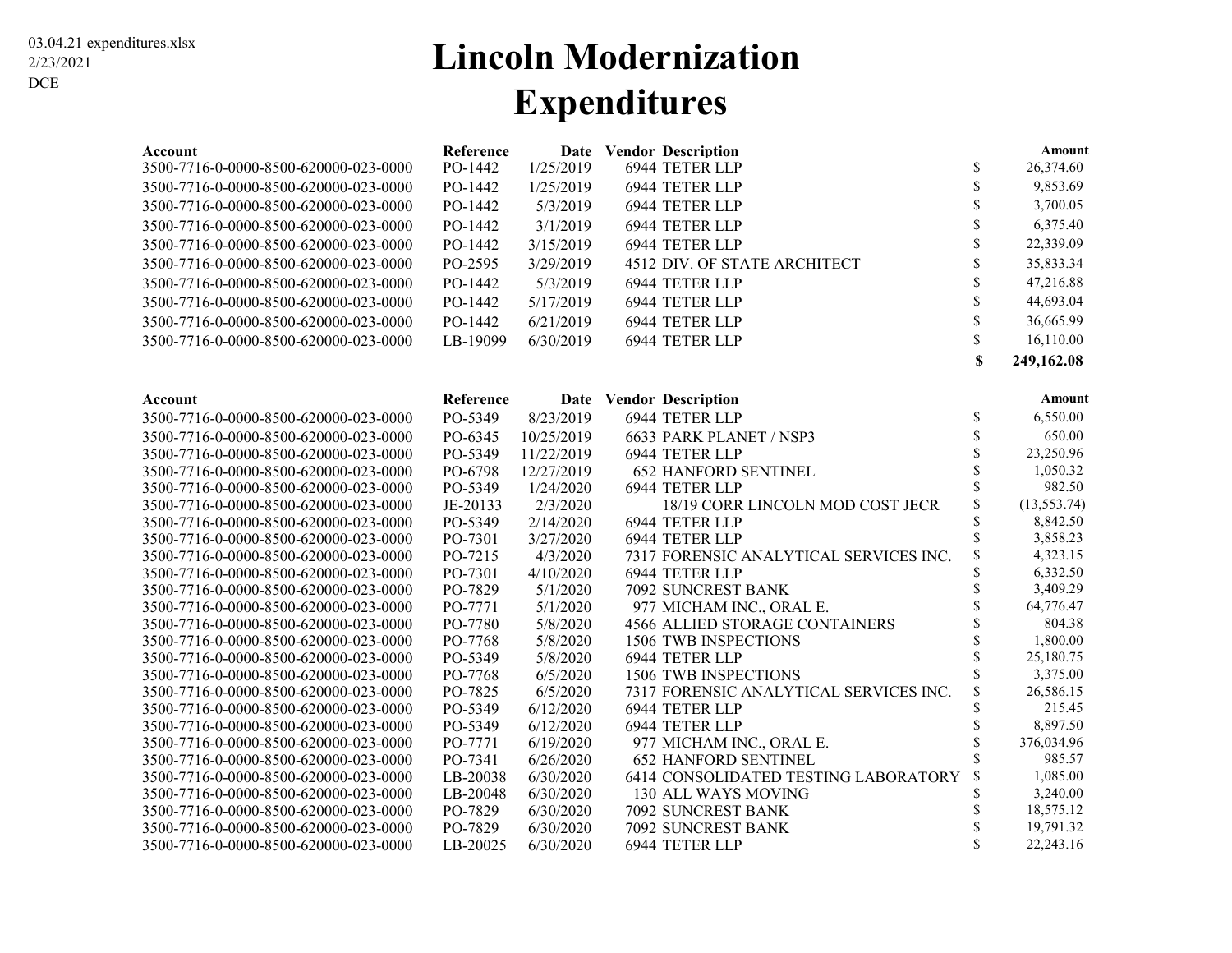### **Lincoln Modernization Expenditures**

| 3500-7716-0-0000-8500-620000-023-0000 | PO-7771             | 6/30/2020 | 977 MICHAM INC., ORAL E.                | \$<br>\$ | 352,926.66<br>972,213.20 |
|---------------------------------------|---------------------|-----------|-----------------------------------------|----------|--------------------------|
| Account                               | Reference           |           | Date Vendor Description                 |          | Amount                   |
| 3500-7716-0-0000-8500-620000-023-0000 | PO-210037           | 7/10/2020 | 1506 TWB INSPECTIONS                    | \$       | 4,500.00                 |
| 3500-7716-0-0000-8500-620000-023-0000 | PO-210037           | 8/7/2020  | 1506 TWB INSPECTIONS                    | \$       | 4,500.00                 |
| 3500-7716-0-0000-8500-620000-023-0000 | PO-210239           | 8/7/2020  | 6633 PARK PLANET / NSP3                 | \$       | 126,255.49               |
| 3500-7716-0-0000-8500-620000-023-0000 | PO-210248 8/14/2020 |           | 130 ALL WAYS MOVING                     | \$       | 3,240.00                 |
| 3500-7716-0-0000-8500-620000-023-0000 | PO-210208           | 8/14/2020 | 6944 TETER LLP                          | \$       | 13,346.84                |
| 3500-7716-0-0000-8500-620000-023-0000 | PO-210246 8/21/2020 |           | 7092 SUNCREST BANK                      | \$       | 70,783.09                |
| 3500-7716-0-0000-8500-620000-023-0000 | PO-210237           | 8/21/2020 | 977 MICHAM INC., ORAL E.                | \$       | 991,950.60               |
| 3500-7716-0-0000-8500-620000-023-0000 | PO-210246 8/28/2020 |           | 7092 SUNCREST BANK                      | \$       | 11,004.70                |
| 3500-7716-0-0000-8500-620000-023-0000 | PO-210237           | 8/28/2020 | 977 MICHAM INC., ORAL E.                | \$       | 562,015.19               |
| 3500-7716-0-0000-8500-620000-023-0000 | PO-210037           | 9/4/2020  | <b>1506 TWB INSPECTIONS</b>             | S        | 4,500.00                 |
| 3500-7716-0-0000-8500-620000-023-0000 | PO-210243 9/18/2020 |           | 6414 CONSOLIDATED TESTING LABORATORY \$ |          | 530.00                   |
| 3500-7716-0-0000-8500-620000-023-0000 | PO-210243 9/18/2020 |           | 6414 CONSOLIDATED TESTING LABORATORY \$ |          | 720.00                   |
| 3500-7716-0-0000-8500-620000-023-0000 | PO-210243           | 9/18/2020 | 6414 CONSOLIDATED TESTING LABORATORY \$ |          | 1,147.50                 |
| 3500-7716-0-0000-8500-620000-023-0000 | PO-210243           | 9/18/2020 | 6414 CONSOLIDATED TESTING LABORATORY \$ |          | 1,497.50                 |
| 3500-7716-0-0000-8500-620000-023-0000 | PO-210243           | 9/18/2020 | 6414 CONSOLIDATED TESTING LABORATORY \$ |          | 2,162.50                 |
| 3500-7716-0-0000-8500-620000-023-0000 | PO-210243 9/18/2020 |           | 6414 CONSOLIDATED TESTING LABORATORY \$ |          | 3,450.00                 |
| 3500-7716-0-0000-8500-620000-023-0000 | PO-210208 9/18/2020 |           | 6944 TETER LLP                          | \$       | 8,897.50                 |
| 3500-7716-0-0000-8500-620000-023-0000 | PO-210246 10/2/2020 |           | 7092 SUNCREST BANK                      | \$       | 8,125.96                 |
| 3500-7716-0-0000-8500-620000-023-0000 | PO-210237           | 10/2/2020 | 977 MICHAM INC., ORAL E.                | \$       | 154,393.20               |
| 3500-7716-0-0000-8500-620000-023-     | PO-210037           | 10/09/20  | 1506 TWB INSPECTIONS                    |          | \$3,750.00               |
| 3500-7716-0-0000-8500-620000-023-     | PO-210243           | 10/16/20  | 6414 CONSOLIDATED TESTING LABORATORY    |          | \$500.00                 |
| 3500-7716-0-0000-8500-620000-023-     | PO-210208           | 10/30/20  | 6944 TETER LLP                          |          | \$764.10                 |
| 3500-7716-0-0000-8500-620000-023-     | PO-210250           | 10/30/20  | 7317 FORENSIC ANALYTICAL SERVICES INC.  |          | \$8,058.50               |
| 3500-7716-0-0000-8500-620000-023-     | PO-211148           | 10/30/20  | 6944 TETER LLP                          |          | \$8,133.40               |
| 3500-7716-0-0000-8500-620000-023-     | PO-210037           | 11/06/20  | 1506 TWB INSPECTIONS                    |          | \$3,750.00               |
| 3500-7716-0-0000-8500-620000-023-     | PO-210246           | 11/06/20  | 7092 SUNCREST BANK                      |          | \$23,219.72              |
| 3500-7716-0-0000-8500-620000-023-     | PO-210237           | 11/06/20  | 977 MICHAM INC., ORAL E.                |          | \$441,174.49             |
| 3500-7716-0-0000-8500-620000-023-     | PO-211148           | 11/20/20  | 6944 TETER LLP                          |          | \$6,231.57               |
| 3500-7716-0-0000-8500-620000-023-     | PO-210037           | 12/04/20  | 1506 TWB INSPECTIONS                    |          | \$3,750.00               |
| 3500-7716-0-0000-8500-620000-023-     | PO-211474           | 12/11/20  | 7092 SUNCREST BANK                      |          | \$628.48                 |
| 3500-7716-0-0000-8500-620000-023-     | PO-210246           | 12/11/20  | 7092 SUNCREST BANK                      |          | \$9,290.80               |
| 3500-7716-0-0000-8500-620000-023-     | PO-211480           | 12/11/20  | 977 MICHAM INC., ORAL E.                |          | \$11,937.61              |
| 3500-7716-0-0000-8500-620000-023-     | PO-210237           | 12/11/20  | 977 MICHAM INC., ORAL E.                |          | \$176,528.43             |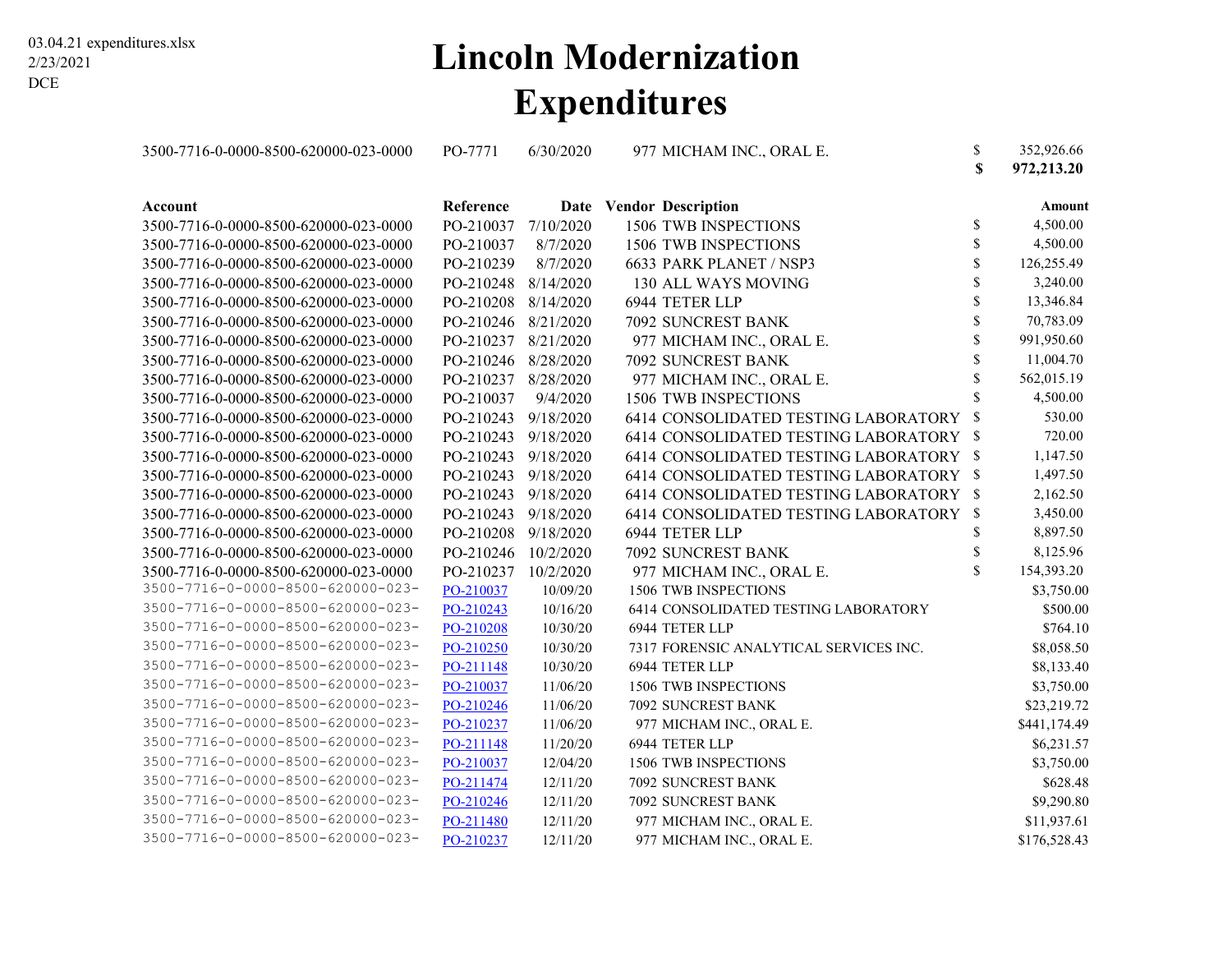# **Lincoln Modernization Expenditures**

| \$1,039.38    | 7092 SUNCREST BANK       | 01/08/21 | PO-211474 | 3500-7716-0-0000-8500-620000-023- |
|---------------|--------------------------|----------|-----------|-----------------------------------|
| \$19,748.33   | 977 MICHAM INC., ORAL E. | 01/08/21 | PO-211480 | 3500-7716-0-0000-8500-620000-023- |
| \$658.27      | 7092 SUNCREST BANK       | 01/22/21 | PO-211474 | 3500-7716-0-0000-8500-620000-023- |
| \$12,506.93   | 977 MICHAM INC., ORAL E. | 01/22/21 | PO-211480 | 3500-7716-0-0000-8500-620000-023- |
| \$2,835.03    | 6944 TETER LLP           | 01/29/21 | PO-211148 | 3500-7716-0-0000-8500-620000-023- |
| \$4,280.41    | 6944 TETER LLP           | 01/29/21 | PO-211714 | 3500-7716-0-0000-8500-620000-023- |
| \$4,963.94    | 6944 TETER LLP           | 01/29/21 | PO-211714 | 3500-7716-0-0000-8500-620000-023- |
| \$11,506.93   | 977 MICHAM INC., ORAL E. | 02/12/21 | PV-21433  | 3500-7716-0-0000-8500-620000-023- |
| (\$12,506.93) | 977 MICHAM INC., ORAL E. | 02/17/21 | PO-211480 | 3500-7716-0-0000-8500-620000-023- |
|               |                          |          |           |                                   |

**\$ 2,715,769.46**

#### *Funding Sources*

| Bond            | $\frac{1}{2}$ 3,937,144.74 |
|-----------------|----------------------------|
| Capital Reserve | $\sim$                     |
|                 | \$3,937,144.74             |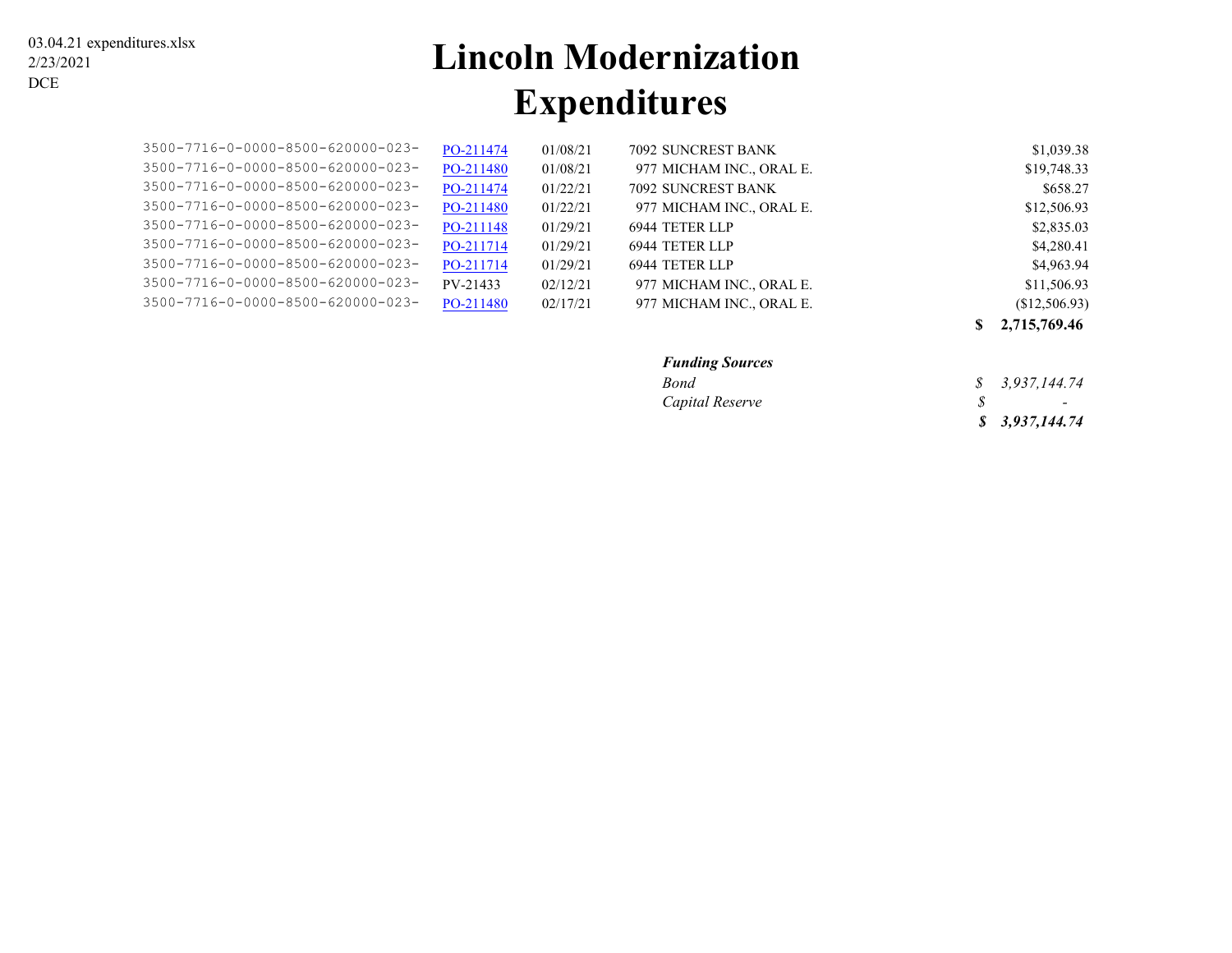### **Washington Modernization Expenditures**

| Account                               | Reference |            | Date Vendor | Description                            |                           | Amount     |
|---------------------------------------|-----------|------------|-------------|----------------------------------------|---------------------------|------------|
| 3500-7716-0-0000-8500-620000-028-0000 | PO-1476   | 11/26/2018 |             | 6994 ESP SURVEYING INC.                | \$                        | 2,640.00   |
| 3500-7716-0-0000-8500-620000-028-0000 | PO-912    | 1/11/2019  |             | <b>6963 GONZALEZ ARCHITECTS</b>        | \$                        | 104,125.00 |
| 3500-7716-0-0000-8500-620000-028-0000 | PO-1973   | 1/18/2019  |             | 4512 DIV. OF STATE ARCHITECT           | \$                        | 42,850.00  |
| 3500-7716-0-0000-8500-620000-028-0000 | PO-912    | 3/8/2019   |             | <b>6963 GONZALEZ ARCHITECTS</b>        | \$                        | 74,375.00  |
| 3500-7716-0-0000-8500-620000-028-0000 | PO-912    | 5/17/2019  |             | <b>6963 GONZALEZ ARCHITECTS</b>        | \$                        | 1,516.91   |
| 3500-7716-0-0000-8500-620000-028-0000 | PO-912    | 5/17/2019  |             | <b>6963 GONZALEZ ARCHITECTS</b>        | \$                        | 20,825.00  |
|                                       |           |            |             |                                        | \$                        | 246,331.91 |
|                                       |           |            |             |                                        |                           |            |
| Account                               | Reference | Date       | Vendor      | <b>Description</b>                     |                           | Amount     |
| 3500-7716-0-0000-8500-620000-028-0000 | PO-6503   | 12/2/2019  |             | <b>652 HANFORD SENTINEL</b>            | \$                        | 972.62     |
| 3500-7716-0-0000-8700-560000-028-0000 | PO-6526   | 1/10/2020  |             | <b>6963 GONZALEZ ARCHITECTS</b>        | \$                        | 17,700.00  |
| 3500-7716-0-0000-8500-620000-028-0000 | PO-5410   | 1/10/2020  |             | <b>6963 GONZALEZ ARCHITECTS</b>        | \$                        | 26,201.00  |
| 3500-7716-0-0000-8700-560000-028-0000 | PO-5511   | 1/17/2020  |             | 994 MOBILE MODULAR MGMT. CORP.         | \$                        | 13,205.20  |
| 3500-7716-0-0000-8700-560000-028-0000 | PO-5511   | 1/17/2020  |             | 994 MOBILE MODULAR MGMT. CORP.         | \$                        | 26,410.40  |
| 3500-7716-0-0000-8500-620000-028-0000 | PO-6346   | 1/17/2020  |             | <b>4815 DIGITECH INTEGRATIONS INC</b>  | \$                        | 3,595.00   |
| 3500-7716-0-0000-8500-620000-028-0000 | PO-6960   | 2/7/2020   |             | 1506 TWB INSPECTIONS                   | \$                        | 3,750.00   |
| 3500-7716-0-0000-8500-620000-028-0000 | PO-6959   | 2/7/2020   |             | 977 MICHAM INC., ORAL E.               | \$                        | 108,982.08 |
| 3500-7716-0-0000-8500-620000-028-0000 | PO-6472   | 2/14/2020  |             | 5370 NORMAN S. WRIGHT-DUCKWORTH        | \$                        | 12,333.75  |
| 3500-7716-0-0000-8500-620000-028-0000 | PO-6472   | 2/14/2020  |             | 5370 NORMAN S. WRIGHT-DUCKWORTH        | \$                        | 177,031.14 |
| 3500-7716-0-0000-8500-620000-028-0000 | PO-6996   | 2/28/2020  |             | 7317 FORENSIC ANALYTICAL SERVICES INC. | \$                        | 667.50     |
| 3500-7716-0-0000-8500-620000-028-0000 | PO-6960   | 3/6/2020   |             | 1506 TWB INSPECTIONS                   | \$                        | 3,750.00   |
| 3500-7716-0-0000-8500-620000-028-0000 | PO-5410   | 3/6/2020   |             | <b>6963 GONZALEZ ARCHITECTS</b>        | \$                        | 16,830.00  |
| 3500-7716-0-0000-8500-620000-028-0000 | PO-6959   | 3/6/2020   |             | 977 MICHAM INC., ORAL E.               | \$                        | 318,736.48 |
| 3500-7716-0-0000-8500-620000-028-0000 | PO-6960   | 4/3/2020   |             | 1506 TWB INSPECTIONS                   | \$                        | 3,525.00   |
| 3500-7716-0-0000-8500-620000-028-0000 | PO-6959   | 4/3/2020   |             | 977 MICHAM INC., ORAL E.               | $\hat{S}$                 | 270,009.47 |
| 3500-7716-0-0000-8700-560000-028-0000 | PO-6526   | 4/10/2020  |             | <b>6963 GONZALEZ ARCHITECTS</b>        | \$                        | 2,271.56   |
| 3500-7716-0-0000-8500-620000-028-0000 | PO-5410   | 4/10/2020  |             | <b>6963 GONZALEZ ARCHITECTS</b>        | \$                        | 3,789.38   |
| 3500-7716-0-0000-8500-620000-028-0000 | PO-7830   | 5/1/2020   |             | 7092 SUNCREST BANK                     | \$                        | 67,003.71  |
| 3500-7716-0-0000-8500-620000-028-0000 | PO-6959   | 5/1/2020   |             | 977 MICHAM INC., ORAL E.               | Ś                         | 575,340.83 |
| 3500-7716-0-0000-8500-620000-028-0000 | PO-7779   | 5/8/2020   |             | <b>4566 ALLIED STORAGE CONTAINERS</b>  | \$                        | 804.38     |
| 3500-7716-0-0000-8500-620000-028-0000 | PO-7328   | 5/8/2020   |             | 7346 RMA GEOSCIENCE INC.               | \$                        | 2,262.49   |
| 3500-7716-0-0000-8500-620000-028-0000 | PO-6960   | 5/8/2020   |             | 1506 TWB INSPECTIONS                   | $\mathbf S$               | 4,875.00   |
| 3500-7716-0-0000-8500-620000-028-0000 | PO-6996   | 5/22/2020  |             | 7317 FORENSIC ANALYTICAL SERVICES INC. | \$                        | 787.50     |
| 3500-7716-0-0000-8500-620000-028-0000 | PO-6960   | 6/5/2020   |             | 1506 TWB INSPECTIONS                   | \$                        | 4,500.00   |
| 3500-7716-0-0000-8500-620000-028-0000 | PO-7830   | 6/5/2020   |             | 7092 SUNCREST BANK                     | \$                        | 35,184.94  |
| 3500-7716-0-0000-8500-620000-028-0000 | PO-6959   | 6/5/2020   |             | 977 MICHAM INC., ORAL E.               | \$                        | 668,513.80 |
| 3500-7716-0-0000-8500-620000-028-0000 | PO-7328   | 6/12/2020  |             | 7346 RMA GEOSCIENCE INC.               | \$                        | 5,042.63   |
| 3500-7716-0-0000-8700-560000-028-0000 | LB-20051  | 6/30/2020  |             | <b>6963 GONZALEZ ARCHITECTS</b>        | \$                        | 4,720.00   |
| 3500-7716-0-0000-8500-620000-028-0000 | LB-20005  | 6/30/2020  |             | 7317 FORENSIC ANALYTICAL SERVICES INC. | $\boldsymbol{\mathsf{S}}$ | 1,210.00   |
| 3500-7716-0-0000-8500-620000-028-0000 | LB-20048  | 6/30/2020  |             | 130 ALL WAYS MOVING                    | \$                        | 3,240.00   |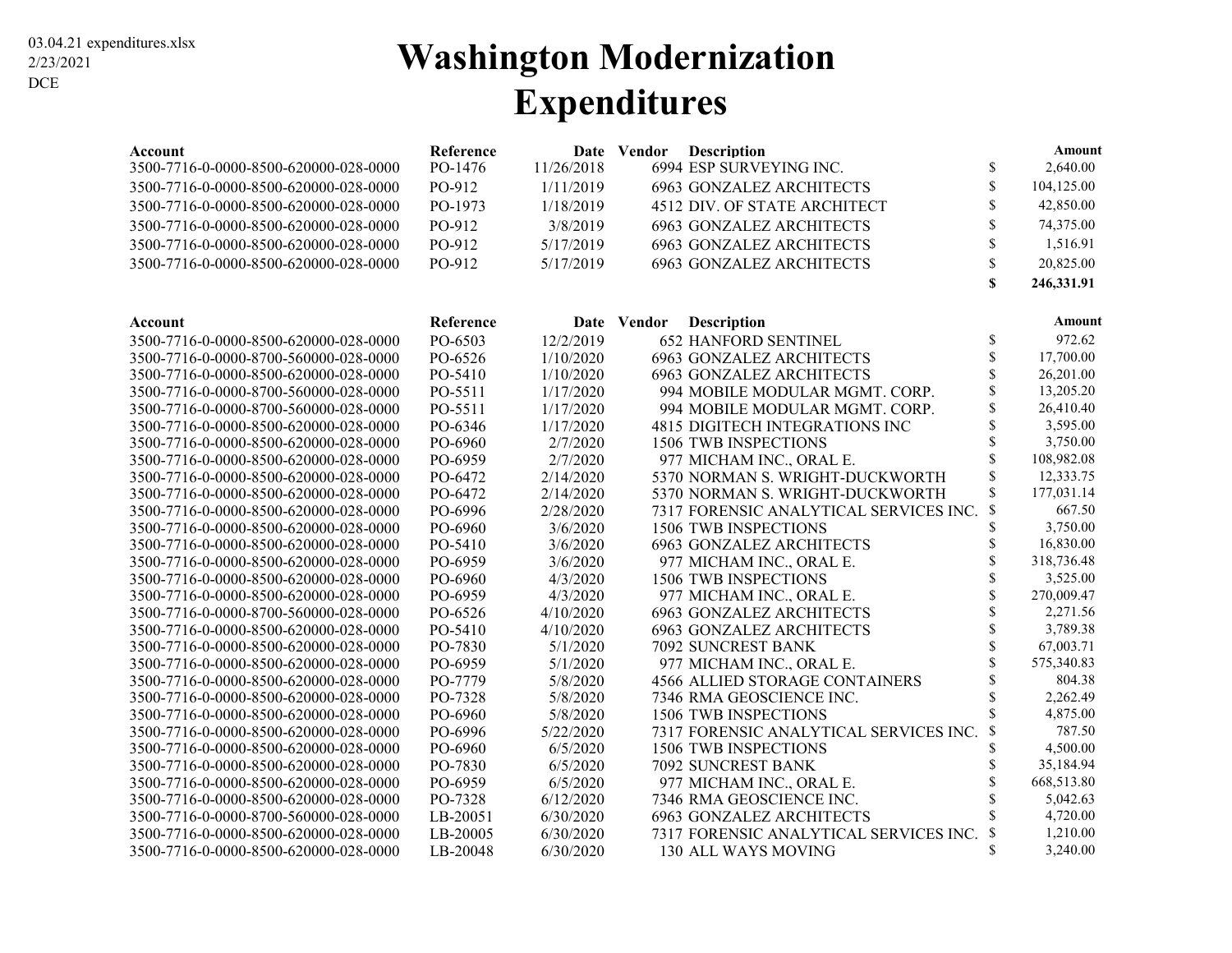# **Washington Modernization Expenditures**

| 3500-7716-0-0000-8500-620000-028-0000 | LB-20024  | 6/30/2020  | 1506 TWB INSPECTIONS                | \$                 | 4,500.00       |
|---------------------------------------|-----------|------------|-------------------------------------|--------------------|----------------|
| 3500-7716-0-0000-8500-620000-028-0000 | LB-20056  | 6/30/2020  | 7346 RMA GEOSCIENCE INC.            | S                  | 8,166.91       |
| 3500-7716-0-0000-8500-620000-028-0000 | LB-20030  | 6/30/2020  | 7092 SUNCREST BANK                  | \$                 | 23,693.83      |
| 3500-7716-0-0000-8500-620000-028-0000 | LB-20041  | 6/30/2020  | <b>6963 GONZALEZ ARCHITECTS</b>     | \$                 | 43,759.00      |
| 3500-7716-0-0000-8500-620000-028-0000 | LB-20031  | 6/30/2020  | 977 MICHAM INC., ORAL E.            | $\mathbf{\hat{S}}$ | 450,182.07     |
|                                       |           |            |                                     |                    | \$2,913,547.67 |
| Account                               | Reference |            | <b>Description</b><br>Date Vendor   |                    | Amount         |
| 3500-7716-0-0000-8500-620000-028-0000 | PO-210207 | 8/7/2020   | 1506 TWB INSPECTIONS                | \$                 | 4,500.00       |
| 3500-7716-0-0000-8500-620000-028-0000 | PO-210218 | 8/7/2020   | 7092 SUNCREST BANK                  | \$                 | 19,108.03      |
| 3500-7716-0-0000-8500-620000-028-0000 | PO-210219 | 8/7/2020   | 977 MICHAM INC., ORAL E.            | \$                 | 363,051.62     |
| 3500-7716-0-0000-8500-620000-028-0000 | PO-210248 | 8/14/2020  | 130 ALL WAYS MOVING                 | \$                 | 3,240.00       |
| 3500-7716-0-0000-8500-620000-028-0000 | PO-210414 | 8/21/2020  | <b>4597 IVS COMPUTER TECHNOLOGY</b> | \$                 | 3,563.13       |
| 3500-7716-0-0000-8500-620000-028-0000 | PO-210218 | 9/4/2020   | 7092 SUNCREST BANK                  | \$                 | 1,309.49       |
| 3500-7716-0-0000-8500-620000-028-0000 | PO-210673 | 9/4/2020   | 7092 SUNCREST BANK                  | \$                 | 2,760.66       |
| 3500-7716-0-0000-8500-620000-028-0000 | PO-210207 | 9/4/2020   | 1506 TWB INSPECTIONS                | \$                 | 4,500.00       |
| 3500-7716-0-0000-8500-620000-028-0000 | PO-210279 | 9/4/2020   | 977 MICHAM INC., ORAL E.            | \$                 | 77,331.50      |
| 3500-7716-0-0000-8500-620000-028-0000 | PO-210760 | 9/18/2020  | 977 MICHAM INC., ORAL E.            | \$                 | 269.00         |
| 3500-7716-0-0000-8500-620000-028-0000 | PO-210760 | 9/18/2020  | 977 MICHAM INC., ORAL E.            | \$                 | 281.00         |
| 3500-7716-0-0000-8500-620000-028-0000 | PO-210261 | 9/18/2020  | 7346 RMA GEOSCIENCE INC.            | \$                 | 553.61         |
| 3500-7716-0-0000-8500-620000-028-0000 | PO-210760 | 9/18/2020  | 977 MICHAM INC., ORAL E.            | \$                 | 936.00         |
| 3500-7716-0-0000-8500-620000-028-0000 | PO-210760 | 9/18/2020  | 977 MICHAM INC., ORAL E.            | \$                 | 1,134.00       |
| 3500-7716-0-0000-8500-620000-028-0000 | PO-210760 | 9/18/2020  | 977 MICHAM INC., ORAL E.            | \$                 | 5,039.00       |
| 3500-7716-0-0000-8500-620000-028-0000 | PO-210760 | 9/18/2020  | 977 MICHAM INC., ORAL E.            | \$                 | 6,647.00       |
| 3500-7716-0-0000-8500-620000-028-0000 | PO-210760 | 9/25/2020  | 977 MICHAM INC., ORAL E.            | \$                 | 20.00          |
| 3500-7716-0-0000-8500-620000-028-0000 | PO-210943 | 10/9/2020  | 977 MICHAM INC., ORAL E.            | \$                 | 1,234.72       |
| 3500-7716-0-0000-8500-620000-028-0000 | PO-210207 | 10/9/2020  | 1506 TWB INSPECTIONS                | \$                 | 1,875.00       |
| 3500-7716-0-0000-8500-620000-028-0000 | PO-210673 | 10/9/2020  | 7092 SUNCREST BANK                  | \$                 | 2,280.20       |
| 3500-7716-0-0000-8500-620000-028-0000 | PO-210279 | 10/9/2020  | 977 MICHAM INC., ORAL E.            | \$                 | 17,205.50      |
| 3500-7716-0-0000-8500-620000-028-0000 | PO-210219 | 10/9/2020  | 977 MICHAM INC., ORAL E.            | \$                 | 24,883.65      |
| 3500-7716-0-0000-8500-620000-028-0000 | PO-210760 | 10/12/2020 | 977 MICHAM INC., ORAL E.            | \$                 | (6,647.00)     |
| 3500-7716-0-0000-8500-620000-028-0000 | PO-210760 | 10/12/2020 | 977 MICHAM INC., ORAL E.            | \$                 | (5,039.00)     |
| 3500-7716-0-0000-8500-620000-028-0000 | PO-210760 | 10/12/2020 | 977 MICHAM INC., ORAL E.            | \$                 | (1,134.00)     |
| 3500-7716-0-0000-8500-620000-028-0000 | PO-210760 | 10/12/2020 | 977 MICHAM INC., ORAL E.            | \$                 | (936.00)       |
| 3500-7716-0-0000-8500-620000-028-0000 | PO-210760 | 10/12/2020 | 977 MICHAM INC., ORAL E.            | \$                 | (281.00)       |
| 3500-7716-0-0000-8500-620000-028-0000 | PO-210760 | 10/12/2020 | 977 MICHAM INC., ORAL E.            | \$                 | (269.00)       |
| 3500-7716-0-0000-8500-620000-028-0000 | PO-210760 | 10/12/2020 | 977 MICHAM INC., ORAL E.            | \$                 | (20.00)        |
| 3500-7716-0-0000-8700-560000-028-0000 | PO-210282 | 10/16/2020 | <b>6963 GONZALEZ ARCHITECTS</b>     | \$                 | 1,180.00       |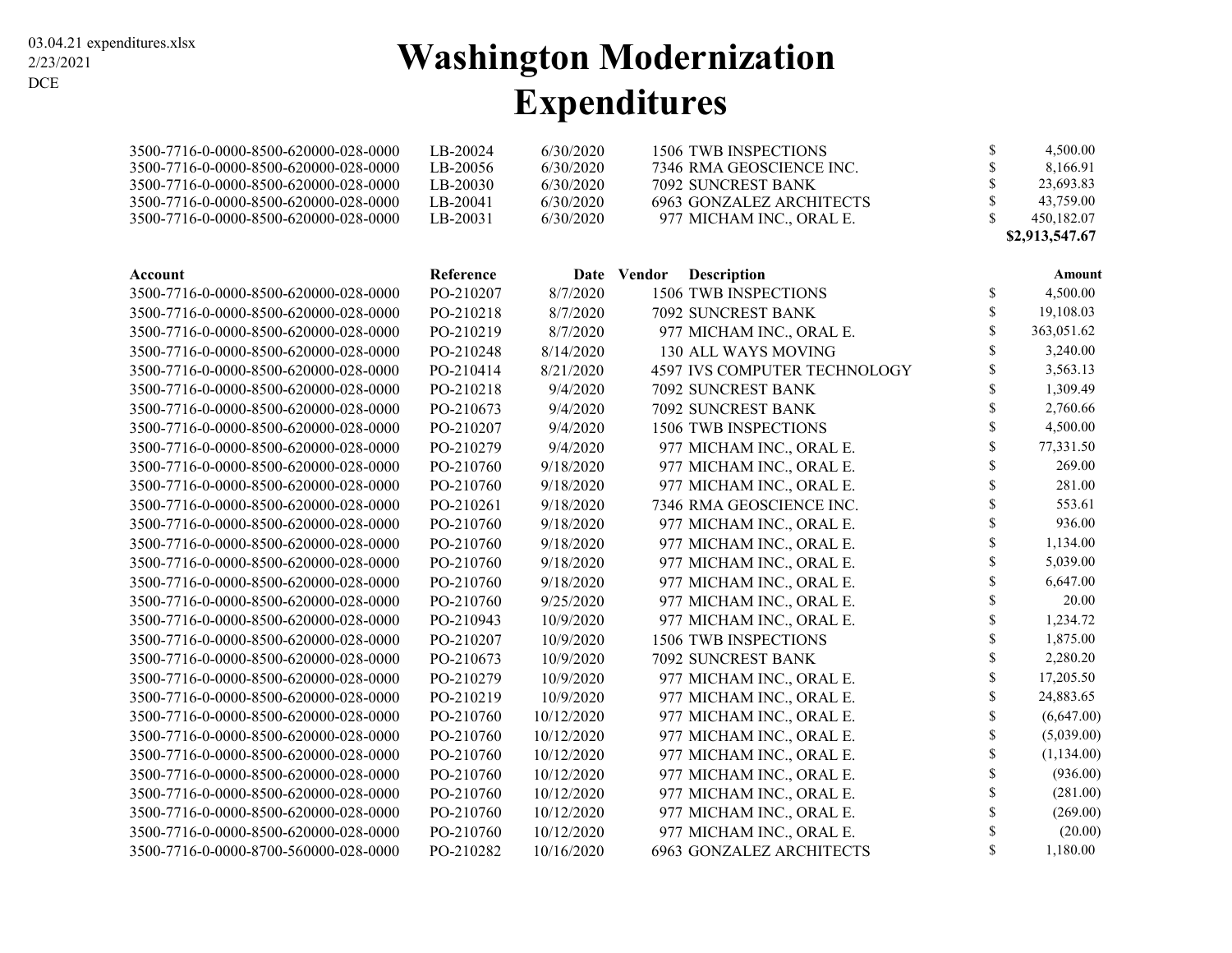#### 03.04.21 expenditures.xlsx 2/23/2021 DCE

# **Washington Modernization Expenditures**

| 3500-7716-0-0000-8500-620000-028-0000 | PO-210244 | 10/16/2020 | 6963 GONZALEZ ARCHITECTS | 33.661.00 |
|---------------------------------------|-----------|------------|--------------------------|-----------|
| 3500-7716-0-0000-8500-620000-028-0000 | PO-210673 | 11/6/2020  | 7092 SUNCREST BANK       | 403.58    |
| 3500-7716-0-0000-8500-620000-028-0000 | PO-211104 | 11/6/2020  | 977 MICHAM INC., ORAL E. | 1.715.00  |
| 3500-7716-0-0000-8500-620000-028-0000 | PO-210943 | 11/6/2020  | 977 MICHAM INC., ORAL E. | 5.953.22  |
| 3500-7716-0-0000-8500-620000-028-0000 | PO-210673 | 1/8/2021   | 7092 SUNCREST BANK       | 84.68     |
| 3500-7716-0-0000-8500-620000-028-0000 | PO-210943 | 1/8/2021   | 977 MICHAM INC., ORAL E. | .608.94   |

| \$572,003.53 |  |
|--------------|--|
|--------------|--|

|  | <b>unding Sources</b> |
|--|-----------------------|
|--|-----------------------|

| <b>Funding Sources</b> |                         |
|------------------------|-------------------------|
| <b>Bond</b>            | \$3.374.383.11          |
| Capital Reserve        | $\frac{\$}{357,500.00}$ |
|                        | \$3,731,883.11          |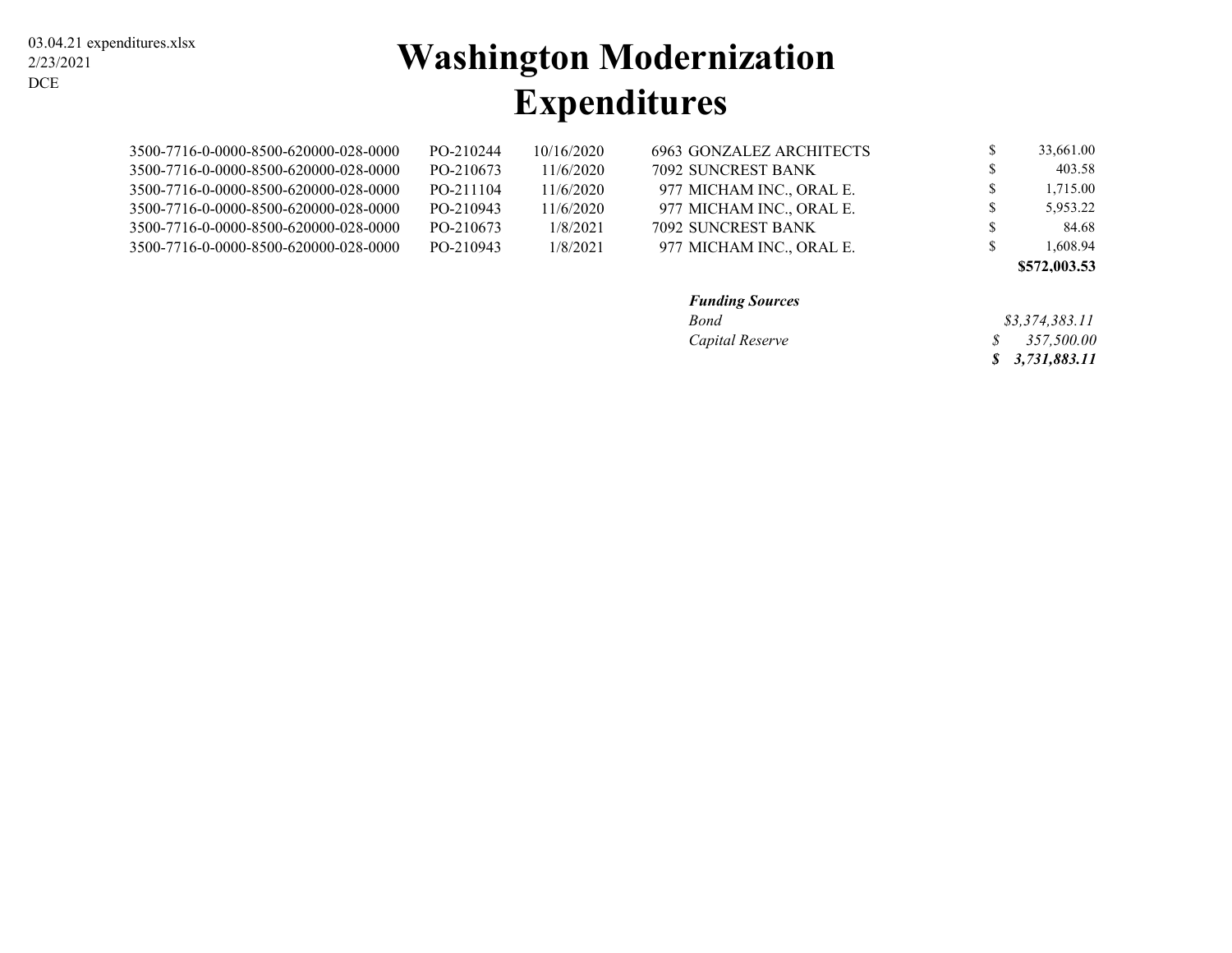### **Monroe Parking Lot Expenditures**

| Account                               | Reference |                      | Date Vendor Description               |                    | Amount     |
|---------------------------------------|-----------|----------------------|---------------------------------------|--------------------|------------|
| 2110-9010-0-0000-8500-617000-024-0000 | PV-2850   | 3/6/2020             | 7558 COMMUNITY DEVELOPMENT DEPARTMENT | \$                 | 1,000.00   |
| 2110-9010-0-0000-8500-617000-024-0000 | PO-6989   | 3/6/2020             | 912 MANGINI ASSOCIATES INC.           | \$                 | 4,182.98   |
| 2110-9010-0-0000-8500-617000-024-0000 | PO-7202   | 3/27/2020            | 7522 LANE ENGINEERS INC               | \$                 | 3,450.00   |
| 2110-9010-0-0000-8500-617000-024-0000 | PO-6989   | 4/3/2020             | 912 MANGINI ASSOCIATES INC.           | $\mathbf{\hat{S}}$ | 10,217.02  |
| 2110-9010-0-0000-8500-617000-024-0000 | PO-7202   | 4/17/2020            | 7522 LANE ENGINEERS INC               |                    | 2,070.00   |
| 2110-9010-0-0000-8500-617000-024-0000 | PO-6989   | 5/8/2020             | 912 MANGINI ASSOCIATES INC.           | $\mathbf{\hat{S}}$ | 12,600.00  |
| 2110-9010-0-0000-8500-617000-024-0000 | PO-7807   | 5/15/2020            | 4512 DIV. OF STATE ARCHITECT          |                    | 2,750.00   |
| 2110-9010-0-0000-8500-617000-024-0000 | PO-7202   | 5/22/2020            | 7522 LANE ENGINEERS INC               | \$                 | 1,380.00   |
| 2110-9010-0-0000-8500-617000-024-0000 | PO-7669   | 5/29/2020            | 6414 CONSOLIDATED TESTING LABORATORY  | \$                 | 1,540.00   |
| 2110-9010-0-0000-8500-617000-024-0000 | PO-6989   | 6/5/2020             | 912 MANGINI ASSOCIATES INC.           | \$                 | 3,360.00   |
| 2110-9010-0-0000-8500-617000-024-0000 | LB-20069  | 6/30/2020            | 7522 LANE ENGINEERS INC               | $\mathbf S$        | 1,450.00   |
| 2110-9010-0-0000-8500-617000-024-0000 | PO-6989   | 6/30/2020            | 912 MANGINI ASSOCIATES INC.           | $\mathcal{S}$      | 2.040.00   |
|                                       |           |                      |                                       | \$                 | 46,040.00  |
| Account                               | Reference |                      | Date Vendor Description               |                    | Amount     |
| 2110-9010-0-0000-8500-617000-024-0000 | PV-21007  | 7/29/2020            | <b>7599 SWRCB</b>                     | \$                 | 200.00     |
| 2110-9010-0-0000-8500-617000-024-0000 | PO-210247 | 8/7/2020             | 912 MANGINI ASSOCIATES INC.           | $\mathbf S$        | 3,087.16   |
| 2110-9010-0-0000-8500-617000-024-0000 | PO-210280 | 8/21/2020            | <b>7522 LANE ENGINEERS INC</b>        | \$                 | 1,450.00   |
| 2110-9010-0-0000-8500-617000-024-0000 | PO-210563 | 8/28/2020            | <b>1506 TWB INSPECTIONS</b>           | $\mathbf S$        | 3,500.00   |
| 2110-9010-0-0000-8500-617000-024-0000 | PO-210337 | 9/4/2020             | 7592 HANFORD SENTINEL                 | \$                 | 1,032.66   |
| 2110-9010-0-0000-8500-617000-024-0000 | PO-210247 | 9/4/2020             | 912 MANGINI ASSOCIATES INC.           | \$                 | 7,113.86   |
| 2110-9010-0-0000-8500-617000-024-0000 | PO-210737 | 9/16/2020            | 7558 COMMUNITY DEVELOPMENT DEPARTMENT | \$                 | 4,748.82   |
| 2110-9010-0-0000-8500-617000-024-0000 | PO-210247 | 10/9/2020            | 912 MANGINI ASSOCIATES INC.           | \$                 | 29.35      |
| 2110-9010-0-0000-8500-617000-024-0000 |           | PO-210563 10/12/2020 | 1506 TWB INSPECTIONS                  | \$                 | (3,500.00) |
| 2110-9010-0-0000-8500-617000-024-0000 | PO-210247 | 11/6/2020            | 912 MANGINI ASSOCIATES INC.           | \$                 | 4,478.92   |
| 2110-9010-0-0000-8500-617000-024-0000 |           | PO-210589 11/13/2020 | 6414 CONSOLIDATED TESTING LABORATORY  | \$                 | 985.00     |
| 2110-9010-0-0000-8500-617000-024-0000 | PO-210589 | 12/4/2020            | 6414 CONSOLIDATED TESTING LABORATORY  | \$                 | 995.00     |
| 2110-9010-0-0000-8500-617000-024-0000 | PO-210247 | 12/4/2020            | 912 MANGINI ASSOCIATES INC.           | <sup>\$</sup>      | 4,453.73   |
| 2110-9010-0-0000-8500-617000-024-0000 |           | PO-210589 12/18/2020 | 6414 CONSOLIDATED TESTING LABORATORY  | \$                 | 856.25     |
| 2110-9010-0-0000-8500-617000-024-0000 |           | PO-210589 12/28/2020 | 6414 CONSOLIDATED TESTING LABORATORY  | \$                 | 710.00     |
| 2110-9010-0-0000-8500-617000-024-0000 | PO-210914 | 1/4/2021             | 1506 TWB INSPECTIONS                  | \$                 | 3,500.00   |
| 2110-9010-0-0000-8500-617000-024-0000 | PO-210247 | 1/8/2021             | 912 MANGINI ASSOCIATES INC.           |                    | 1,889.45   |
| 2110-9010-0-0000-8500-617000-024-0000 | PO-210669 | 1/22/2021            | 7608 JT2 INC DBA TODD COMPANIES       |                    | 218,476.25 |
| 2110-9010-0-0000-8500-617000-024-0000 | PO-210669 | 1/22/2021            | 7608 JT2 INC DBA TODD COMPANIES       | $\mathbf S$        | 362,930.40 |
| 2110-9010-0-0000-8500-617000-024-0000 | PO-210247 | 2/5/2021             | 912 MANGINI ASSOCIATES INC.           | \$                 | 3,361.79   |
| 2110-9010-0-0000-8500-617000-024-0000 | PO-210669 | 2/5/2021             | 7608 JT2 INC DBA TODD COMPANIES       | \$                 | 3,459.65   |
| 2110-9010-0-0000-8500-617000-024-0000 | PO-210669 | 2/12/2021            | 7608 JT2 INC DBA TODD COMPANIES       | $\mathbf{\hat{S}}$ | 30,467.09  |

**\$ 654,225.38**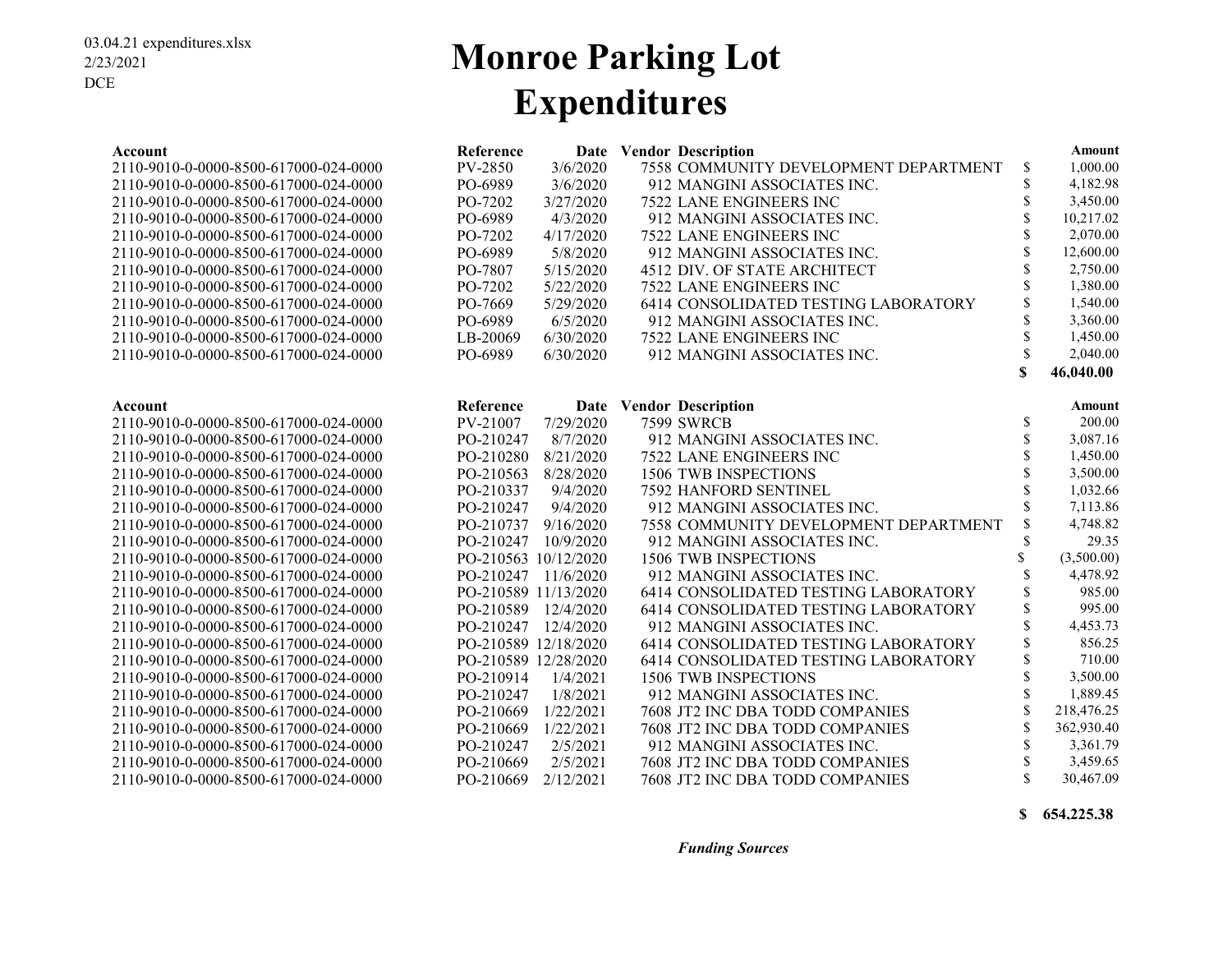03.04.21 expenditures.xlsx 2/23/2021 DCE

# **Monroe Parking Lot Expenditures**

**Account Account Reference Date Vendor Description** *Rond 8* **700.265.38 <b>***8* 700.265.38

*Capital Reserve*

*Bond 700,265.38 \$* 

*\$ 700,265.38*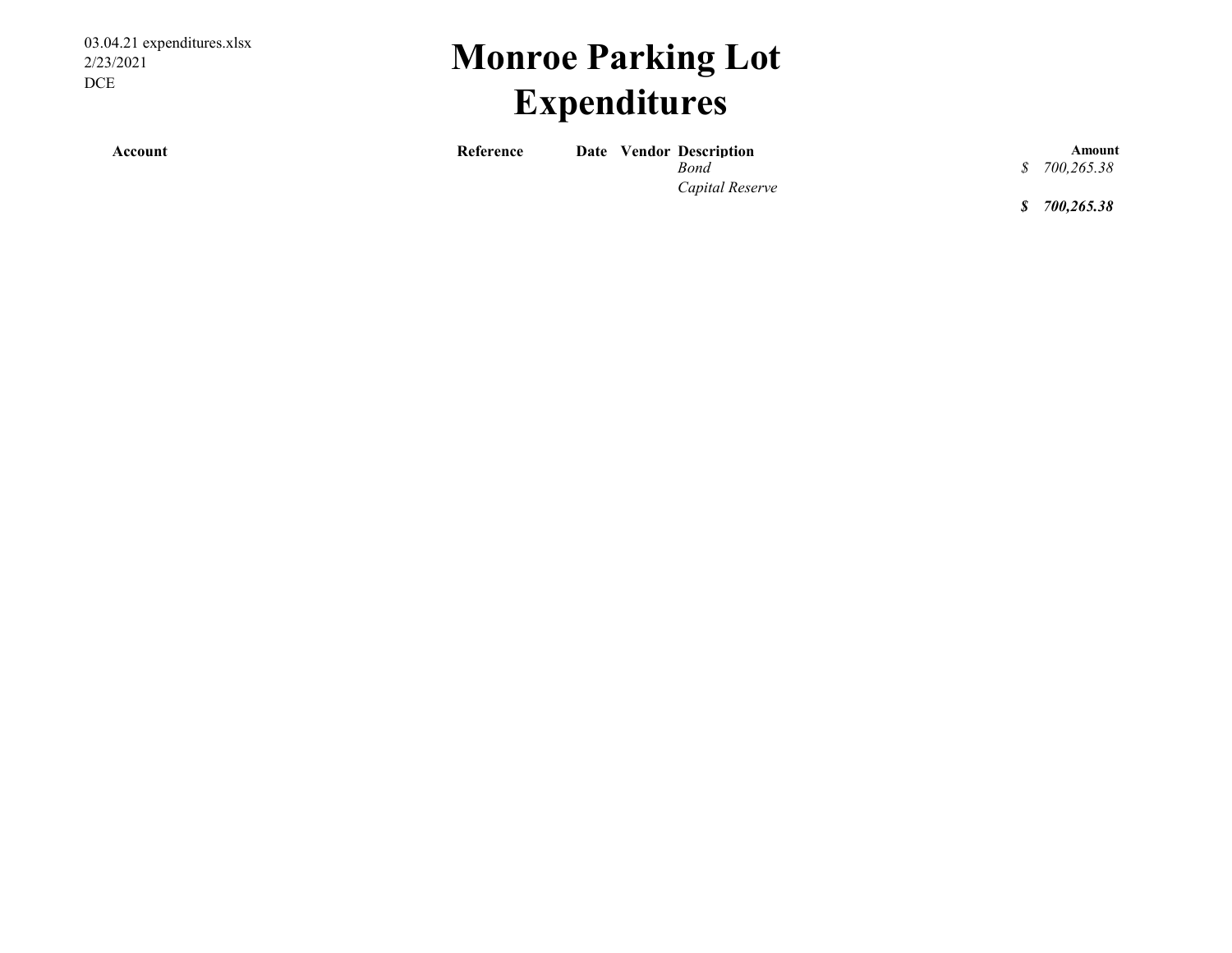### **Richmond Modernization Expenditures**

| Account                               | Reference        |            | Date Vendor Description                |    | Amount     |
|---------------------------------------|------------------|------------|----------------------------------------|----|------------|
| 3500-7716-0-0000-8500-620000-025-0000 | <b>JEAP-1908</b> | 10/16/2018 | 912 MANGINI ASSOCIATES INC.            | \$ | 5,021.30   |
| 3500-7716-0-0000-8500-620000-025-0000 | PO-1307          | 12/14/2018 | 912 MANGINI ASSOCIATES INC.            | \$ | 10,042.59  |
| 3500-7716-0-0000-8500-620000-025-0000 | <b>JEAP-1908</b> | 10/16/2018 | 912 MANGINI ASSOCIATES INC.            | \$ | 15,063.89  |
| 3500-7716-0-0000-8500-620000-025-0000 | PO-1307          | 11/16/2018 | 912 MANGINI ASSOCIATES INC.            | \$ | 30,152.51  |
| 3500-7716-0-0000-8500-620000-025-0000 | PO-1307          | 1/4/2019   | 912 MANGINI ASSOCIATES INC.            | \$ | 17,574.54  |
| 3500-7716-0-0000-8500-620000-025-0000 | PO-1192          | 1/25/2019  | 6994 ESP SURVEYING INC.                | \$ | 11,340.00  |
| 3500-7716-0-0000-8500-620000-025-0000 | PO-1307          | 2/15/2019  | 912 MANGINI ASSOCIATES INC.            | \$ | 17,574.54  |
| 3500-7716-0-0000-8500-620000-025-0000 | PO-1307          | 3/8/2019   | 912 MANGINI ASSOCIATES INC.            | \$ | 21,089.44  |
| 3500-7716-0-0000-8500-620000-025-0000 | PO-2561          | 3/22/2019  | 4512 DIV. OF STATE ARCHITECT           | \$ | 23,206.31  |
| 3500-7716-0-0000-8500-620000-025-0000 | PO-1307          | 5/10/2019  | 912 MANGINI ASSOCIATES INC.            | \$ | 12,051.12  |
| 3500-7716-0-0000-8500-620000-025-0000 | PO-1307          | 6/7/2019   | 912 MANGINI ASSOCIATES INC.            | \$ | 4,519.16   |
| 3500-7716-0-0000-8500-620000-025-0000 | LB-19051         | 6/30/2019  | 912 MANGINI ASSOCIATES INC.            | \$ | 5,523.43   |
|                                       |                  |            |                                        | \$ | 173,158.83 |
|                                       |                  |            |                                        |    |            |
| Account                               | Reference        | Date       | <b>Vendor Description</b>              |    | Amount     |
| 3500-7716-0-0000-8500-620000-025-0000 | PO-5362          | 8/16/2019  | 912 MANGINI ASSOCIATES INC.            | \$ | 10.85      |
| 3500-7716-0-0000-8500-620000-025-0000 | PO-5362          | 9/6/2019   | 912 MANGINI ASSOCIATES INC.            |    | 1,025.18   |
| 3500-7716-0-0000-8500-620000-025-0000 | PO-5362          | 10/4/2019  | 912 MANGINI ASSOCIATES INC.            |    | 502.13     |
| 3500-7716-0-0000-8500-620000-025-0000 | PO-5362          | 11/1/2019  | 912 MANGINI ASSOCIATES INC.            |    | 933.02     |
| 3500-7716-0-0000-8500-620000-025-0000 | PO-5362          | 12/6/2019  | 912 MANGINI ASSOCIATES INC.            |    | 28.05      |
| 3500-7716-0-0000-8500-620000-025-0000 | LB-20062         | 6/30/2020  | 7317 FORENSIC ANALYTICAL SERVICES INC. | \$ | 2,987.50   |
|                                       |                  |            |                                        | S  | 5,486.73   |
| Account                               | Reference        | Date       | <b>Vendor Description</b>              |    | Amount     |
| 3500-7716-0-0000-8500-620000-025-0000 | PO-210264        | 8/21/2020  | 7317 FORENSIC ANALYTICAL SERVICES INC. | \$ | 1,805.00   |
| 3500-7716-0-0000-8500-620000-025-0000 | PO-211655        | 2/5/2021   | 7317 FORENSIC ANALYTICAL SERVICES INC. | \$ | 815.00     |
| 3500-7716-0-0000-8500-620000-026-0000 | PO-210265        | 8/21/2020  | 7317 FORENSIC ANALYTICAL SERVICES INC. | \$ | 2,773.75   |
|                                       |                  |            |                                        | \$ | 5,393.75   |

#### *Funding Sources*

| Bond            | $\overline{\phantom{0}}$ |
|-----------------|--------------------------|
| Capital Reserve | \$184,039.31             |
|                 | \$184,039.31             |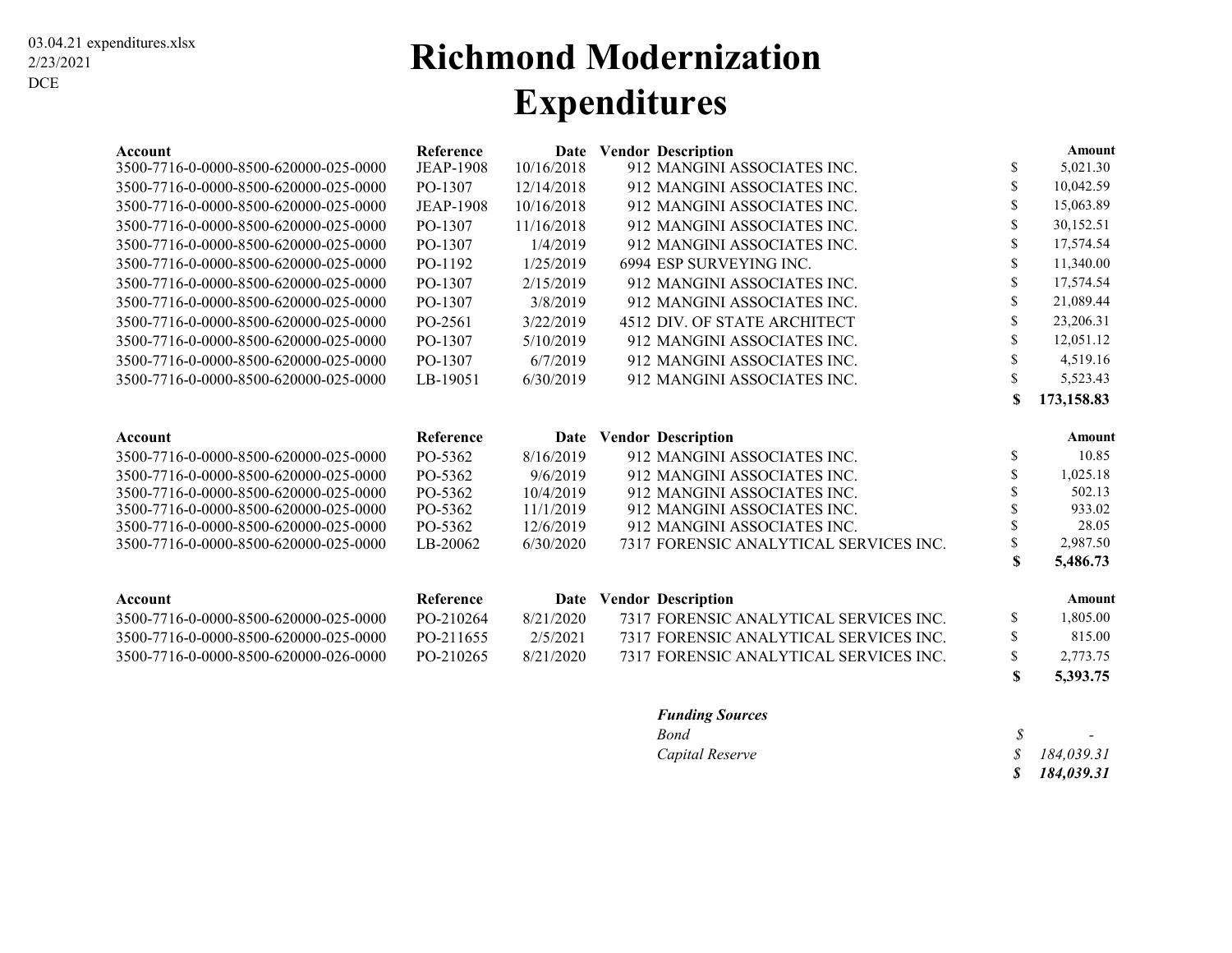### **Roosevelt Modernization Expenditures**

| Account                               | <b>Reference</b> | Date       | <b>Description</b><br>Vendor |                              |     | Amount     |
|---------------------------------------|------------------|------------|------------------------------|------------------------------|-----|------------|
| 3500-7716-0-0000-8500-620000-026-0000 | <b>JEAP-1907</b> | 10/16/2018 |                              | 912 MANGINI ASSOCIATES INC.  | S   | 3,291.15   |
| 3500-7716-0-0000-8500-620000-026-0000 | <b>JEAP-1907</b> | 10/16/2018 |                              | 912 MANGINI ASSOCIATES INC.  | S   | 9,873.45   |
| 3500-7716-0-0000-8500-620000-026-0000 | PO-1308          | 1/4/2019   |                              | 912 MANGINI ASSOCIATES INC.  | \$. | 11,519.03  |
| 3500-7716-0-0000-8500-620000-026-0000 | PO-1308          | 12/14/2018 |                              | 912 MANGINI ASSOCIATES INC.  | \$  | 13,164.60  |
| 3500-7716-0-0000-8500-620000-026-0000 | PO-1308          | 11/16/2018 |                              | 912 MANGINI ASSOCIATES INC.  | \$  | 13,190.49  |
| 3500-7716-0-0000-8500-620000-026-0000 | PO-1191          | 1/25/2019  |                              | 6994 ESP SURVEYING INC.      | \$  | 14,700.00  |
| 3500-7716-0-0000-8500-620000-026-0000 | PO-1308          | 2/15/2019  |                              | 912 MANGINI ASSOCIATES INC.  | ъ   | 11,519.02  |
| 3500-7716-0-0000-8500-620000-026-0000 | PO-1308          | 3/8/2019   |                              | 912 MANGINI ASSOCIATES INC.  |     | 9.215.22   |
| 3500-7716-0-0000-8500-620000-026-0000 | PO-1308          | 4/5/2019   |                              | 912 MANGINI ASSOCIATES INC.  |     | 4,607.61   |
| 3500-7716-0-0000-8500-620000-026-0000 | PO-2775          | 4/12/2019  |                              | 4512 DIV. OF STATE ARCHITECT | ъ   | 16,600.30  |
| 3500-7716-0-0000-8500-620000-026-0000 | PO-1308          | 5/10/2019  |                              | 912 MANGINI ASSOCIATES INC.  |     | 2.303.81   |
| 3500-7716-0-0000-8500-620000-026-0000 | PO-1308          | 6/7/2019   |                              | 912 MANGINI ASSOCIATES INC.  |     | 6,253.18   |
| 3500-7716-0-0000-8500-620000-026-0000 | LB-19052         | 6/30/2019  |                              | 912 MANGINI ASSOCIATES INC.  |     | 5,924.07   |
|                                       |                  |            |                              |                              |     | 122.161.93 |

| Account                               | Reference | Date      | <b>Description</b><br>Vendor              | Amount   |
|---------------------------------------|-----------|-----------|-------------------------------------------|----------|
| 3500-7716-0-0000-8500-620000-026-0000 | PO-5363   | 8/16/2019 | 912 MANGINI ASSOCIATES INC.               | 10.85    |
| 3500-7716-0-0000-8500-620000-026-0000 | PO-5363   | 9/6/2019  | 912 MANGINI ASSOCIATES INC.               | 658.23   |
| 3500-7716-0-0000-8500-620000-026-0000 | PO-5363   | 10/4/2019 | 912 MANGINI ASSOCIATES INC.               | 355.28   |
| 3500-7716-0-0000-8500-620000-026-0000 | PO-5363   | 11/1/2019 | 912 MANGINI ASSOCIATES INC.               | 805.97   |
| 3500-7716-0-0000-8500-620000-026-0000 | LB-20061  | 6/30/2020 | 7317 FORENSIC ANALYTICAL SERVICES INC. \$ | 3,082.50 |
|                                       |           |           |                                           | 4,912.83 |
| Account                               | Reference | Date      | <b>Description</b><br>Vendor              | Amount   |
| 3500-7716-0-0000-8500-620000-026-0000 | PO-210265 | 8/21/2020 | 7317 FORENSIC ANALYTICAL SERVICES INC. \$ | 2,773.75 |
|                                       |           |           |                                           | 2,773.75 |

#### *Funding Sources*

| Bond            | $\overline{\phantom{0}}$ |
|-----------------|--------------------------|
| Capital Reserve | \$129,848.51             |
|                 | \$129,848.51             |